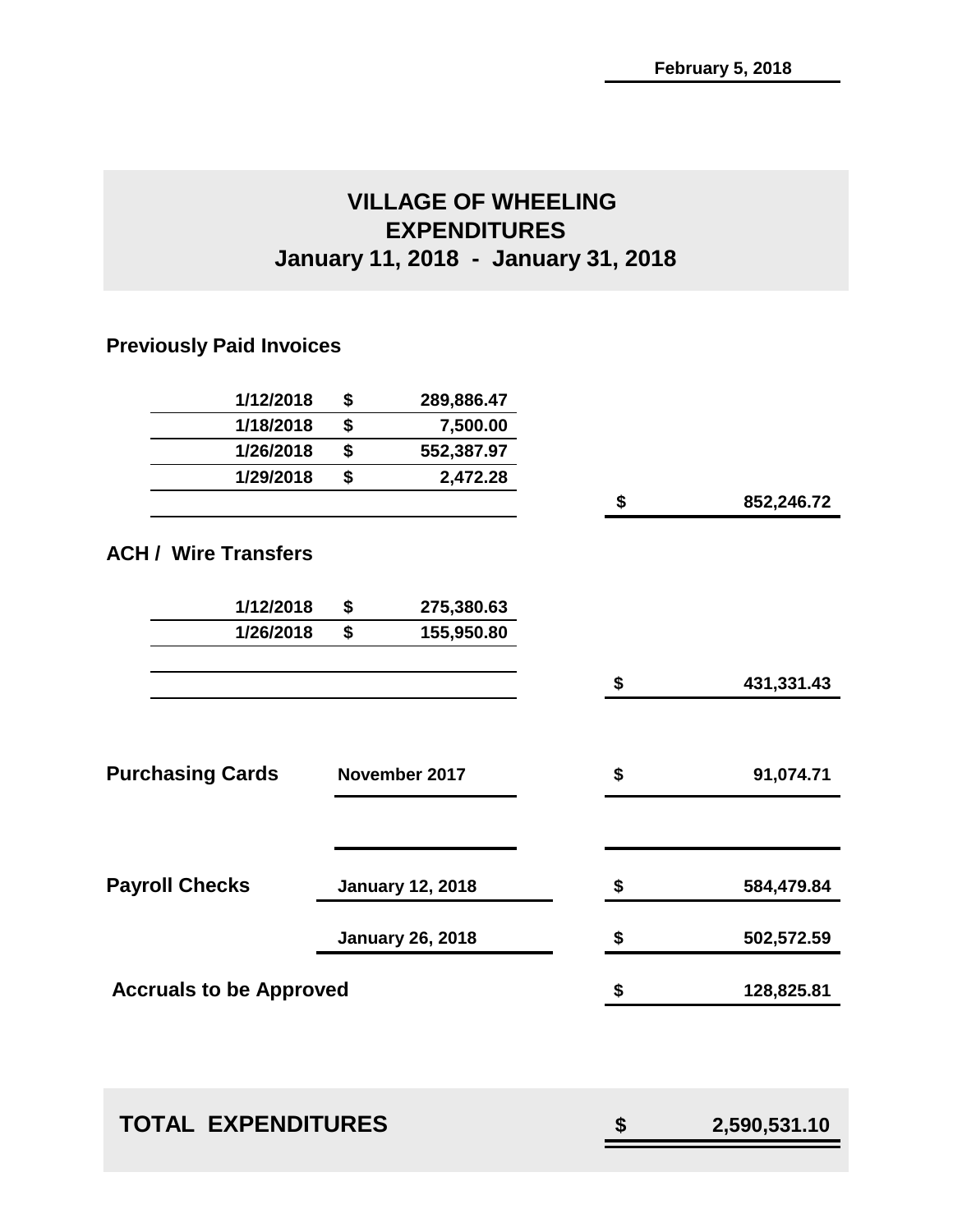SELECTION CRITERIA: ALL

SUNGARD PENTAMATION PAGE NUMBER: 1DATE: 01/12/2018 VILLAGE OF WHEELING ACCTPA51CASH REQUIREMENTS - CHECK FORMAT - DUE DATE: 01/12/2018

ACCOUNTING PERIOD: 1/18

| VENDOR                                                | ORGANIZATION | <b>ACCOUNT</b> | PURCHASE OR INVOICE  |                    | <b>AMOUNT</b>              | DESCRIPTION                                          |
|-------------------------------------------------------|--------------|----------------|----------------------|--------------------|----------------------------|------------------------------------------------------|
| 10011<br>AGEOPTIONS<br>TOTAL CHECK                    | 5500<br>5500 | 5299<br>5299   | 18000089<br>18000090 |                    | 351.00<br>459.00<br>810.00 | AGE OPTION REFUND<br>AGE OPTIONS REFUND              |
| 229<br>ARTHUR J GALLAGHER RISK MANA 51<br>TOTAL CHECK | 51           | 5213<br>5213   | 18000077<br>18000076 | 2414637<br>2414641 | 100.00<br>113.00<br>213.00 | PUBLIC OFFICIALS BOND/ES<br>PUBLIC OFFICIALS BOND/MM |
| 6255                                                  | 1600         | 5239           | 18000079             |                    | 804.81                     | CELLULAR SERVICE-DEC.                                |
| AT&T MOBILITY<br>TOTAL CHECK                          |              |                |                      |                    | 804.81                     |                                                      |
| 10524                                                 | 5600         | 5232           |                      |                    | 77,209.00                  | FOX POINT ACQUISITION                                |
| ESTEBAN BARRERA JR.<br>TOTAL CHECK                    |              |                |                      |                    | 77,209.00                  |                                                      |
| 5553                                                  | 5500         | 5299           | 18000003             | 8                  | 90.00                      | ENTERTAINMENT 1-16-18                                |
| HEATHER BRAOUDAKIS<br>TOTAL CHECK                     |              |                |                      |                    | 90.00                      |                                                      |
| 10692                                                 | 40           | 2207           |                      |                    | 71.89                      | WATER BILL REFUND                                    |
| SUSAN CORAPI<br>TOTAL CHECK                           |              |                |                      |                    | 71.89                      |                                                      |
| 5717                                                  | 1600         | 5302           | 18000017             | 105804247          | 627.97                     | SUBSCRIPTION - JAN                                   |
| COSTAR REALTY INFORMATION IN<br>TOTAL CHECK           |              |                |                      |                    | 627.97                     |                                                      |
| 10702                                                 | 40           | 2207           |                      |                    | 55.40                      | WATER BILL REFUND                                    |
| RACHEL DUXLER<br>TOTAL CHECK                          |              |                |                      |                    | 55.40                      |                                                      |
| 8902                                                  | 1320         | 5297           | 18000005             | 3224               | 165.00                     | ENTERTAINMENT 1-29-18                                |
| SANDRA HAYNES<br>TOTAL CHECK                          |              |                |                      |                    | 165.00                     |                                                      |
| 10697                                                 | 40           | 2207           |                      |                    | 28.18                      | WATER BILL REFUND                                    |
| DAE HAENG HUR<br>TOTAL CHECK                          |              |                |                      |                    | 28.18                      |                                                      |
| 10694                                                 | 40           | 2207           |                      |                    | 75.58                      | WATER BILL REFUND                                    |
| CHANG JEON<br>TOTAL CHECK                             |              |                |                      |                    | 75.58                      |                                                      |
| 994                                                   | 1140         | 5297           | 18000048             |                    | 895.00                     | DJ FOR EMPLOYEE PARTY                                |
| <b>GREG KOEPPEN</b><br>TOTAL CHECK                    |              |                |                      |                    | 895.00                     |                                                      |
| 8985                                                  | 5600         | 5206           | 18000033             | $17 - 004 - 3$     | 104,150.00                 | FOX POINT CLEAN UP                                   |
| LANGOS CORP<br>TOTAL CHECK                            |              |                |                      |                    | 104,150.00                 |                                                      |
| 9442                                                  | 1900         | 5218           | 18000002             |                    | 1,500.00                   | PROSECUTOR FEE-JAN.                                  |
| LAW OFFICES OF NICHOLAS J ST<br>TOTAL CHECK           |              |                |                      |                    | 1,500.00                   |                                                      |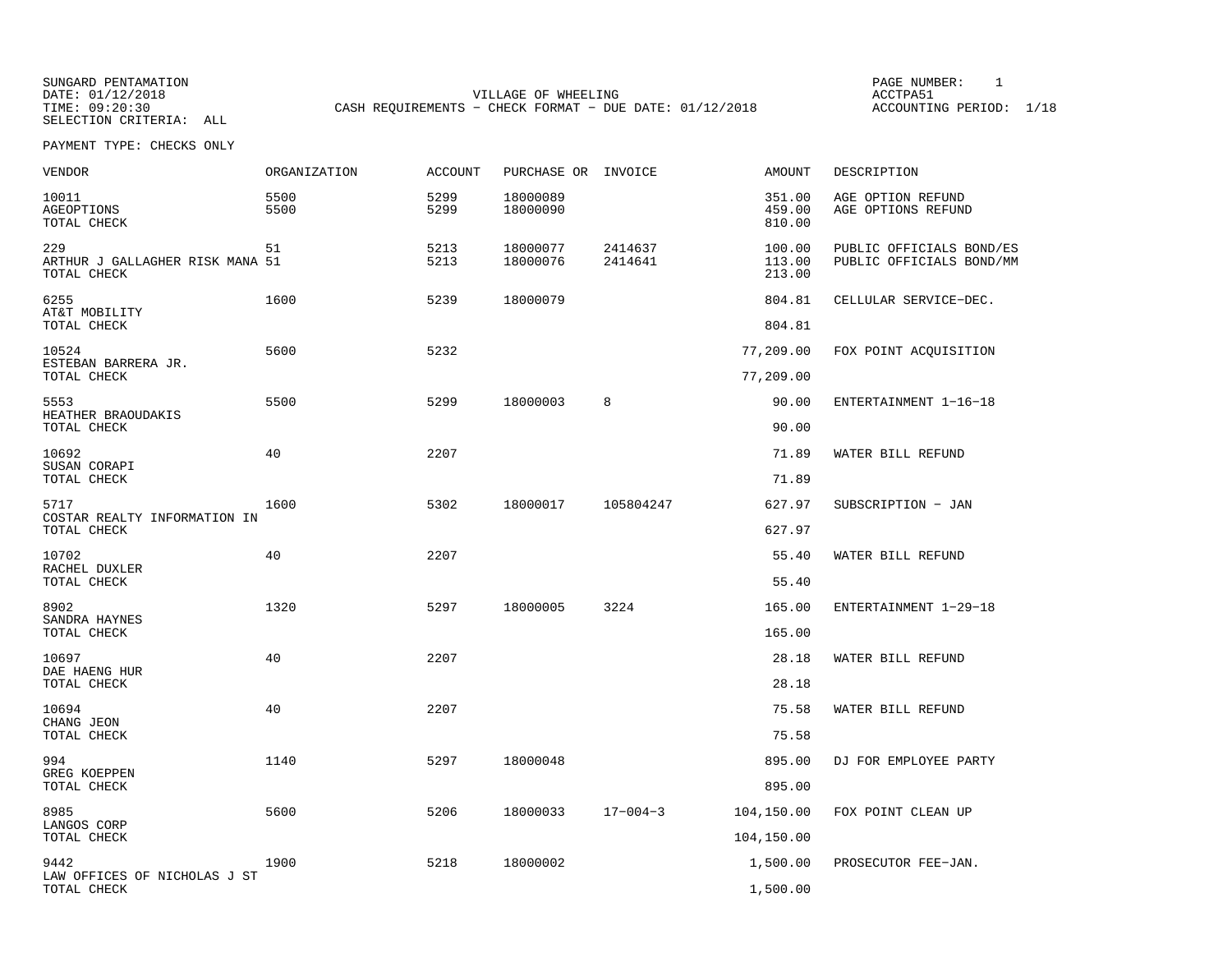SUNGARD PENTAMATION PAGE NUMBER: 2SELECTION CRITERIA: ALL

DATE:  $01/12/2018$  ACCTPA51 TIME: 09:20:30 CASH REQUIREMENTS - CHECK FORMAT - DUE DATE: 01/12/2018

ACCOUNTING PERIOD: 1/18

| VENDOR                                                                                                    | <b>ORGANIZATION</b>                  | <b>ACCOUNT</b>                       | PURCHASE OR                                              | INVOICE                    | <b>AMOUNT</b>                                       | DESCRIPTION                                                                                 |
|-----------------------------------------------------------------------------------------------------------|--------------------------------------|--------------------------------------|----------------------------------------------------------|----------------------------|-----------------------------------------------------|---------------------------------------------------------------------------------------------|
| 5122<br>MAINTENANCE COATINGS CO<br>TOTAL CHECK                                                            | 11                                   | 5247                                 | 17001772                                                 | 10017                      | 8,593.04<br>8,593.04                                | 2017 PAVEMENT MARKINGS                                                                      |
| 10135<br>JILL NELSON<br>TOTAL CHECK                                                                       | 40                                   | 2207                                 |                                                          |                            | 56.79<br>56.79                                      | WATER BILL REFUND                                                                           |
| 5495<br>OFFICE OF CHAPTER 13 TRUSTEE<br>TOTAL CHECK                                                       | 50                                   | 2138                                 |                                                          |                            | 157.00<br>157.00                                    | DED:191 MISC DEDUC                                                                          |
| 10695<br>JOANNA PASLECAK<br>TOTAL CHECK                                                                   | 40                                   | 2207                                 |                                                          |                            | 40.44<br>40.44                                      | WATER BILL REFUND                                                                           |
| 183<br>ANGELA PETERS<br>TOTAL CHECK                                                                       | 1600<br>1600<br>1700<br>2100<br>5600 | 5105<br>5227<br>5105<br>5105<br>5232 | 18000115<br>18000115<br>18000115<br>18000115<br>18000115 |                            | 28.29<br>9.86<br>42.16<br>170.00<br>11.45<br>261.76 | PETTY CASH FUND<br>PETTY CASH FUND<br>PETTY CASH FUND<br>PETTY CASH FUND<br>PETTY CASH FUND |
| 5340<br>RAM RESTAURANT & BREWERY<br>TOTAL CHECK                                                           | 1140                                 | 5297                                 | 18000050                                                 |                            | 10,551.00<br>10,551.00                              | EMPLOYEE APPRECIATION PAR                                                                   |
| 4039<br>ST JOSEPH THE WORKER CHURCH<br>TOTAL CHECK                                                        | 1320                                 | 5297                                 | 18000006                                                 |                            | 500.00<br>500.00                                    | CONGREGATE DINING-JAN                                                                       |
| 10409<br>SUPERION LLC<br>TOTAL CHECK                                                                      | 1750<br>1300<br>1750                 | 5207<br>5207<br>5207                 | 18000075<br>18000093<br>18000093                         | 201057<br>201170<br>201170 | 9,818.87<br>12,000.00<br>61,036.74<br>82,855.61     | ANNUAL SUPPORT MAINT.<br>ANNUAL SUPPORT MAINT.<br>ANNUAL SUPPORT MAINT.                     |
| 10468<br>RANDALL D WALKER<br>TOTAL CHECK                                                                  | 5500                                 | 5299                                 | 18000004                                                 | 15                         | 175.00<br>175.00                                    | ENTERTAINMENT 1-24-18                                                                       |
| TOTAL CASHABLE CHECKS<br>TOTAL EFT VOUCHERS                                                               |                                      |                                      |                                                          |                            | 289,886.47<br>.00                                   |                                                                                             |
| TOTAL REPORT<br>TOTAL NUMBER OF CHECKS TO BE ISSUED - 23<br>TOTAL NUMBER OF EFT VOUCHERS TO BE ISSUED - 0 |                                      |                                      |                                                          |                            | 289,886.47                                          |                                                                                             |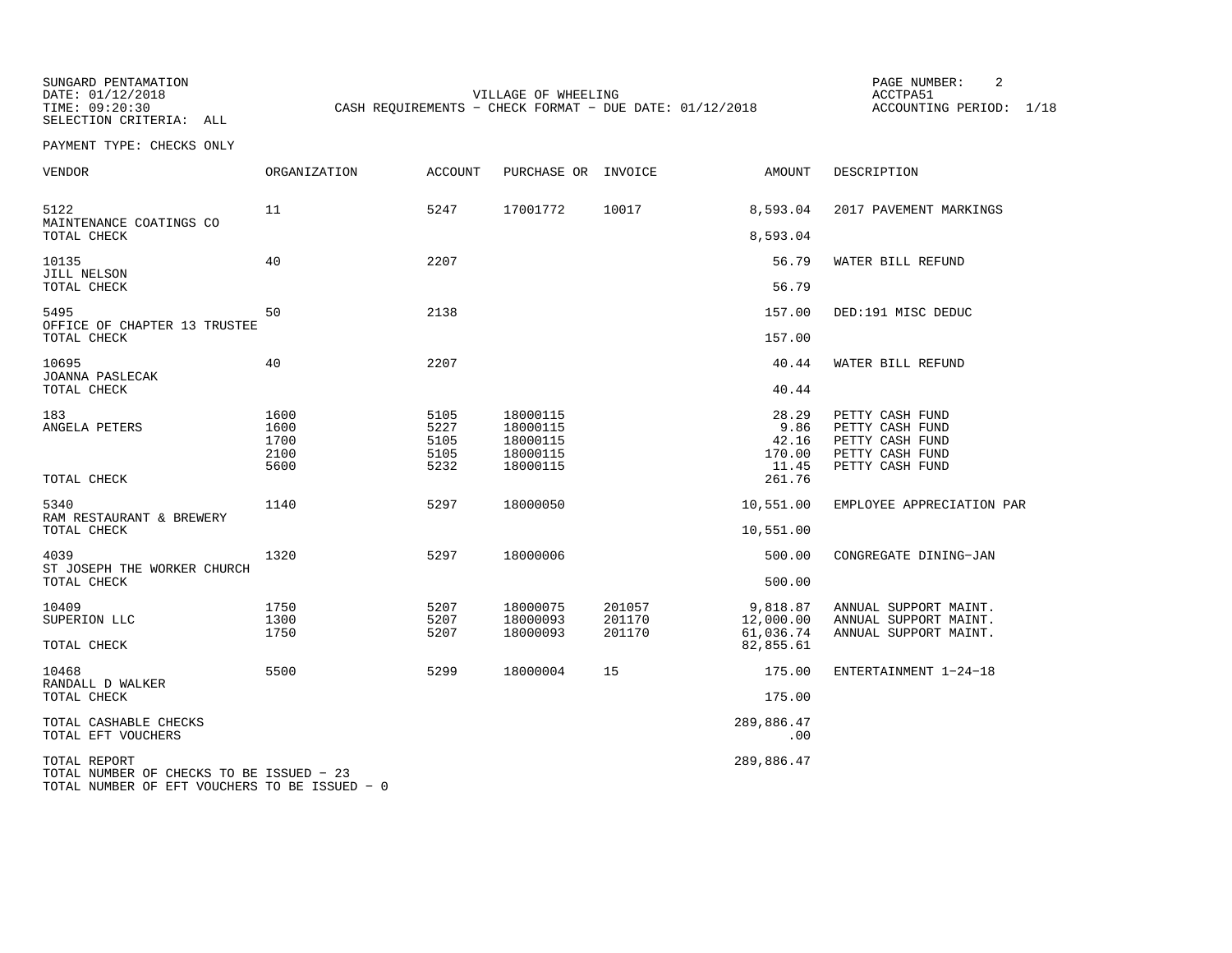| SUNGARD PENTAMATION                          |                                                           | PAGE NUMBER:       |  |
|----------------------------------------------|-----------------------------------------------------------|--------------------|--|
| DATE: 01/18/2018                             | VILLAGE OF WHEELING                                       | ACCTPA5            |  |
| TIME: 14:13:30                               | CASH REOUIREMENTS - CHECK FORMAT - DUE DATE: $01/18/2018$ | ACCOUNTING PERIOD: |  |
| SELECTION CRITERIA: payable.batch='AMM01/18' |                                                           |                    |  |

PAYMENT TYPE: CHECKS ONLY

| VENDOR                                                               | ORGANIZATION | ACCOUNT | PURCHASE OR | INVOICE | AMOUNT          | DESCRIPTION           |
|----------------------------------------------------------------------|--------------|---------|-------------|---------|-----------------|-----------------------|
| 10531<br>SAUL CRUZ                                                   | 5600         | 5232    |             | FP0006  | 7,500.00        | FOX POINT ACQUISITION |
| TOTAL CHECK                                                          |              |         |             |         | 7,500.00        |                       |
| TOTAL CASHABLE CHECKS<br>TOTAL EFT VOUCHERS                          |              |         |             |         | 7,500.00<br>.00 |                       |
|                                                                      |              |         |             |         |                 |                       |
| TOTAL REPORT<br><sup>1</sup> חסונוסט הם מה משמחונה הם חסונות והתחמיד |              |         |             |         | 7,500.00        |                       |

TOTAL NUMBER OF CHECKS TO BE ISSUED − 1 TOTAL NUMBER OF EFT VOUCHERS TO BE ISSUED − 0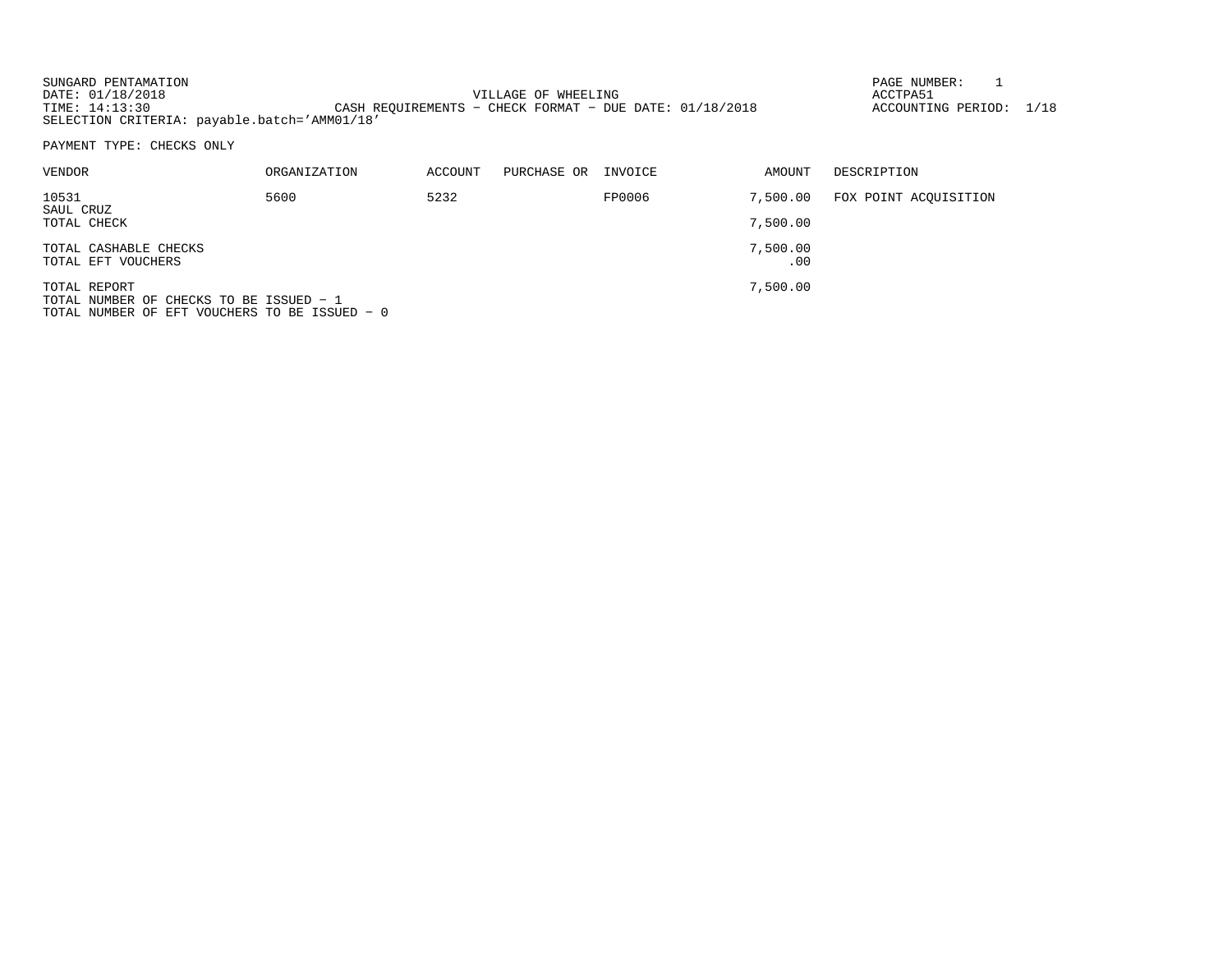SUNGARD PENTAMATION PAGE NUMBER: 1SELECTION CRITERIA: ALL

VILLAGE OF WHEELING **ACCTPA51** TIME: 09:04:14 CASH REQUIREMENTS - CHECK FORMAT - DUE DATE: 01/26/2018

ACCOUNTING PERIOD: 1/18

| VENDOR                                                | ORGANIZATION                                 | <b>ACCOUNT</b>                               | PURCHASE OR                                                          | INVOICE                                            | <b>AMOUNT</b>                                                    | DESCRIPTION                                                                                                                                |
|-------------------------------------------------------|----------------------------------------------|----------------------------------------------|----------------------------------------------------------------------|----------------------------------------------------|------------------------------------------------------------------|--------------------------------------------------------------------------------------------------------------------------------------------|
| 9609<br>AMBER REALTY<br>TOTAL CHECK                   | 40                                           | 2207                                         |                                                                      | 50 WILLOW RD                                       | 29.64<br>29.64                                                   | WATER BILL REFUND                                                                                                                          |
|                                                       |                                              |                                              |                                                                      |                                                    |                                                                  |                                                                                                                                            |
| 10716<br>ANDRES MEDICAL BILLING LTD<br>TOTAL CHECK    | 01                                           | 4409                                         | 18000210                                                             | 142881                                             | 163.06<br>163.06                                                 | MEDCIAL BILLING-DEC.                                                                                                                       |
| 229<br>ARTHUR J GALLAGHER RISK MANA 51<br>TOTAL CHECK | 51<br>51<br>51                               | 5206<br>5213<br>5206<br>5213                 | 18000234<br>18000234<br>18000234<br>18000234                         | 2416512<br>2416512<br>2419135<br>2419135           | 2,837.86<br>32,662.14<br>32,662.14<br>375,922.86<br>444,085.00   | 2018 LIABILITY INSURANCE<br>2018 LIABILITY INSURANCE<br>2018 LIABILITY INSURANCE<br>2018 LIABILITY INSURANCE                               |
|                                                       |                                              |                                              |                                                                      |                                                    |                                                                  |                                                                                                                                            |
| 2305<br>AT&T GLOBAL SERVICES INC<br>TOTAL CHECK       | 2110                                         | 5220                                         | 18000132                                                             | IL830851                                           | 1,587.12<br>1,587.12                                             | WIRELESS DATA-JAN.                                                                                                                         |
| 7960<br>BLUE CROSS/BLUE SHIELD OF IL                  | 2100                                         | 5242                                         | 18000141                                                             |                                                    | 448.00                                                           | L DAWSON INS. FEB/MAR                                                                                                                      |
| TOTAL CHECK                                           |                                              |                                              |                                                                      |                                                    | 448.00                                                           |                                                                                                                                            |
| 8013<br>BLUE MEDICARE RX (PDP)                        | 2100                                         | 5242                                         | 18000139                                                             |                                                    | 218.50                                                           | DAWSON RX-DEC, JAN, FEB                                                                                                                    |
| TOTAL CHECK                                           |                                              |                                              |                                                                      |                                                    | 218.50                                                           |                                                                                                                                            |
| 5553<br>HEATHER BRAOUDAKIS<br>TOTAL CHECK             | 5500                                         | 5299                                         | 18000211                                                             | 9                                                  | 90.00<br>90.00                                                   | ENTERTAINMENT 2-27-18                                                                                                                      |
|                                                       |                                              |                                              |                                                                      |                                                    |                                                                  |                                                                                                                                            |
| 3006<br>CHRISTOPHER B BURKE ENGINEER<br>TOTAL CHECK   | 4510                                         | 5206                                         | 16001160                                                             | 141135                                             | 4,937.50<br>4,937.50                                             | BUFFALO CREEK STUDY                                                                                                                        |
|                                                       |                                              |                                              |                                                                      |                                                    |                                                                  |                                                                                                                                            |
| 397<br>CALL ONE                                       | 1600                                         | 5238                                         | 18000231                                                             |                                                    | 18,139.67                                                        | PHONE SERVICE-JAN.                                                                                                                         |
| TOTAL CHECK                                           |                                              |                                              |                                                                      |                                                    | 18,139.67                                                        |                                                                                                                                            |
| 10703                                                 | 1600                                         | 5299                                         | 18000189                                                             | 18501                                              | 5,299.54                                                         | NIBC BENCHMARKING                                                                                                                          |
| THE CITY OF LAKE FOREST<br>TOTAL CHECK                |                                              |                                              |                                                                      |                                                    | 5,299.54                                                         |                                                                                                                                            |
| 6697<br>CIVILTECH ENGINEERING INC                     | 1420<br>1420<br>1420<br>1420<br>1420<br>3410 | 5251<br>5251<br>5251<br>5251<br>5251<br>5223 | 18000226<br>18000226<br>18000190<br>18000226<br>18000190<br>17002088 | 45341<br>45402<br>45403<br>45541<br>45542<br>46193 | 4,983.56<br>724.92<br>3,807.44<br>1,751.53<br>2,894.30<br>861.04 | DESIGN DUNDEE RD LED<br>DESIGN DUNDEE RD LED<br>DESIGN DUNDEE RD LED<br>DESIGN DUNDEE RD LED<br>DESIGN DUNDEE RD LED<br>DUNDEE RD LIGHTING |
| TOTAL CHECK                                           |                                              |                                              |                                                                      |                                                    | 15,022.79                                                        |                                                                                                                                            |
| 599<br>COOK COUNTY TREASURER<br>TOTAL CHECK           | 11                                           | 5251                                         | 18000106                                                             | $2017 - 4$                                         | 2,778.00<br>2,778.00                                             | SIGNAL MAINT. 4TH QTR                                                                                                                      |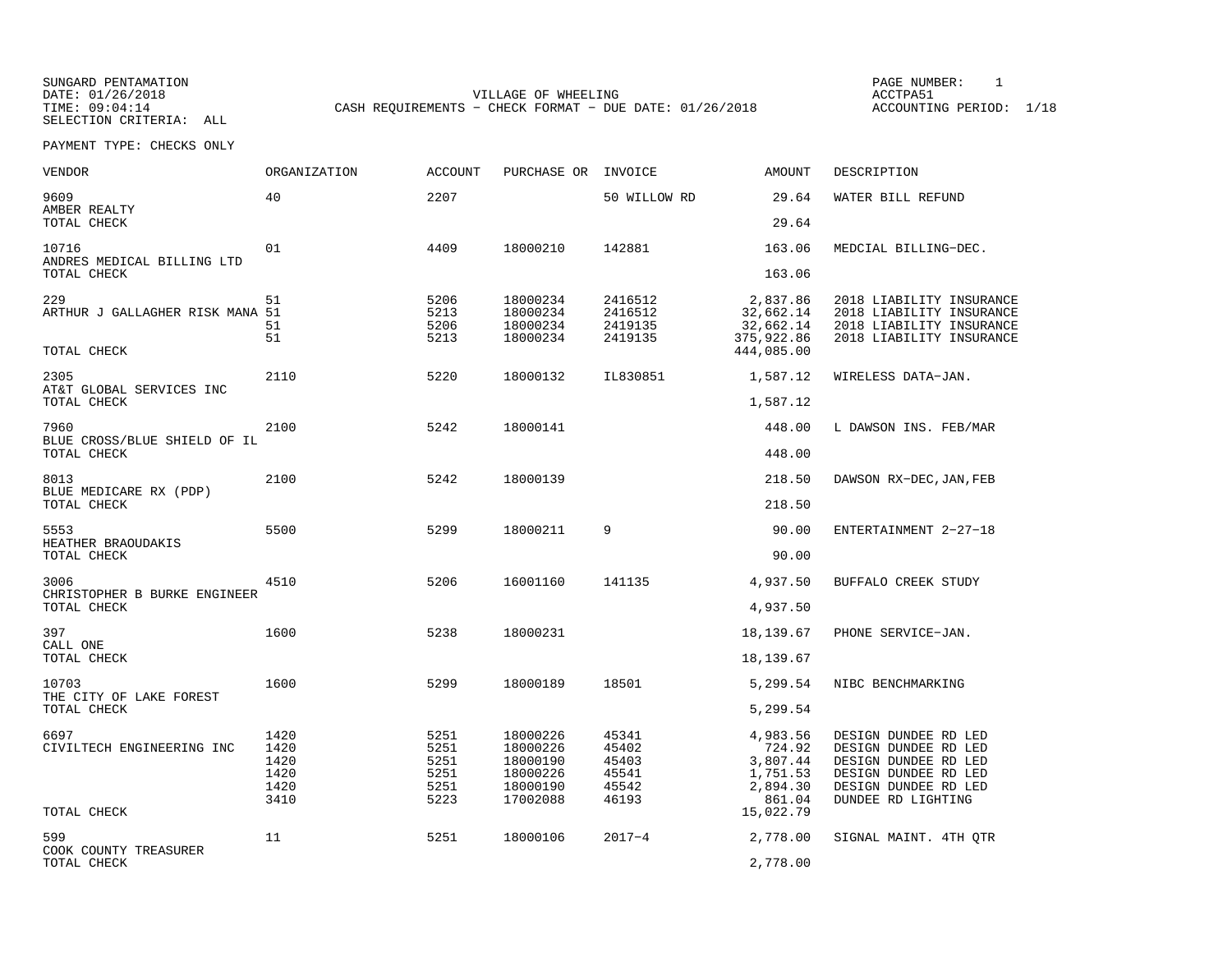SELECTION CRITERIA: ALL

SUNGARD PENTAMATION PAGE NUMBER: 2VILLAGE OF WHEELING **ACCTPA51** TIME: 09:04:14 CASH REQUIREMENTS - CHECK FORMAT - DUE DATE: 01/26/2018

ACCOUNTING PERIOD: 1/18

| <b>VENDOR</b>                                            | <b>ORGANIZATION</b>                                                          | <b>ACCOUNT</b>                                                                       | PURCHASE OR                                                                                                                      | INVOICE                                                                                                                                                                      | <b>AMOUNT</b>                                                                                   | DESCRIPTION                                                                                                                                      |
|----------------------------------------------------------|------------------------------------------------------------------------------|--------------------------------------------------------------------------------------|----------------------------------------------------------------------------------------------------------------------------------|------------------------------------------------------------------------------------------------------------------------------------------------------------------------------|-------------------------------------------------------------------------------------------------|--------------------------------------------------------------------------------------------------------------------------------------------------|
| 5704<br>FUELMAN<br>TOTAL CHECK                           | 1240                                                                         | 5310                                                                                 | 18000122                                                                                                                         | NP52241542                                                                                                                                                                   | 113.65<br>113.65                                                                                | FUEL-DEC.                                                                                                                                        |
| 10008<br>GAS DEPOT INC<br>TOTAL CHECK                    | 01<br>01                                                                     | 1551<br>1551                                                                         | 18000094<br>18000094                                                                                                             | 51896<br>51899                                                                                                                                                               | 8,484.12<br>7,296.93<br>15,781.05                                                               | FUEL FOR FLEET<br>FUEL FOR FLEET                                                                                                                 |
| 973<br>GOVERNMENT FINANCE OFFICERS<br>TOTAL CHECK        | 01<br>1700                                                                   | 1501<br>5222                                                                         | 18000095<br>18000095                                                                                                             | 0121004<br>0121004                                                                                                                                                           | 41.66<br>208.34<br>250.00                                                                       | MEMBERSHIP DUES<br>MEMBERSHIP DUES                                                                                                               |
| 9548<br>HOFFMAN HOUSE CATERING<br>TOTAL CHECK            | 5500                                                                         | 5299                                                                                 | 18000188                                                                                                                         | 9811712045                                                                                                                                                                   | 3,440.52<br>3,440.52                                                                            | CONGREGATE DINING-DEC.                                                                                                                           |
| 1164<br>IL STATE TOLL HIGHWAY AUTHOR 1240<br>TOTAL CHECK | 1220<br>1300<br>1400<br>1420<br>1430<br>1500<br>2100<br>2200<br>4100<br>4200 | 5310<br>5310<br>5310<br>5310<br>5310<br>5310<br>5310<br>5310<br>5310<br>5310<br>5205 | 18000173<br>18000173<br>18000173<br>18000173<br>18000173<br>18000173<br>18000173<br>18000173<br>18000173<br>18000173<br>18000173 | G12700000944<br>G12700000944<br>G12700000944<br>G12700000944<br>G12700000944<br>G12700000944<br>G12700000944<br>G12700000944<br>G12700000944<br>G12700000944<br>G12700000944 | 3.01<br>10.88<br>8.82<br>3.48<br>4.44<br>3.01<br>3.01<br>5.39<br>4.26<br>12.89<br>5.16<br>64.35 | TOLLS<br><b>TOLLS</b><br>TOLLS<br><b>TOLLS</b><br>TOLLS<br><b>TOLLS</b><br><b>TOLLS</b><br><b>TOLLS</b><br><b>TOLLS</b><br>TOLLS<br><b>TOLLS</b> |
| 7793<br>STEVE JUSTMAN<br>TOTAL CHECK                     | 5500                                                                         | 5299                                                                                 | 18000184                                                                                                                         | 022118                                                                                                                                                                       | 150.00<br>150.00                                                                                | ENTERTAINMENT 2-21-18                                                                                                                            |
| 7346<br>MANHARD CONSULTING LTD<br>TOTAL CHECK            | 3900<br>3900                                                                 | 5206<br>5206                                                                         | 16001469<br>16001469                                                                                                             | 30180<br>31234                                                                                                                                                               | 3,785.00<br>8,290.00<br>12,075.00                                                               | ENG. CHANNEL CROSSING<br>ENG. CHANNEL CROSSING                                                                                                   |
| 4766<br>MIDWEST AIR PRO INC<br>TOTAL CHECK               | 2200                                                                         | 5310                                                                                 | 18000197                                                                                                                         | 13165                                                                                                                                                                        | 1,063.60<br>1,063.60                                                                            | VEHICLE INSPECTIONS                                                                                                                              |
| 8444<br>MILIEU DESIGN LLC<br>TOTAL CHECK                 | 1430                                                                         | 5217                                                                                 | 18000108                                                                                                                         | 126193                                                                                                                                                                       | 182.70<br>182.70                                                                                | MOWING VIOLATION-9/5                                                                                                                             |
| 10307<br>MUNICIPAL COLLECTION SERVICE<br>TOTAL CHECK     | 01                                                                           | 4426                                                                                 | 18000143                                                                                                                         | 011443                                                                                                                                                                       | 58.95<br>58.95                                                                                  | COLLECTION FEE-DEC.                                                                                                                              |
| 9636<br>MURRAY AND TRETTEL INC<br>TOTAL CHECK            | 1420<br>4200                                                                 | 5302<br>5302                                                                         | 18000099<br>18000099                                                                                                             | 0118-196<br>0118-196                                                                                                                                                         | 1,625.00<br>1,200.00<br>2,825.00                                                                | WEATHER FORECASTING<br>WEATHER FORECASTING                                                                                                       |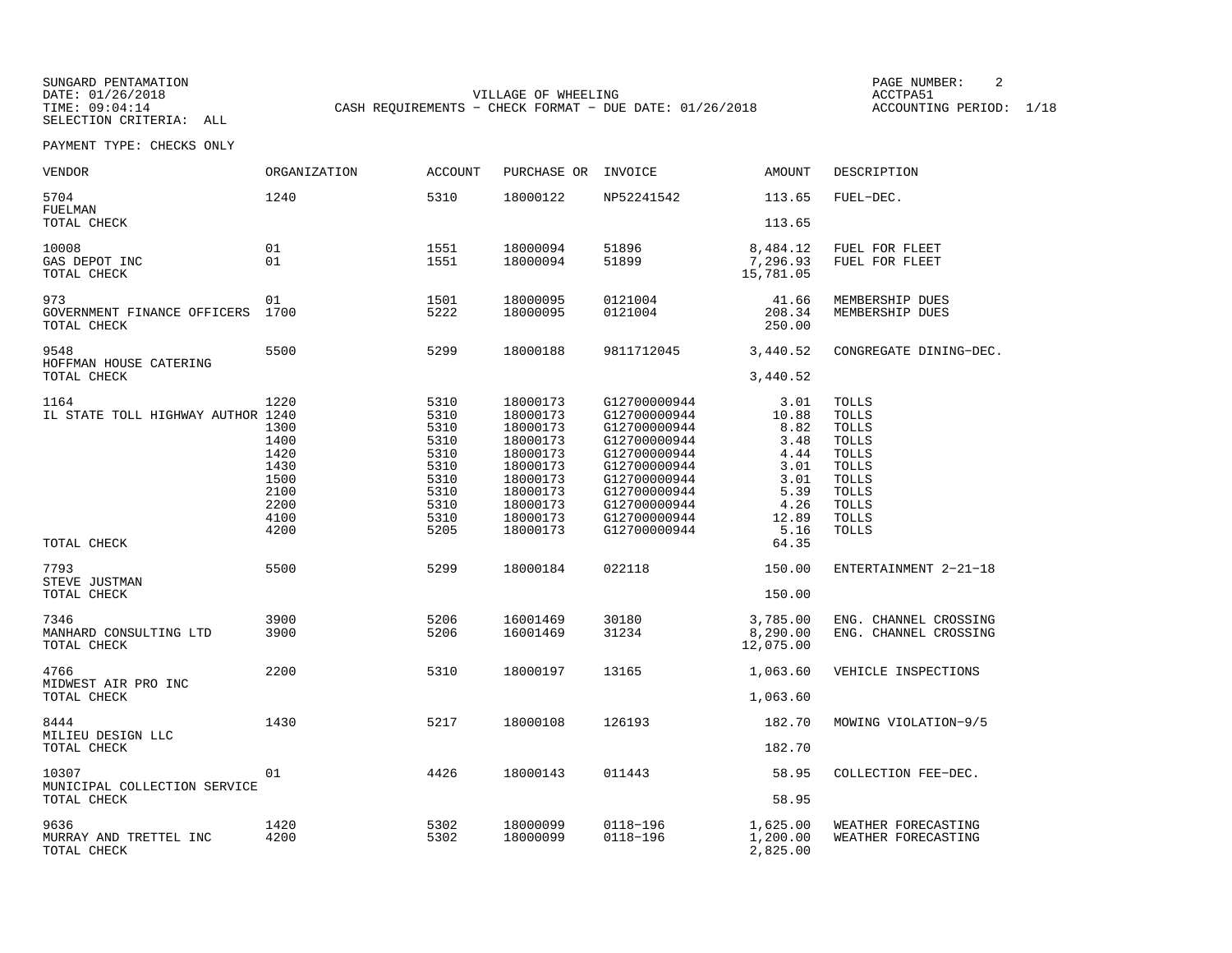SUNGARD PENTAMATION PAGE NUMBER: 3SELECTION CRITERIA: ALL

VILLAGE OF WHEELING **ACCTPA51** TIME: 09:04:14 CASH REQUIREMENTS - CHECK FORMAT - DUE DATE: 01/26/2018

ACCOUNTING PERIOD: 1/18

| VENDOR                                             | ORGANIZATION                                                 | <b>ACCOUNT</b>                                               | PURCHASE OR INVOICE                                                                          |                                                             | AMOUNT                                                                                       | DESCRIPTION                                                                                                                                                  |
|----------------------------------------------------|--------------------------------------------------------------|--------------------------------------------------------------|----------------------------------------------------------------------------------------------|-------------------------------------------------------------|----------------------------------------------------------------------------------------------|--------------------------------------------------------------------------------------------------------------------------------------------------------------|
| 16<br>NCPERS-IL IMRF                               | 50                                                           | 2110                                                         |                                                                                              |                                                             | 496.00                                                                                       | DED:052 NCPERS LIF                                                                                                                                           |
| TOTAL CHECK                                        |                                                              |                                                              |                                                                                              |                                                             | 496.00                                                                                       |                                                                                                                                                              |
| 5927<br>NICOR GAS<br>TOTAL CHECK                   | 1170<br>1320<br>1500<br>1600<br>2100<br>2200<br>4100<br>4200 | 5209<br>5209<br>5209<br>5209<br>5209<br>5209<br>5209<br>5209 | 18000145<br>18000145<br>18000145<br>18000145<br>18000145<br>18000145<br>18000145<br>18000145 |                                                             | 253.22<br>318.71<br>1,523.34<br>556.90<br>1,631.59<br>836.43<br>533.96<br>180.62<br>5,834.77 | DEC. GAS SERVICE<br>DEC. GAS SERVICE<br>DEC. GAS SERVICE<br>DEC. GAS SERVICE<br>DEC. GAS SERVICE<br>DEC. GAS SERVICE<br>DEC. GAS SERVICE<br>DEC. GAS SERVICE |
| 5495<br>OFFICE OF CHAPTER 13 TRUSTEE               | 50                                                           | 2138                                                         |                                                                                              |                                                             | 157.00                                                                                       | DED:191 MISC DEDUC                                                                                                                                           |
| TOTAL CHECK                                        |                                                              |                                                              |                                                                                              |                                                             | 157.00                                                                                       |                                                                                                                                                              |
| 10704<br>ONSOLVE LLC                               | 2110                                                         | 5207                                                         | 18000175                                                                                     | ECN-029775                                                  | 12,000.00                                                                                    | 2018 CODE RED                                                                                                                                                |
| TOTAL CHECK                                        |                                                              |                                                              |                                                                                              |                                                             | 12,000.00                                                                                    |                                                                                                                                                              |
| 10717<br>PANSINO ENTERPRISES INC<br>TOTAL CHECK    | 1320                                                         | 5317                                                         | 18000212                                                                                     | $07 - 10 - 17$                                              | 200.00<br>200.00                                                                             | ENTERTAINMENT 2-14-18                                                                                                                                        |
| 6959<br>PILGRIM PRODUCTIONS INC<br>TOTAL CHECK     | 5500                                                         | 5299                                                         | 18000183                                                                                     | 02072018                                                    | 125.00<br>125.00                                                                             | ENTERTAINMENT 2-7-18                                                                                                                                         |
| 10712<br>SBC IV REO LLC<br>TOTAL CHECK             | 40                                                           | 2207                                                         |                                                                                              | 270 LARKIN                                                  | 77.25<br>77.25                                                                               | WATER BILL REFUND                                                                                                                                            |
| 10711<br>SBC LARKIN ACCOUNT<br>TOTAL CHECK         | 40                                                           | 2207                                                         |                                                                                              | 225 LARKIN                                                  | 577.75<br>577.75                                                                             | WATER BILL REFUND                                                                                                                                            |
|                                                    |                                                              |                                                              |                                                                                              |                                                             |                                                                                              |                                                                                                                                                              |
| 2334<br>SECRETARY OF STATE<br>TOTAL CHECK          | 2100                                                         | 5310                                                         | 18000092                                                                                     |                                                             | 101.00<br>101.00                                                                             | LICENSE PLATE RENEWAL                                                                                                                                        |
| 10701<br>SPECIAL T UNLIMITED<br>TOTAL CHECK        | 2100<br>2100                                                 | 5106<br>5106                                                 | 18000176<br>18000176                                                                         | 52483292<br>52483293                                        | 585.00<br>195.00<br>780.00                                                                   | RECRUIT UNIFORMS<br>RECRUIT UNIFORMS                                                                                                                         |
| 2573<br>THIRD MILLENNIUM ASSOCIATES<br>TOTAL CHECK | 1160<br>4100<br>4200<br>1160<br>4100<br>4200<br>1300         | 5227<br>5227<br>5227<br>5228<br>5228<br>5228<br>5228         | 17000275<br>17000275<br>17000275<br>17000304<br>17000304<br>17000304<br>18000144             | 21522<br>21522<br>21522<br>21522<br>21522<br>21522<br>21522 | 2.06<br>54.83<br>11.65<br>33.46<br>869.76<br>183.98<br>143.89<br>1,299.63                    | WATER BILL POSTAGE<br>WATER BILL POSTAGE<br>WATER BILL POSTAGE<br>PRINT WATER BILLS-DEC<br>PRINT WATER BILLS-DEC<br>PRINT WATER BILLS-DEC<br>FLOOD INSERTS   |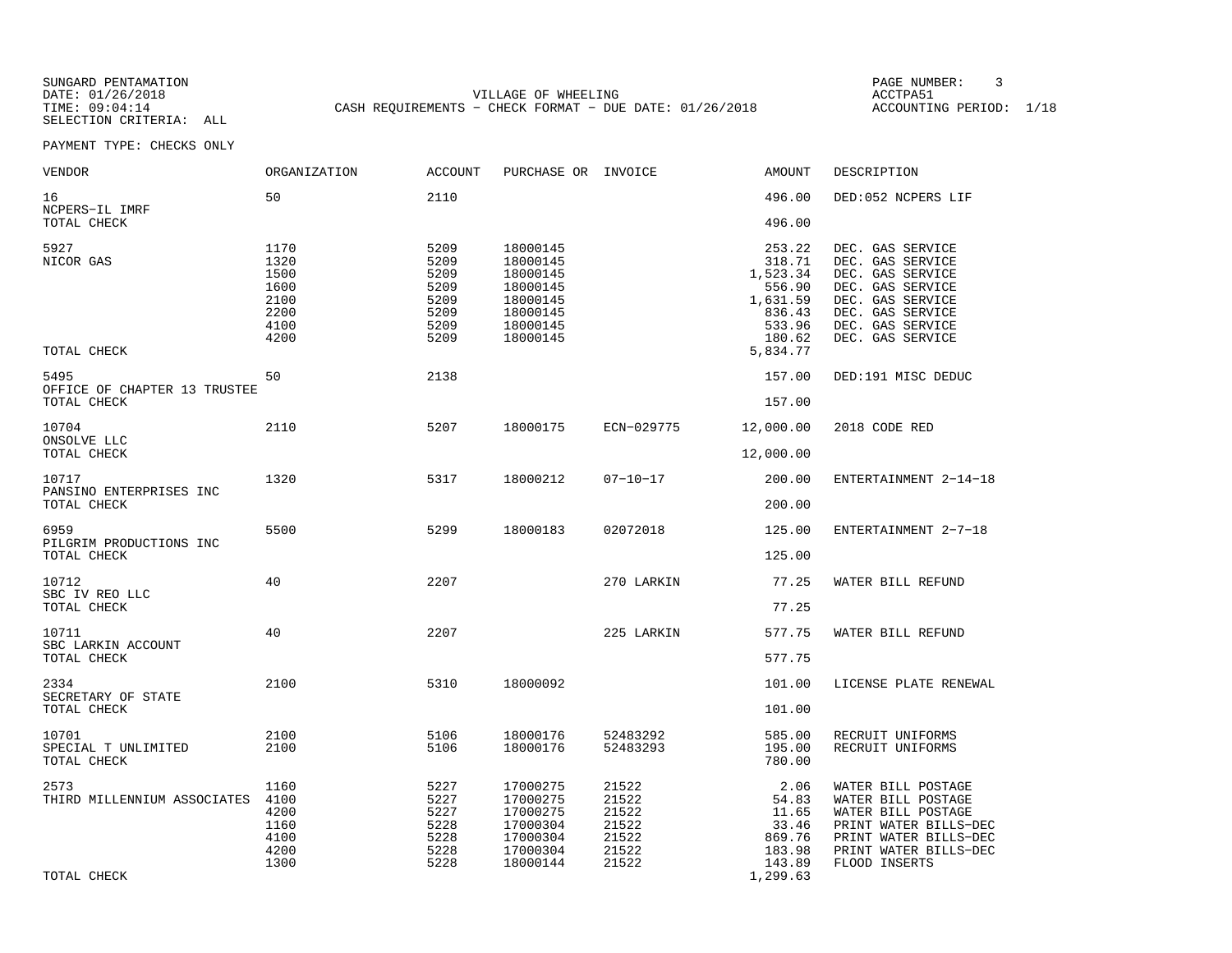SELECTION CRITERIA: ALL

SUNGARD PENTAMATION PAGE NUMBER: 4VILLAGE OF WHEELING **ACCTPA51** TIME: 09:04:14 CASH REQUIREMENTS - CHECK FORMAT - DUE DATE: 01/26/2018

ACCOUNTING PERIOD: 1/18

| <b>VENDOR</b>                                                                                             | <b>ORGANIZATION</b>  | ACCOUNT              | PURCHASE OR                      | INVOICE                                | AMOUNT                                | DESCRIPTION                                                      |
|-----------------------------------------------------------------------------------------------------------|----------------------|----------------------|----------------------------------|----------------------------------------|---------------------------------------|------------------------------------------------------------------|
| 2666<br><b>UPS</b>                                                                                        | 1600                 | 5227                 | 17000273                         | 328T1T038                              | 18.03                                 | OVERNIGHT DELIVERY                                               |
| TOTAL CHECK                                                                                               |                      |                      |                                  |                                        | 18.03                                 |                                                                  |
| 2700<br>VERIZON WIRELESS<br>TOTAL CHECK                                                                   | 4100<br>1600<br>2110 | 5237<br>5239<br>5231 | 18000111<br>18000147<br>18000206 | 9798898498<br>9799288124<br>9799297145 | 75.06<br>936.26<br>483.95<br>1,495.27 | SCADA CELL SIGNAL-DEC<br>BROADBAND-DEC.<br>WIRELESS SERVICE-JAN. |
|                                                                                                           |                      |                      |                                  |                                        |                                       |                                                                  |
| 2801<br>WHEELING PARK DISTRICT<br>TOTAL CHECK                                                             | 1320                 | 5297                 | 18000087                         | 4TH OTR 2017                           | 422.63<br>422.63                      | SENIOR TRIPS                                                     |
| TOTAL CASHABLE CHECKS<br>TOTAL EFT VOUCHERS                                                               |                      |                      |                                  |                                        | 552,387.97<br>.00                     |                                                                  |
| TOTAL REPORT<br>TOTAL NUMBER OF CHECKS TO BE ISSUED - 37<br>TOTAL NUMBER OF EFT VOUCHERS TO BE ISSUED - 0 |                      |                      |                                  |                                        | 552,387.97                            |                                                                  |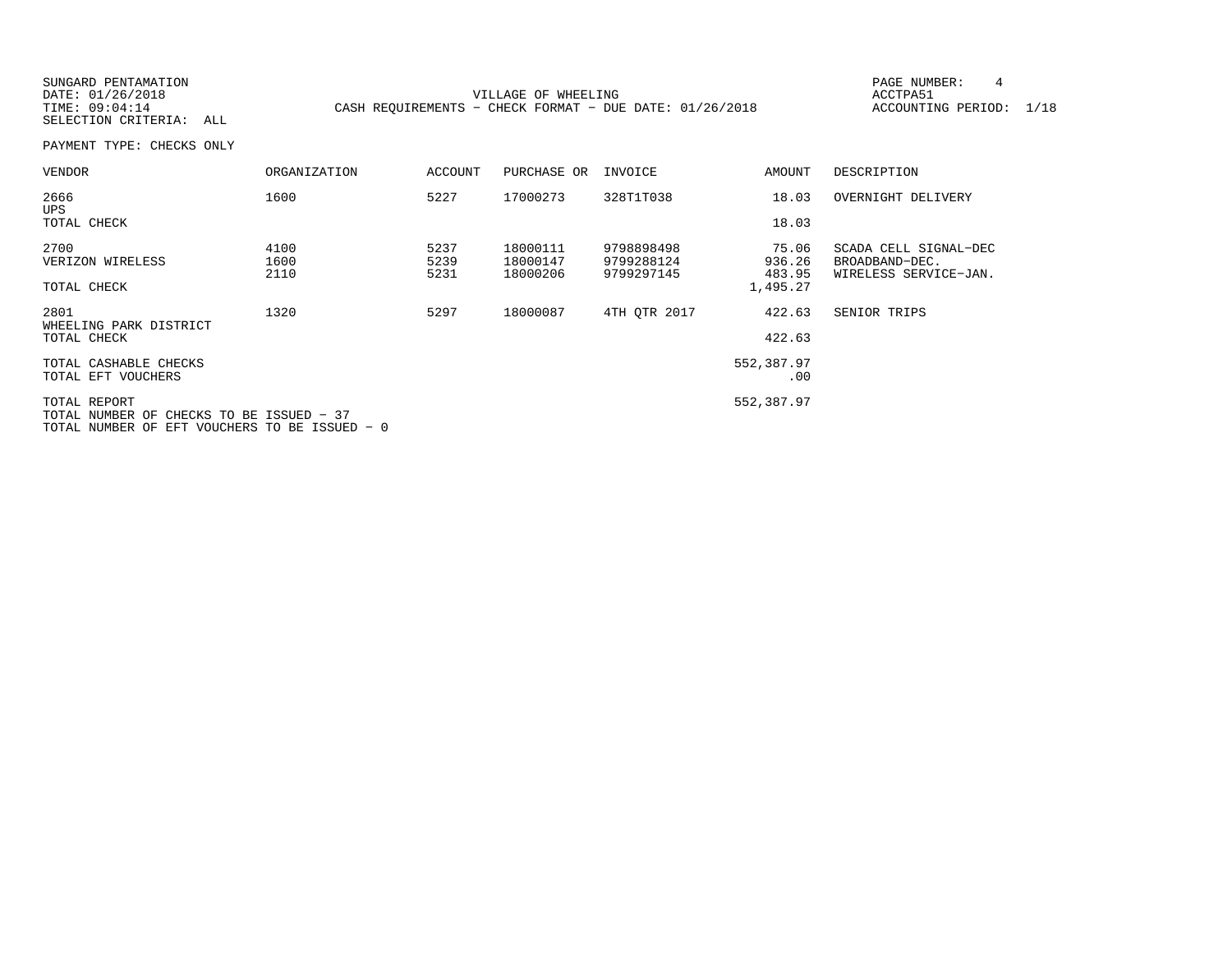| SUNGARD PENTAMATION                          |                                                           | PAGE NUMBER:            |  |
|----------------------------------------------|-----------------------------------------------------------|-------------------------|--|
| DATE: 01/29/2018                             | VILLAGE OF WHEELING                                       | ACCTPA51                |  |
| TIME: 09:29:17                               | CASH REOUIREMENTS - CHECK FORMAT - DUE DATE: $01/29/2018$ | ACCOUNTING PERIOD: 1/18 |  |
| SELECTION CRITERIA: payable.batch='AMM01/29' |                                                           |                         |  |

PAYMENT TYPE: CHECKS ONLY

| VENDOR                                                                | ORGANIZATION | <b>ACCOUNT</b> | PURCHASE OR | INVOICE       | AMOUNT          | DESCRIPTION          |
|-----------------------------------------------------------------------|--------------|----------------|-------------|---------------|-----------------|----------------------|
| 5340                                                                  | 1140         | 5297           |             | $1 - 27 - 18$ | 2,472.28        | EMPLOYEE PARTY-FINAL |
| RAM RESTAURANT & BREWERY<br>TOTAL CHECK                               |              |                |             |               | 2,472.28        |                      |
| TOTAL CASHABLE CHECKS<br>TOTAL EFT VOUCHERS                           |              |                |             |               | 2,472.28<br>.00 |                      |
| TOTAL REPORT<br><sup>1</sup> חסונוסט הם מה משמחוות הם חסונווות וגפמים |              |                |             |               | 2,472.28        |                      |

TOTAL NUMBER OF CHECKS TO BE ISSUED − 1 TOTAL NUMBER OF EFT VOUCHERS TO BE ISSUED − 0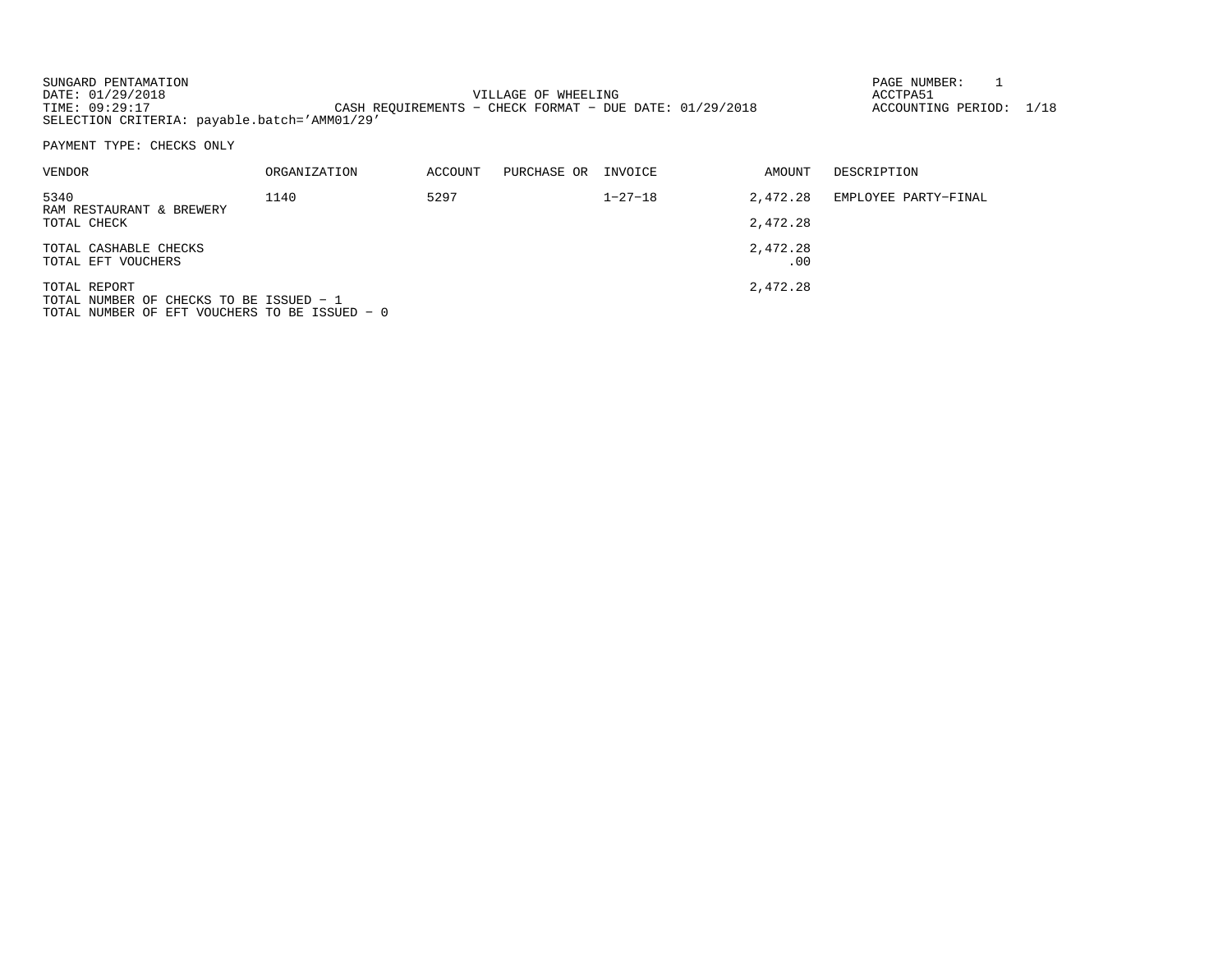SUNGARD PENTAMATION PAGE NUMBER: 1SELECTION CRITERIA: ALL

VILLAGE OF WHEELING **ACCTPA51** TIME: 09:19:50 CASH REQUIREMENTS - CHECK FORMAT - DUE DATE: 01/12/2018

PAYMENT TYPE: EFT ONLY

| VENDOR                                                 | ORGANIZATION | ACCOUNT      | PURCHASE OR INVOICE  |              | <b>AMOUNT</b>                         | DESCRIPTION                                         |
|--------------------------------------------------------|--------------|--------------|----------------------|--------------|---------------------------------------|-----------------------------------------------------|
| 8768<br>AFSCME COUNCIL 31                              | 50           | 2124         |                      |              | 914.10                                | DED:094 AFSCME DUE                                  |
| TOTAL VOUCHER                                          |              |              |                      |              | 914.10                                |                                                     |
| 10285<br>CLIENTFIRST CONSULTING GROUP<br>TOTAL VOUCHER | 3420         | 5509         | 18000043             | 8406         | 859.13<br>859.13                      | RE SERVICES FOR FIBER INS                           |
|                                                        |              |              |                      |              |                                       |                                                     |
| 554<br>COMBINED COUNTIES POLICE ASN<br>TOTAL VOUCHER   | 50           | 2108         |                      |              | 916.00<br>916.00                      | DED:090 CCPA DUES                                   |
|                                                        |              |              |                      |              |                                       |                                                     |
| 10447<br>KAREN HENNEBERRY<br>TOTAL VOUCHER             | 1600         | 5205         | 18000047             |              | 85.00<br>85.00                        | SEMINAR REIMBURSEMENT                               |
| 1106                                                   | 50           | 2101         |                      |              | 31,724.07                             | DED:030 457 ICMA                                    |
| I C M A RETIREMENT TRUST-457<br>TOTAL VOUCHER          |              |              |                      |              | 31,724.07                             |                                                     |
| 6804                                                   | 50           | 2116         |                      |              | 38,164.84                             | DED: 035 VEMA/M MUT                                 |
| <b>IPPFA BENEFITS</b><br>TOTAL VOUCHER                 |              |              |                      |              | 38,164.84                             |                                                     |
| 6327<br>JENNIFER WALES (KANCHES)                       | 50           | 2138         |                      |              | 668.35                                | DED:199 MISC DEDUC                                  |
| TOTAL VOUCHER                                          |              |              |                      |              | 668.35                                |                                                     |
| 9502<br>MIDWEST WATER GROUP INC<br>TOTAL VOUCHER       | 4340<br>4340 | 5502<br>5502 | 17001320<br>17002434 | 9478<br>9494 | 117,557.51<br>15,456.98<br>133,014.49 | MANHOLE REHABILITATION<br>MANHOLE REHABILITATION PR |
| 1869                                                   | 50           | 2112         |                      |              | 14,643.41                             | DED:040 457 NTWIDE                                  |
| NATIONWIDE RETIREMENT SOLUTI<br>TOTAL VOUCHER          |              |              |                      |              | 14,643.41                             |                                                     |
| 9092<br>POSTNET IL 140<br>TOTAL VOUCHER                | 1600<br>1600 | 5227<br>5227 | 18000061<br>18000062 |              | 387.54<br>292.31<br>679.85            | MAIL $1/2-1/5$<br>MAIL 12/26-12/29                  |
| 8852                                                   | 4320         | 5502         | 17002090             | 276405       | 6,979.93                              | 2017 SSES                                           |
| RJN GROUP INC<br>TOTAL VOUCHER                         |              |              |                      |              | 6,979.93                              |                                                     |
| 1385                                                   | 1600         | 5205         | 18000063             |              | 581.52                                | ICMA CONF. REIMB.                                   |
| JON SFONDILIS<br>TOTAL VOUCHER                         |              |              |                      |              | 581.52                                |                                                     |
| 10441<br>SKIN LLC                                      | 1600         | 5333         | 18000034             | 1129         | 250.00                                | REVISE AD DESIGN                                    |
| TOTAL VOUCHER                                          |              |              |                      |              | 250.00                                |                                                     |
| 10634<br>MARIANTHI THANOPOULOS                         | 1600         | 5239         | 18000001             |              | 50.00                                 | CELL PHONE REIMB.-JAN                               |
| TOTAL VOUCHER                                          |              |              |                      |              | 50.00                                 |                                                     |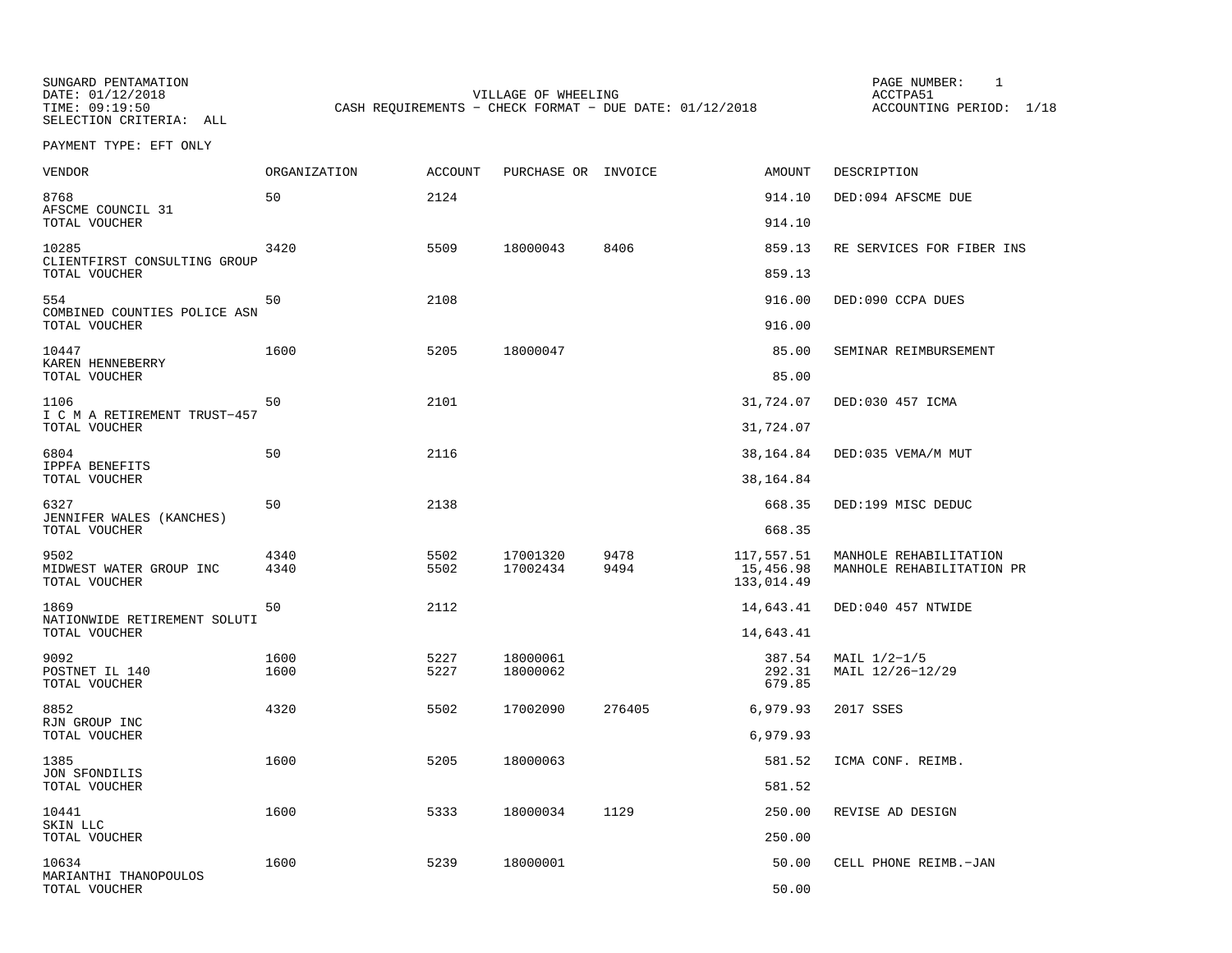SUNGARD PENTAMATION PAGE NUMBER: 2SELECTION CRITERIA: ALL

DATE:  $01/12/2018$  ACCTPA51 TIME: 09:19:50 CASH REQUIREMENTS - CHECK FORMAT - DUE DATE: 01/12/2018

ACCOUNTING PERIOD: 1/18

PAYMENT TYPE: EFT ONLY

| <b>VENDOR</b>                                           | ORGANIZATION       | ACCOUNT              | PURCHASE OR                      | INVOICE | AMOUNT                         | DESCRIPTION                                           |
|---------------------------------------------------------|--------------------|----------------------|----------------------------------|---------|--------------------------------|-------------------------------------------------------|
| 659<br>DAVE WAGNER<br>TOTAL VOUCHER                     | 1420<br>1430<br>50 | 5108<br>5108<br>2123 | 18000080<br>18000080<br>18000080 |         | 16.42<br>16.42<br>.16<br>33.00 | BENEFITS REIMB.<br>BENEFITS REIMB.<br>BENEFITS REIMB. |
| 2735<br>WHEELING FIRE PENSION FUND<br>TOTAL VOUCHER     | 50                 | 2107                 |                                  |         | 19,688.39<br>19,688.39         | DED:012 FIRE PENS                                     |
| 2792<br>WHEELING FIREFIGHTER'S ASSN<br>TOTAL VOUCHER    | 50                 | 2111                 |                                  |         | 1,768.16<br>1,768.16           | DED:091 FF ASC DUE                                    |
| 2736<br>WHEELING POLICE PENSION FUND<br>TOTAL VOUCHER   | 50                 | 2106                 |                                  |         | 24,360.39<br>24,360.39         | DED:011 POL PENS                                      |
| TOTAL CASHABLE CHECKS<br>TOTAL EFT VOUCHERS             |                    |                      |                                  |         | .00<br>275,380.63              |                                                       |
| TOTAL REPORT<br>TOTAL NUMBER OF CHECKS TO BE ISSUED - 0 |                    |                      |                                  |         | 275,380.63                     |                                                       |

TOTAL NUMBER OF EFT VOUCHERS TO BE ISSUED − 18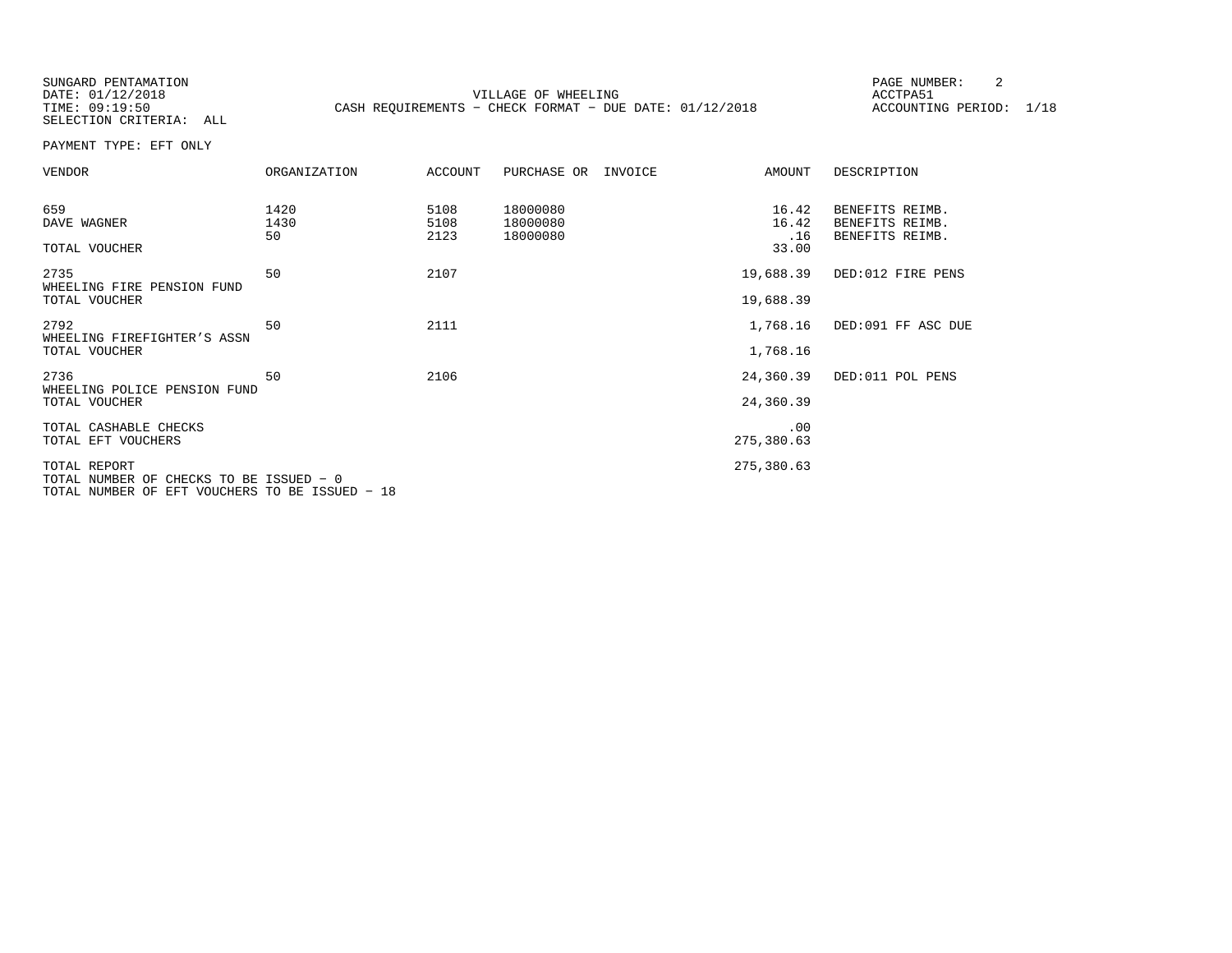SUNGARD PENTAMATION PAGE NUMBER: 1

DATE:  $01/26/2018$  ACCTPA51 TIME: 09:05:18 CASH REQUIREMENTS - CHECK FORMAT - DUE DATE: 01/26/2018

ACCOUNTING PERIOD: 1/18

SELECTION CRITERIA: ALLPAYMENT TYPE: EFT ONLY

| VENDOR                                  | ORGANIZATION                                 | <b>ACCOUNT</b>                               | PURCHASE OR                                                          | INVOICE                                                                                      | <b>AMOUNT</b>                                                  | DESCRIPTION                                                                                                    |
|-----------------------------------------|----------------------------------------------|----------------------------------------------|----------------------------------------------------------------------|----------------------------------------------------------------------------------------------|----------------------------------------------------------------|----------------------------------------------------------------------------------------------------------------|
| 8768<br>AFSCME COUNCIL 31               | 50                                           | 2124                                         |                                                                      |                                                                                              | 858.70                                                         | DED:094 AFSCME DUE                                                                                             |
| TOTAL VOUCHER                           |                                              |                                              |                                                                      |                                                                                              | 858.70                                                         |                                                                                                                |
| 554<br>COMBINED COUNTIES POLICE ASN     | 50                                           | 2108                                         |                                                                      |                                                                                              | 916.00                                                         | DED:090 CCPA DUES                                                                                              |
| TOTAL VOUCHER                           |                                              |                                              |                                                                      |                                                                                              | 916.00                                                         |                                                                                                                |
| 10555<br>DYNEGY ENERGY SERVICES LLC     | 1170<br>1320<br>1420<br>1430<br>4100<br>4200 | 5209<br>5209<br>5209<br>5209<br>5209<br>5209 | 18000105<br>18000105<br>18000105<br>18000105<br>18000105<br>18000105 | 274716517101<br>274716517101<br>274716517101<br>274716517101<br>274716517101<br>274716517101 | 1,283.93<br>23.81<br>20.83<br>1,453.27<br>3,606.56<br>1,710.97 | ENERGY - OCT 17<br>ENERGY - OCT 17<br>ENERGY - OCT 17<br>ENERGY - OCT 17<br>ENERGY - OCT 17<br>ENERGY - OCT 17 |
| TOTAL VOUCHER                           |                                              |                                              |                                                                      |                                                                                              | 8,099.37                                                       |                                                                                                                |
| 6024<br>HAEGER ENGINEERING LLC          | 3600<br>3410<br>3410                         | 5206<br>5223<br>5206                         | 18000227<br>17003229<br>17003234                                     | 80997<br>81055<br>81056                                                                      | 600.00<br>10,000.00<br>800.00                                  | INDUSTRIAL LN PROJECT<br>2018 STREET IMP ENG<br>TAHOE STREETLIGHTS                                             |
| TOTAL VOUCHER                           |                                              |                                              |                                                                      |                                                                                              | 11,400.00                                                      |                                                                                                                |
| 1094<br>HR SIMPLIFIED                   | 1800                                         | 5206                                         | 18000142                                                             | 54577                                                                                        | 100.00                                                         | COBRA NOTICE-DEC.                                                                                              |
| TOTAL VOUCHER                           |                                              |                                              |                                                                      |                                                                                              | 100.00                                                         |                                                                                                                |
| 1106<br>I C M A RETIREMENT TRUST-457    | 50                                           | 2101                                         |                                                                      |                                                                                              | 25,985.65                                                      | DED:030 457 ICMA                                                                                               |
| TOTAL VOUCHER                           |                                              |                                              |                                                                      |                                                                                              | 25,985.65                                                      |                                                                                                                |
| 6991<br>ICMA VANTAGE CARE RHS PLAN      | 50                                           | 2113                                         |                                                                      |                                                                                              | 29, 195. 23                                                    | DED:021F ICMA RHS                                                                                              |
| TOTAL VOUCHER                           |                                              |                                              |                                                                      |                                                                                              | 29, 195. 23                                                    |                                                                                                                |
| 6327<br>JENNIFER WALES (KANCHES)        | 50                                           | 2138                                         |                                                                      |                                                                                              | 668.35                                                         | DED:199 MISC DEDUC                                                                                             |
| TOTAL VOUCHER                           |                                              |                                              |                                                                      |                                                                                              | 668.35                                                         |                                                                                                                |
| 1455<br>KLEIN THORPE & JENKINS LTD      | 1900<br>3100                                 | 5218<br>5218                                 | 18000198<br>18000198                                                 |                                                                                              | 17,598.64<br>117.00                                            | NOV. LEGAL SERVICE<br>NOV. LEGAL SERVICE                                                                       |
| TOTAL VOUCHER                           | 3500                                         | 5218                                         | 18000198                                                             |                                                                                              | 3,490.25<br>21,205.89                                          | NOV. LEGAL SERVICE                                                                                             |
| 1584<br>LOUIS MAGURNO                   | 1220                                         | 5106                                         | 18000165                                                             |                                                                                              | 60.60                                                          | UNIFORM ITEM REIMB.                                                                                            |
| TOTAL VOUCHER                           |                                              |                                              |                                                                      |                                                                                              | 60.60                                                          |                                                                                                                |
| 1869<br>NATIONWIDE RETIREMENT SOLUTI    | 50                                           | 2112                                         |                                                                      |                                                                                              | 14,547.25                                                      | DED:040 457 NTWIDE                                                                                             |
| TOTAL VOUCHER                           |                                              |                                              |                                                                      |                                                                                              | 14,547.25                                                      |                                                                                                                |
| 9092<br>POSTNET IL 140<br>TOTAL VOUCHER | 1600<br>1600                                 | 5227<br>5227                                 | 18000140<br>18000223                                                 |                                                                                              | 375.19<br>443.40<br>818.59                                     | MAIL WK 1/8-1/12<br>MAIL WK 1/15 - 1/19                                                                        |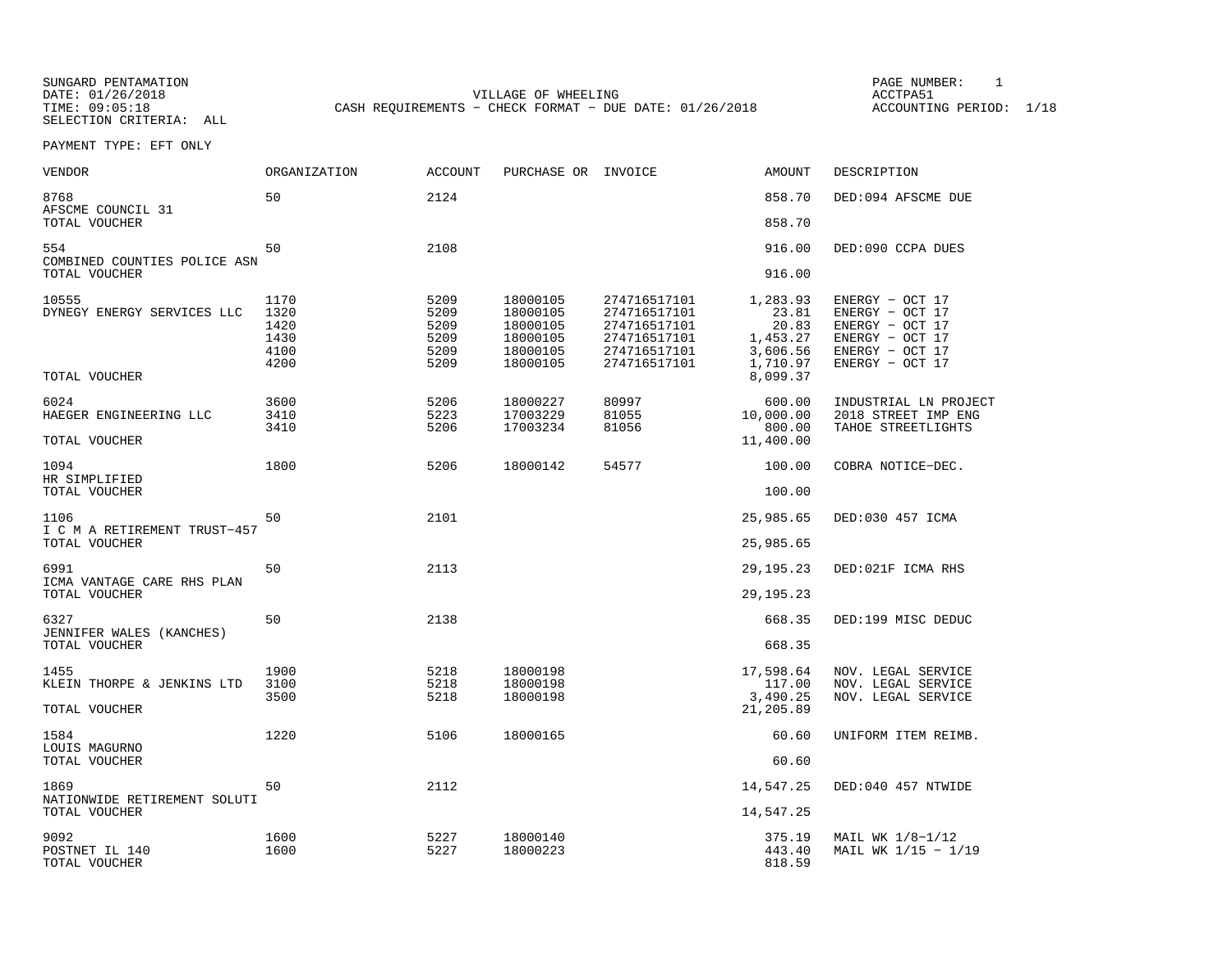SELECTION CRITERIA: ALL

SUNGARD PENTAMATION PAGE NUMBER: 2VILLAGE OF WHEELING **ACCTPA51** TIME: 09:05:18 CASH REQUIREMENTS - CHECK FORMAT - DUE DATE: 01/26/2018

ACCOUNTING PERIOD: 1/18

PAYMENT TYPE: EFT ONLY

| <b>VENDOR</b>                                                                             | <b>ORGANIZATION</b> | <b>ACCOUNT</b> | PURCHASE OR | INVOICE | <b>AMOUNT</b>     | DESCRIPTION           |
|-------------------------------------------------------------------------------------------|---------------------|----------------|-------------|---------|-------------------|-----------------------|
| 2288<br>THE SALEM GROUP                                                                   | 1400                | 5103           | 18000107    | 2434350 | 293.28            | ENG. TEMP CLERK 12/30 |
| TOTAL VOUCHER                                                                             |                     |                |             |         | 293.28            |                       |
| 2226                                                                                      | 4100                | 5106           | 18000110    |         | 113.41            | UNIFORM REIMBURSEMENT |
| RICHARD SEDLACEK<br>TOTAL VOUCHER                                                         | 4200                | 5106           | 18000110    |         | 113.40<br>226.81  | UNIFORM REIMBURSEMENT |
| 3193                                                                                      | 2200                | 5105           | 18000205    |         | 92.96             | TRAINING SUPPLIES     |
| <b>JAMES THEOBALD</b><br>TOTAL VOUCHER                                                    |                     |                |             |         | 92.96             |                       |
| 2735<br>WHEELING FIRE PENSION FUND                                                        | 50                  | 2107           |             |         | 17,773.35         | DED:012 FIRE PENS     |
| TOTAL VOUCHER                                                                             |                     |                |             |         | 17,773.35         |                       |
| 2792<br>WHEELING FIREFIGHTER'S ASSN                                                       | 50                  | 2111           |             |         | 1,768.16          | DED:091 FF ASC DUE    |
| TOTAL VOUCHER                                                                             |                     |                |             |         | 1,768.16          |                       |
| 2736<br>WHEELING POLICE PENSION FUND                                                      | 50                  | 2106           |             |         | 21,740.83         | DED:011 POL PENS      |
| TOTAL VOUCHER                                                                             |                     |                |             |         | 21,740.83         |                       |
| 7202<br>RICHARD WHITE                                                                     | 2200                | 5106           | 18000219    |         | 199.78            | UNIFORMS              |
| TOTAL VOUCHER                                                                             |                     |                |             |         | 199.78            |                       |
| TOTAL CASHABLE CHECKS<br>TOTAL EFT VOUCHERS                                               |                     |                |             |         | .00<br>155,950.80 |                       |
| TOTAL REPORT                                                                              |                     |                |             |         | 155,950.80        |                       |
| TOTAL NUMBER OF CHECKS TO BE ISSUED - 0<br>TOTAL NUMBER OF EFT VOUCHERS TO BE ISSUED - 19 |                     |                |             |         |                   |                       |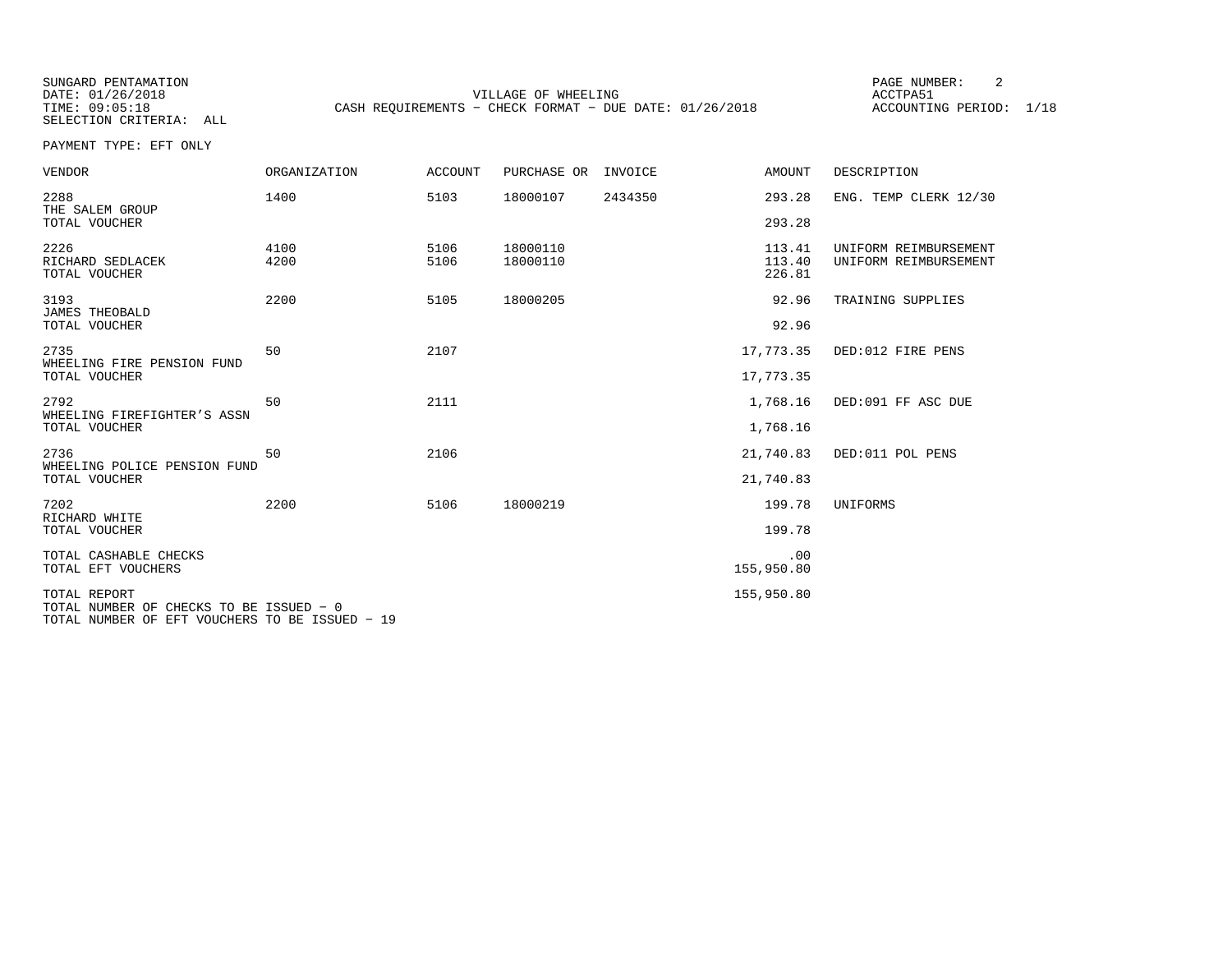# PURCHASE CARD REPORT NOVEMBER, 2017

**(11/07/2017 through 12/04/2017)**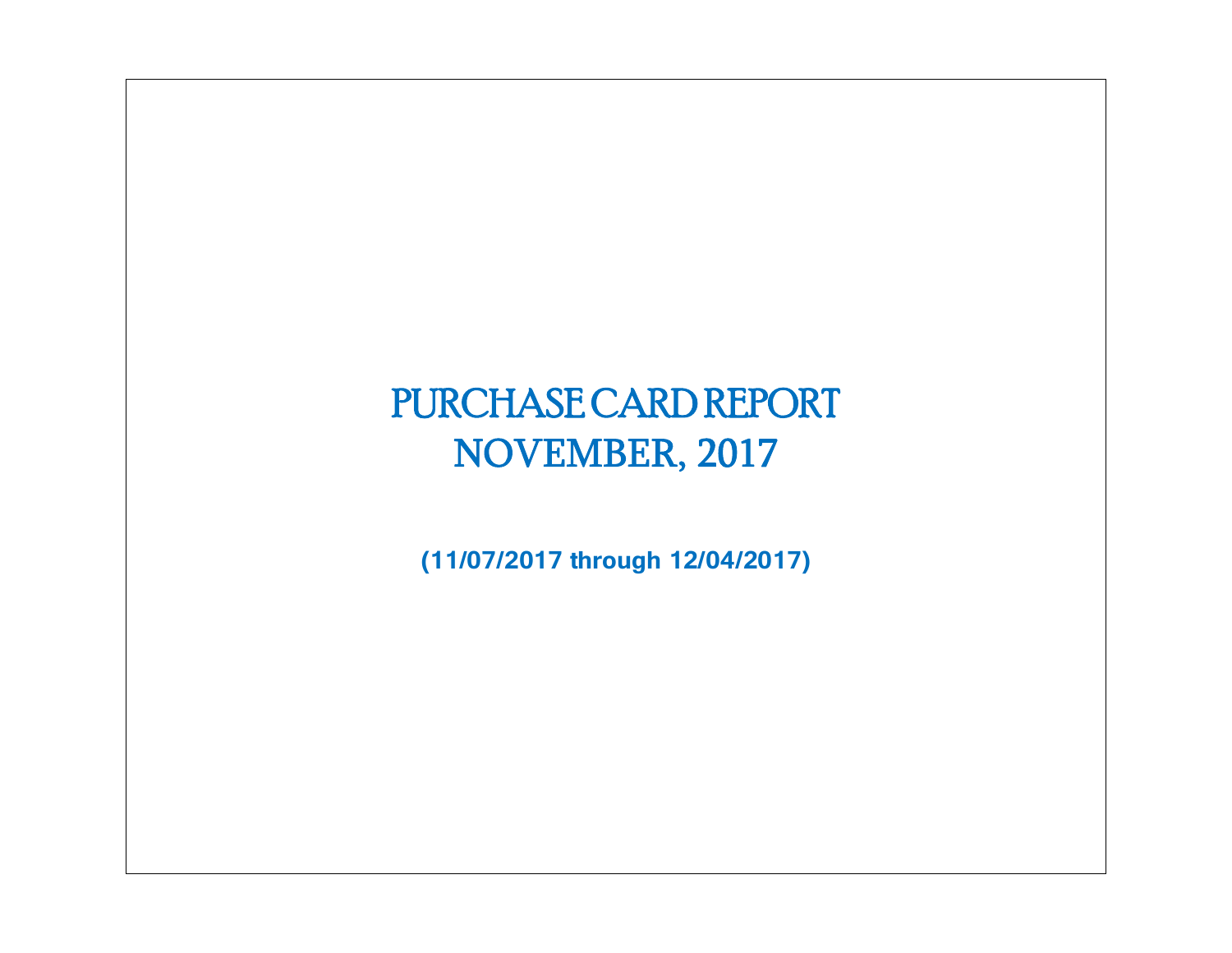# Account Statement

Posting Date: 11/07/2017 - 12/04/2017

|                              | <b>Transaction</b>      | <b>Transaction</b> |
|------------------------------|-------------------------|--------------------|
| <b>Account Name</b>          | Count                   | Amount             |
| ALYSIA MILLER GOLDSTEIN      | 3                       | 215.13             |
| <b>ANGELA MORRIS</b>         | 4                       | 9,168.41           |
| <b>CHRISTIE REVELAND</b>     | 5                       | 566.78             |
| <b>CHRISTOPHER SURDAM</b>    | $\overline{\mathbf{3}}$ | 93.89              |
| <b>CHUCK SPRATT</b>          | 48                      | 5,440.58           |
| <b>DERRYL SHAPIRO</b>        | 5                       | 6,856.84           |
| <b>ILEEN BRYER</b>           | 7                       | 2,327.03           |
| <b>JEFF WOLFGRAM</b>         | 1                       | 100.00             |
| <b>JOHNNY PEREZ</b>          | 4                       | 1,071.78           |
| <b>JON SFONDILIS</b>         | 92                      | 34,404.20          |
| <b>JOSEPH WARGO</b>          | 3                       | 99.72              |
| <b>JOSHUA BERMAN</b>         | 4                       | 1,819.61           |
| <b>KATHERINE WHITEHEAD</b>   | 4                       | 338.33             |
| <b>LANA RUDNIK</b>           | 2                       | 217.72             |
| <b>LINA COLUNGA</b>          | 14                      | 4,300.68           |
| <b>LUCA URSAN</b>            | 20                      | 7,152.22           |
| <b>MARIANTHI THANOPOULOS</b> | 2                       | 358.69             |
| MICHAEL BLIEFERNICH          | 4                       | 1,767.39           |
| <b>MICHAEL CROTTY</b>        | 4                       | 1,733.60           |
| MICHAEL MONDSCHAIN           | 1                       | 472.25             |
| MICHAEL SCHROEDER            | $\overline{3}$          | 711.08             |
| <b>PETER RODGERS</b>         | $\overline{2}$          | 734.24             |
| <b>ROSE LEMANIS</b>          | 10                      | 4,130.33           |
| <b>SCOTT WILSON</b>          | 8                       | 1,159.13           |
| <b>SEAN LINDSAY</b>          | 2                       | 776.00             |
| <b>SHARI MATTHEWS HUIZAR</b> | 1                       | 16.00              |
| <b>TY JOHNSON</b>            | $\overline{3}$          | 3,497.58           |
| <b>VILLAGE OF WHEELING</b>   | 0                       | 0.00               |
| <b>VINCENT HOFFMAN</b>       | 5                       | 1,545.50           |
| <b>Report Totals</b>         | 264                     | 91.074.71          |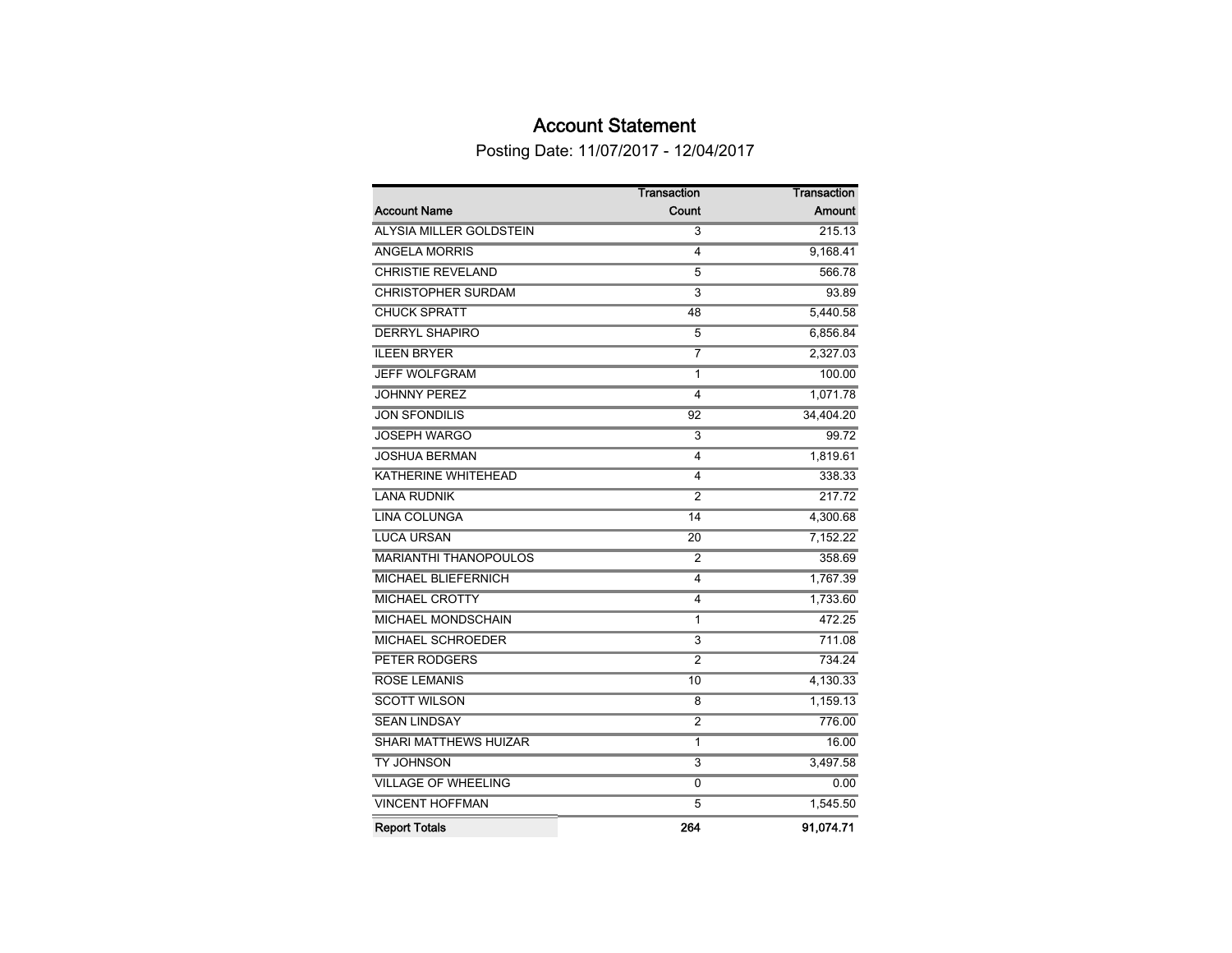# Expense Report

Posting Date: 11/07/2017 - 12/04/2017

# ALYSIA MILLER GOLDSTEIN

Card Transactions

| Posting                                              | Transaction                   |                                               |                          | Receipt          | Posted     | <b>Expense</b> |              |          |
|------------------------------------------------------|-------------------------------|-----------------------------------------------|--------------------------|------------------|------------|----------------|--------------|----------|
| Date                                                 | Date                          | <b>Description</b>                            |                          | <b>Amount</b>    | Amount     | Amount         | Reviewed     | Approved |
|                                                      |                               |                                               |                          |                  |            |                |              |          |
| 11/13/2017                                           | 11/09/2017                    | (800)6836346 VENDINI T-SAN FRANCISCO,CA,94104 |                          | 120.50 USD       | 120.50 USD | 120.50 USD     | $\checkmark$ |          |
| <b>Expense Description: Balance for Trip</b>         |                               |                                               |                          |                  |            |                |              |          |
| <b>FUND/PROGRAM:</b>                                 | 1320 SENIOR CITIZENS SERVICES | <b>EXPENDITURE ACCOUNTS:</b>                  | 5297 PROGRAMS/ACTIVITIES | <b>VENDOR #:</b> |            |                |              |          |
| PROJECT #:                                           |                               |                                               |                          |                  |            |                |              |          |
| 11/15/2017                                           | 11/13/2017                    | PARTY CITY-ARLINGTON HEI, IL, 60004           |                          | 73.94 USD        | 73.94 USD  | 73.94 USD      | $\checkmark$ |          |
| <b>Expense Description: Plates for Holiday Party</b> |                               |                                               |                          |                  |            |                |              |          |
| <b>FUND/PROGRAM:</b>                                 | 1320 SENIOR CITIZENS SERVICES | <b>EXPENDITURE ACCOUNTS:</b>                  | 5297 PROGRAMS/ACTIVITIES | <b>VENDOR#:</b>  |            |                |              |          |
| <b>PROJECT#:</b>                                     |                               |                                               |                          |                  |            |                |              |          |
|                                                      |                               |                                               |                          |                  |            |                |              |          |
| 11/24/2017                                           | 11/21/2017                    | RAM RESTAURANT WHEELI-WHEELING, IL, 60090     |                          | 20.69 USD        | 20.69 USD  | 20.69 USD      | $\checkmark$ |          |
| <b>Expense Description: Dinner for Alysia</b>        |                               |                                               |                          |                  |            |                |              |          |
| <b>FUND/PROGRAM:</b>                                 | 1320 SENIOR CITIZENS SERVICES | <b>EXPENDITURE ACCOUNTS:</b>                  | 5297 PROGRAMS/ACTIVITIES | <b>VENDOR#:</b>  |            |                |              |          |
| <b>PROJECT#:</b>                                     |                               |                                               |                          |                  |            |                |              |          |
|                                                      |                               | <b>Card Subtotal</b>                          |                          |                  |            | 215.13         |              |          |
|                                                      |                               |                                               |                          |                  |            |                |              |          |
| <b>ANGELA MORRIS</b>                                 |                               |                                               |                          |                  |            |                |              |          |

Card Transactions

| oura manoaouono                                  |                            |                                            |                               |                 |              |                |              |          |
|--------------------------------------------------|----------------------------|--------------------------------------------|-------------------------------|-----------------|--------------|----------------|--------------|----------|
| Posting                                          | <b>Transaction</b>         |                                            |                               | Receipt         | Posted       | <b>Expense</b> |              |          |
| Date                                             | Date                       | Description                                |                               | Amount          | Amount       | <b>Amount</b>  | Reviewed     | Approved |
| 11/09/2017                                       | 11/08/2017                 | CDW GOVT #KST6264-800-808-4239,IL,60061    |                               | 19.20 USD       | 19.20 USD    | 19.20 USD      | $\checkmark$ |          |
| <b>Expense Description: Board Room Batteries</b> |                            |                                            |                               |                 |              |                |              |          |
| <b>FUND/PROGRAM:</b>                             | 1600 ADMIN & BOT           | <b>EXPENDITURE ACCOUNTS:</b>               | 5317 MISC OPERATING SUPPLIES  | <b>VENDOR#:</b> |              |                |              |          |
| PROJECT #:                                       |                            |                                            |                               |                 |              |                |              |          |
| 11/09/2017                                       | 11/09/2017                 | VZWRLSS MY VZ VB P-800-922-0204, FL, 32746 |                               | 5,949.88 USD    | 5,949.88 USD | 5,949.88 USD   | $\checkmark$ |          |
| Expense Description: Cellular Service-Oct.       |                            |                                            |                               |                 |              |                |              |          |
| <b>FUND/PROGRAM:</b>                             | 1600 ADMIN & BOT           | <b>EXPENDITURE ACCOUNTS:</b>               | 5239 CELLULAR SERVICES        | <b>VENDOR#:</b> |              |                |              |          |
| PROJECT #:                                       |                            |                                            |                               |                 |              |                |              |          |
|                                                  |                            | DAILY HERALD/REFLEJOS-ARLINGTON            |                               |                 |              |                |              |          |
| 11/27/2017                                       | 11/22/2017                 | HTS, IL, 60005                             |                               | 54.75 USD       | 54.75 USD    | 54.75 USD      | $\checkmark$ |          |
| <b>Expense Description: Public Notices</b>       |                            |                                            |                               |                 |              |                |              |          |
| <b>FUND/PROGRAM:</b>                             | 1300 COMMUNITY DEVELOPMENT | <b>EXPENDITURE ACCOUNTS:</b>               | 5201 ADVERTISING & PUBLISHING | <b>VENDOR#:</b> |              |                |              |          |
| PROJECT #:                                       |                            |                                            |                               |                 |              |                |              |          |
|                                                  |                            | <b>Card Subtotal</b>                       |                               |                 |              | 6,023.83       |              |          |

#### CHRISTIE REVELAND

Card Transactions

| Posting                                 | Transaction                |                                           |                      | Receipt         | Posted     | Expense       |          |          |
|-----------------------------------------|----------------------------|-------------------------------------------|----------------------|-----------------|------------|---------------|----------|----------|
| Date                                    | Date                       | <b>Description</b>                        |                      | Amount          | Amount     | <b>Amount</b> | Reviewed | Approved |
| 11/13/2017                              | 11/10/2017                 | QUILL CORPORATION-800-982-3400, SC, 29223 |                      | 234.96 USD      | 234.96 USD | 234.96 USD    |          |          |
| <b>Expense Description: Toner/Candy</b> |                            |                                           |                      |                 |            |               |          |          |
| <b>FUND/PROGRAM:</b>                    | 1300 COMMUNITY DEVELOPMENT | <b>EXPENDITURE ACCOUNTS:</b>              | 5318 OFFICE SUPPLIES | <b>VENDOR#:</b> |            |               |          |          |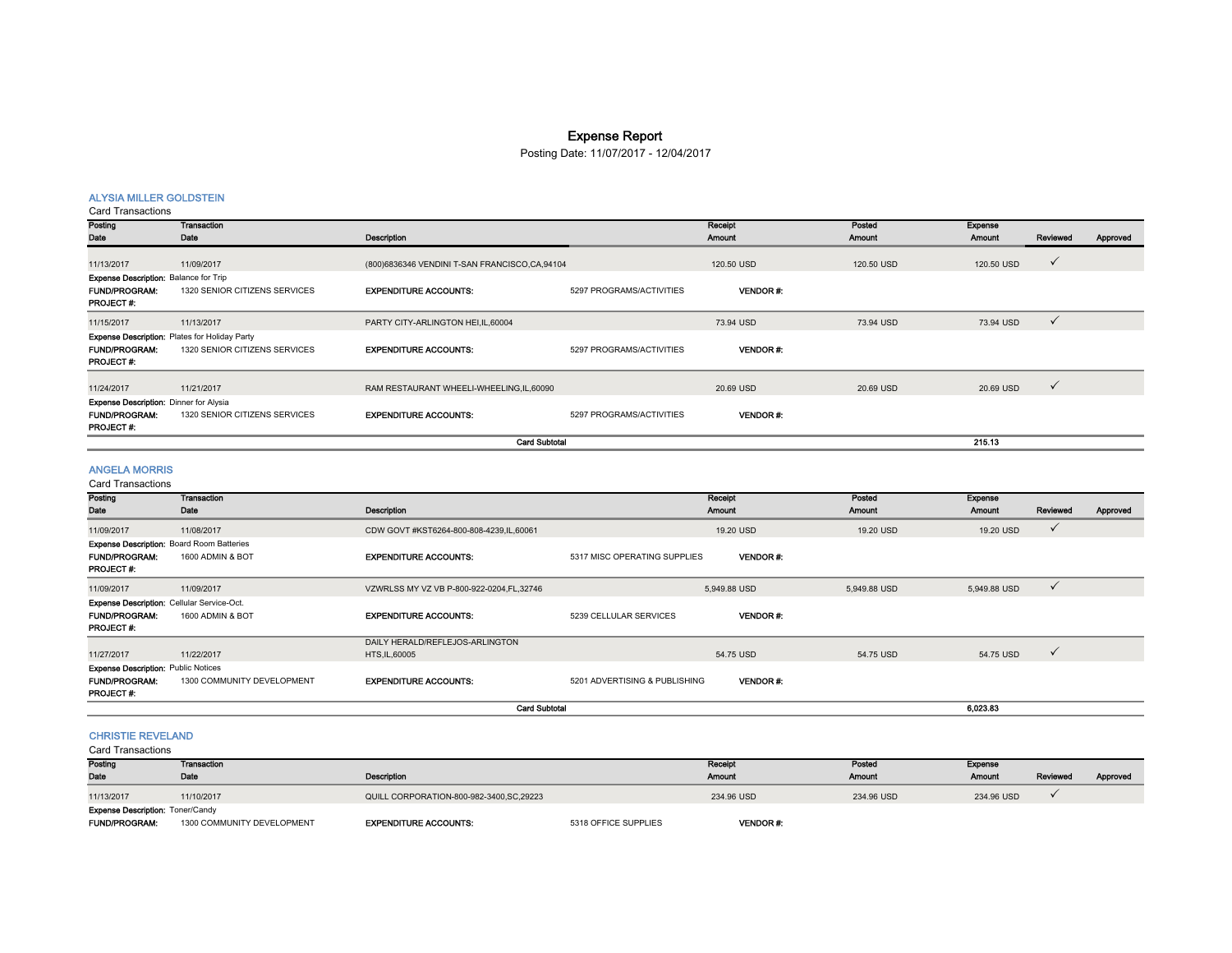| 11/15/2017                                                                            | 11/14/2017                                                                   | QUILL CORPORATION-800-982-3400, SC, 29223 |                                | 24.99 USD       | 24.99 USD  | 24.99 USD<br>$\checkmark$  |  |
|---------------------------------------------------------------------------------------|------------------------------------------------------------------------------|-------------------------------------------|--------------------------------|-----------------|------------|----------------------------|--|
| <b>Expense Description: Hot Chocolate</b><br><b>FUND/PROGRAM:</b><br><b>PROJECT#:</b> | 1300 COMMUNITY DEVELOPMENT                                                   | <b>EXPENDITURE ACCOUNTS:</b>              | 5318 OFFICE SUPPLIES           | <b>VENDOR#:</b> |            |                            |  |
| 11/24/2017                                                                            | 11/23/2017                                                                   | QUILL CORPORATION-800-982-3400, SC, 29223 |                                | 168.89 USD      | 168.89 USD | 168.89 USD<br>$\checkmark$ |  |
| <b>Expense Description: Envelpoes</b><br><b>FUND/PROGRAM:</b><br>PROJECT#:            | 1300 COMMUNITY DEVELOPMENT                                                   | <b>EXPENDITURE ACCOUNTS:</b>              | 5318 OFFICE SUPPLIES           | <b>VENDOR#:</b> |            |                            |  |
| 11/24/2017                                                                            | 11/23/2017                                                                   | QUILL CORPORATION-800-982-3400, SC, 29223 |                                | 120.99 USD      | 120.99 USD | $\checkmark$<br>120.99 USD |  |
| <b>Expense Description: Envelopes/Toner</b><br><b>FUND/PROGRAM:</b><br>PROJECT #:     | 1300 COMMUNITY DEVELOPMENT                                                   | <b>EXPENDITURE ACCOUNTS:</b>              | 5318 OFFICE SUPPLIES           | VENDOR#:        |            |                            |  |
| 11/27/2017                                                                            | 11/26/2017                                                                   | PLANETIZEN INC-03238576901, CA, 93401     |                                | 16.95 USD       | 16.95 USD  | $\checkmark$<br>16.95 USD  |  |
| <b>FUND/PROGRAM:</b><br><b>PROJECT#:</b>                                              | <b>Expense Description: JENNINGS WEB CLASS</b><br>1300 COMMUNITY DEVELOPMENT | <b>EXPENDITURE ACCOUNTS:</b>              | 5105 LOCAL TRAINING & MEETINGS | <b>VENDOR#:</b> |            |                            |  |
|                                                                                       |                                                                              |                                           |                                | 566.78          |            |                            |  |

# CHRISTOPHER SURDAM

Card Transactions

| Posting                                    | Transaction                                        |                                             |                              | Receipt         | Posted        | <b>Expense</b> |              |          |
|--------------------------------------------|----------------------------------------------------|---------------------------------------------|------------------------------|-----------------|---------------|----------------|--------------|----------|
| Date                                       | Date                                               | Description                                 |                              | <b>Amount</b>   | <b>Amount</b> | Amount         | Reviewed     | Approved |
|                                            |                                                    |                                             |                              |                 |               |                |              |          |
| 11/08/2017                                 | 11/07/2017                                         | LEN'S ACE HARDWARE-BUFFALO GROVE, IL, 60089 |                              | 27.98 USD       | 27.98 USD     | 27.98 USD      | $\checkmark$ |          |
| <b>Expense Description: Ratchet Straps</b> |                                                    |                                             |                              |                 |               |                |              |          |
| <b>FUND/PROGRAM:</b>                       | 1430 FORESTRY DIVISION                             | <b>EXPENDITURE ACCOUNTS:</b>                | 5315 SMALL TOOLS & EQUIPMENT | <b>VENDOR#:</b> |               |                |              |          |
| PROJECT#:                                  |                                                    |                                             |                              |                 |               |                |              |          |
|                                            |                                                    |                                             |                              |                 |               |                |              |          |
| 11/08/2017                                 | 11/07/2017                                         | LEN'S ACE HARDWARE-BUFFALO GROVE, IL, 60089 |                              | 43.98 USD       | 43.98 USD     | 43.98 USD      | $\checkmark$ |          |
| <b>Expense Description: Carriage Bolts</b> |                                                    |                                             |                              |                 |               |                |              |          |
| <b>FUND/PROGRAM:</b>                       | 1420 STREETS DIVISION                              | <b>EXPENDITURE ACCOUNTS:</b>                | 5320 STREET SIGNS            | <b>VENDOR#:</b> |               |                |              |          |
| <b>PROJECT#:</b>                           |                                                    |                                             |                              |                 |               |                |              |          |
|                                            |                                                    |                                             |                              |                 |               |                | $\checkmark$ |          |
| 11/10/2017                                 | 11/08/2017                                         | MENARDS LONG GROVE IL-LONG GROVE, IL, 60047 |                              | 21.93 USD       | 21.93 USD     | 21.93 USD      |              |          |
|                                            | <b>Expense Description: Misc. Supplies for LAW</b> |                                             |                              |                 |               |                |              |          |
| <b>FUND/PROGRAM:</b>                       | 1140 SPECIAL EVENTS                                | <b>EXPENDITURE ACCOUNTS:</b>                | 5317 MISC OPERATING SUPPLIES | <b>VENDOR#:</b> |               |                |              |          |
| PROJECT#:                                  | 2003-029                                           |                                             |                              |                 |               |                |              |          |
|                                            |                                                    | <b>Card Subtotal</b>                        |                              |                 |               | 93.89          |              |          |

## CHUCK SPRATT

Card Transactions

| Posting                                                                                  | <b>Transaction</b>    |                                          |                          | Receipt         | Posted    | <b>Exponse</b> |          |          |
|------------------------------------------------------------------------------------------|-----------------------|------------------------------------------|--------------------------|-----------------|-----------|----------------|----------|----------|
| Date                                                                                     | Date                  | <b>Description</b>                       |                          | Amount          | Amount    | <b>Amount</b>  | Reviewed | Approved |
| 11/07/2017                                                                               | 11/06/2017            | ADVANCE AUTO PARTS #71-WHEELING,IL,60090 |                          | 44.00 USD       | 44.00 USD | 44.00 USD      |          |          |
| <b>Expense Description: Wipers/Hydraulic</b><br><b>FUND/PROGRAM:</b><br><b>PROJECT#:</b> | 1420 STREETS DIVISION | <b>EXPENDITURE ACCOUNTS:</b>             | 5310 VEHICLE MAINTENANCE | <b>VENDOR#:</b> |           |                |          |          |
| 11/07/2017                                                                               | 11/06/2017            | AUTOZONE #3569-WHEELING,IL,60090         |                          | 16.79 USD       | 16.79 USD | 16.79 USD      |          |          |
| Expense Description: V-Ribbed Belt<br><b>FUND/PROGRAM:</b>                               | 1420 STREETS DIVISION | <b>EXPENDITURE ACCOUNTS:</b>             | 5310 VEHICLE MAINTENANCE | <b>VENDOR#:</b> |           |                |          |          |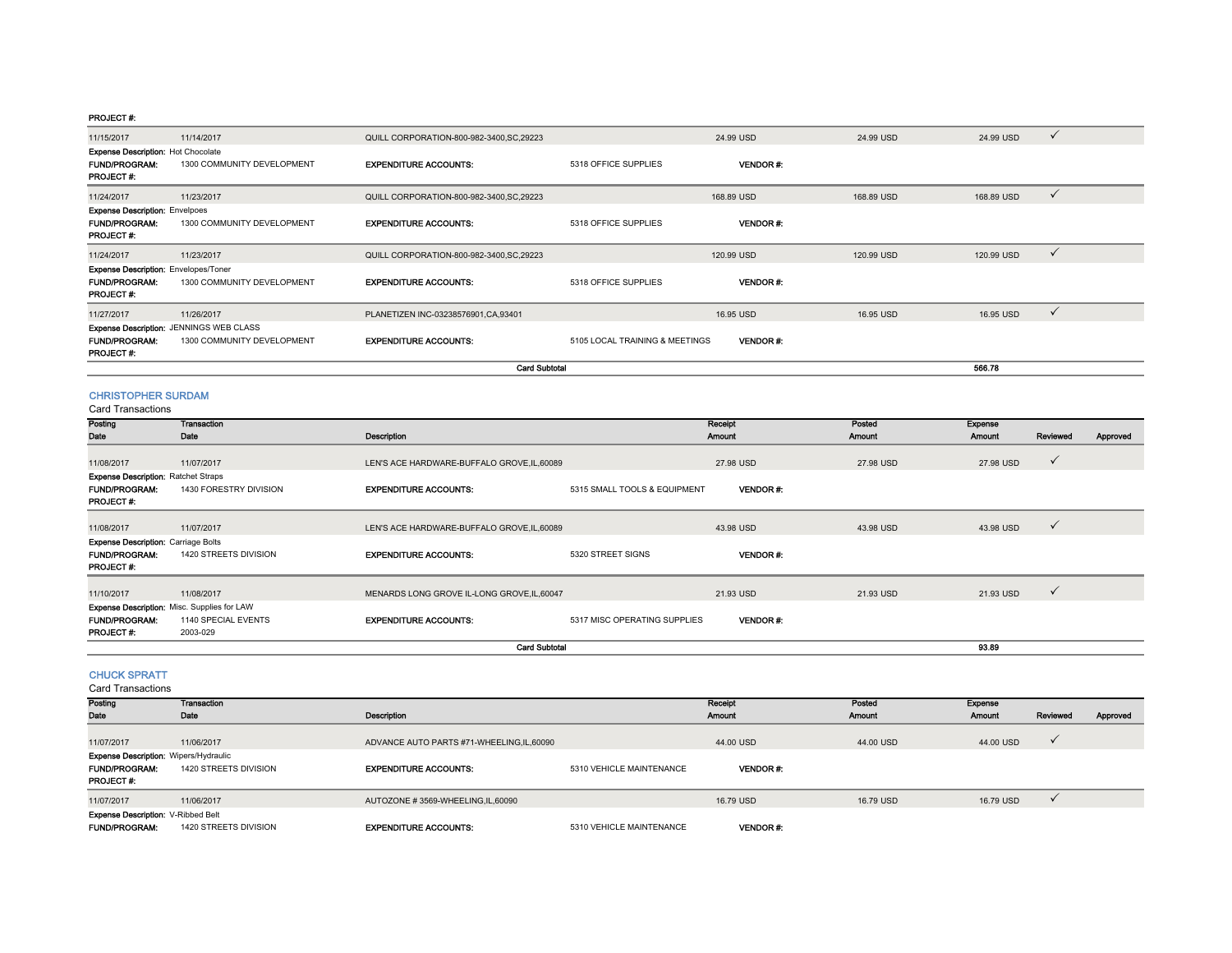| 11/08/2017                                                                     | 11/07/2017                                                              | PAYPAL ZORO.COM-8552899676.IL.60089                |                               | 35.63 USD       | 35.63 USD  | 35.63 USD  | $\checkmark$ |
|--------------------------------------------------------------------------------|-------------------------------------------------------------------------|----------------------------------------------------|-------------------------------|-----------------|------------|------------|--------------|
| Expense Description: D-Rings (clips)<br><b>FUND/PROGRAM:</b><br>PROJECT#:      | 1240 FLEET SERVICES                                                     | <b>EXPENDITURE ACCOUNTS:</b>                       | 5317 MISC OPERATING SUPPLIES  | <b>VENDOR#:</b> |            |            |              |
| 11/09/2017                                                                     | 11/08/2017                                                              | SOUTHEASTERN EQUIPMENT-<br>08032529199,SC,29172    |                               | 68.50 USD       | 68.50 USD  | 68.50 USD  | ✓            |
| Expense Description: Hinge and Angle<br><b>FUND/PROGRAM:</b><br>PROJECT#:      | 1220 BUILDING SERVICES                                                  | <b>EXPENDITURE ACCOUNTS:</b>                       | 5310 VEHICLE MAINTENANCE      | <b>VENDOR#:</b> |            |            |              |
| 11/09/2017                                                                     | 11/08/2017                                                              | OREILLY AUTO #3415-BUFFALO GROVE.IL.60089          |                               | 43.53 USD       | 43.53 USD  | 43.53 USD  | ✓            |
| Expense Description: Belt for #145<br><b>FUND/PROGRAM:</b><br><b>PROJECT#:</b> | 1420 STREETS DIVISION                                                   | <b>EXPENDITURE ACCOUNTS:</b>                       | 5310 VEHICLE MAINTENANCE      | <b>VENDOR#:</b> |            |            |              |
| 11/10/2017                                                                     | 11/09/2017                                                              | AUTOZONE #3569-WHEELING,IL,60090                   |                               | 4.77 USD        | 4.77 USD   | 4.77 USD   | $\checkmark$ |
| Expense Description: Wire Flat Extension<br><b>FUND/PROGRAM:</b><br>PROJECT#:  | 2200 FIRE DEPARTMENT                                                    | <b>EXPENDITURE ACCOUNTS:</b>                       | 5310 VEHICLE MAINTENANCE      | <b>VENDOR#:</b> |            |            |              |
| 11/10/2017                                                                     | 11/09/2017                                                              | OREILLY AUTO #3415-BUFFALO GROVE,IL,60089          |                               | 78.20 USD       | 78.20 USD  | 78.20 USD  | ✓            |
| Expense Description: Micro-V Belt<br><b>FUND/PROGRAM:</b><br>PROJECT#:         | 4200 SEWER DIVISION                                                     | <b>EXPENDITURE ACCOUNTS:</b>                       | 5310 VEHICLE MAINTENANCE      | <b>VENDOR#:</b> |            |            |              |
| 11/13/2017                                                                     | 11/10/2017                                                              | CENTRAL PARTS WAREHOUS-815-464-<br>4800, IL, 60477 |                               | 49.68 USD       | 49.68 USD  | 49.68 USD  | ✓            |
| <b>Expense Description: Spinner Hub</b><br>FUND/PROGRAM:<br>PROJECT#:          | 1420 STREETS DIVISION                                                   | <b>EXPENDITURE ACCOUNTS:</b>                       | 5310 VEHICLE MAINTENANCE      | <b>VENDOR#:</b> |            |            |              |
| 11/13/2017                                                                     | 11/10/2017                                                              | JOHN M. ELLSWORTH CO.,-414-3541414, WI,53224       |                               | 45.61 USD       | 45.61 USD  | 45.61 USD  | $\checkmark$ |
| Expense Description: Pump Filter<br><b>FUND/PROGRAM:</b><br>PROJECT #:         | 1220 BUILDING SERVICES                                                  | <b>EXPENDITURE ACCOUNTS:</b>                       | 5311 BLDG/GROUNDS MAINTENANCE | <b>VENDOR#:</b> |            |            |              |
| 11/13/2017                                                                     | 11/11/2017                                                              | ADVANCE AUTO PARTS #71-WHEELING,IL,60090           |                               | 31.68 USD       | 31.68 USD  | 31.68 USD  | ✓            |
| <b>Expense Description: Serp Belt</b><br>FUND/PROGRAM:<br>PROJECT #:           | 1420 STREETS DIVISION                                                   | <b>EXPENDITURE ACCOUNTS:</b>                       | 5310 VEHICLE MAINTENANCE      | <b>VENDOR#:</b> |            |            |              |
| 11/14/2017                                                                     | 11/13/2017                                                              | ACME TRUCK BRAKE-ELK GROVE VIL, IL, 60007          |                               | 107.37 USD      | 107.37 USD | 107.37 USD | $\checkmark$ |
| <b>FUND/PROGRAM:</b><br>PROJECT#:                                              | Expense Description: Sensor Cable/Hardware Kit<br>1420 STREETS DIVISION | <b>EXPENDITURE ACCOUNTS:</b>                       | 5310 VEHICLE MAINTENANCE      | <b>VENDOR#:</b> |            |            |              |
| 11/14/2017                                                                     | 11/13/2017                                                              | ADVANCE AUTO PARTS #71-WHEELING,IL,60090           |                               | 85.20 USD       | 85.20 USD  | 85.20 USD  | ✓            |
| Expense Description: Fuel/Lube/Air Filter<br>FUND/PROGRAM:<br>PROJECT #:       | 1420 STREETS DIVISION                                                   | <b>EXPENDITURE ACCOUNTS:</b>                       | 5310 VEHICLE MAINTENANCE      | <b>VENDOR#:</b> |            |            |              |
| 11/14/2017                                                                     | 11/13/2017                                                              | AUTOZONE #3569-WHEELING,IL,60090                   |                               | 76.62 USD       | 76.62 USD  | 76.62 USD  | $\checkmark$ |
| Expense Description: Sway Bar Link<br><b>FUND/PROGRAM:</b><br>PROJECT #:       | 2100 POLICE DEPARTMENT                                                  | <b>EXPENDITURE ACCOUNTS:</b>                       | 5310 VEHICLE MAINTENANCE      | <b>VENDOR#:</b> |            |            |              |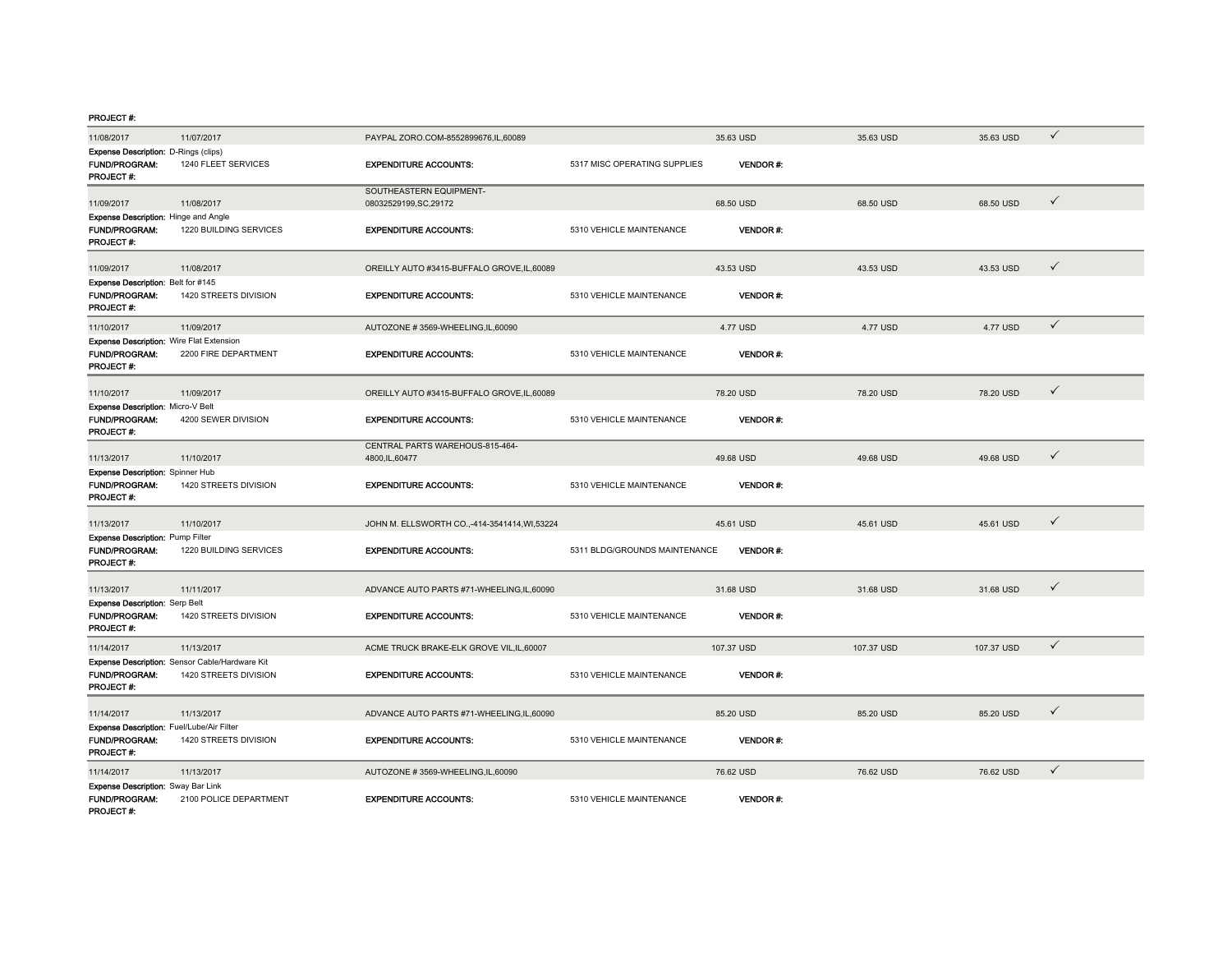|                                            |                                           | AMAZON MKTPLACE PMTS-                    |                              |                 |               |               |              |
|--------------------------------------------|-------------------------------------------|------------------------------------------|------------------------------|-----------------|---------------|---------------|--------------|
| 11/14/2017                                 | 11/14/2017                                | AMZN.COM/BILL, WA, 98109                 |                              | 18.79 USD       | 18.79 USD     | 18.79 USD     | ✓            |
|                                            |                                           |                                          |                              |                 |               |               |              |
| FUND/PROGRAM:                              | Expense Description: 16gm SD Card MP3/MP4 | <b>EXPENDITURE ACCOUNTS:</b>             |                              | <b>VENDOR#:</b> |               |               |              |
| PROJECT#:                                  | 1140 SPECIAL EVENTS                       |                                          | 5317 MISC OPERATING SUPPLIES |                 |               |               |              |
|                                            |                                           |                                          |                              |                 |               |               |              |
| 11/15/2017                                 | 11/14/2017                                | ACME TRUCK BRAKE-ELK GROVE VIL.IL.60007  |                              | 35.47 USD       | 35.47 USD     | 35.47 USD     | $\checkmark$ |
| <b>Expense Description: Sensor Cable</b>   |                                           |                                          |                              |                 |               |               |              |
| FUND/PROGRAM:                              | 1420 STREETS DIVISION                     | <b>EXPENDITURE ACCOUNTS:</b>             | 5310 VEHICLE MAINTENANCE     | <b>VENDOR#:</b> |               |               |              |
| PROJECT#:                                  |                                           |                                          |                              |                 |               |               |              |
|                                            |                                           |                                          |                              |                 |               |               |              |
| 11/15/2017                                 | 11/14/2017                                | ADVANCE AUTO PARTS #71-WHEELING,IL,60090 |                              | $(85.20)$ USD   | $(85.20)$ USD | $(85.20)$ USD | $\checkmark$ |
| <b>Expense Description: Credit</b>         |                                           |                                          |                              |                 |               |               |              |
| <b>FUND/PROGRAM:</b>                       | 1420 STREETS DIVISION                     | <b>EXPENDITURE ACCOUNTS:</b>             | 5310 VEHICLE MAINTENANCE     | <b>VENDOR#:</b> |               |               |              |
| PROJECT#:                                  |                                           |                                          |                              |                 |               |               |              |
|                                            |                                           |                                          |                              |                 |               |               |              |
| 11/15/2017                                 | 11/14/2017                                | ADVANCE AUTO PARTS #71-WHEELING,IL,60090 |                              | $(9.34)$ USD    | $(9.34)$ USD  | $(9.34)$ USD  | ✓            |
| <b>Expense Description: Credit</b>         |                                           |                                          |                              |                 |               |               |              |
| FUND/PROGRAM:                              | 1240 FLEET SERVICES                       | <b>EXPENDITURE ACCOUNTS:</b>             | 5317 MISC OPERATING SUPPLIES | VENDOR#:        |               |               |              |
| PROJECT #:                                 |                                           |                                          |                              |                 |               |               |              |
|                                            |                                           |                                          |                              |                 |               |               |              |
| 11/15/2017                                 | 11/14/2017                                | ADVANCE AUTO PARTS #71-WHEELING,IL,60090 |                              | $(31.68)$ USD   | $(31.68)$ USD | $(31.68)$ USD | ✓            |
| <b>Expense Description: Credit</b>         |                                           |                                          |                              |                 |               |               |              |
| <b>FUND/PROGRAM:</b>                       | 1420 STREETS DIVISION                     | <b>EXPENDITURE ACCOUNTS:</b>             | 5310 VEHICLE MAINTENANCE     | <b>VENDOR#:</b> |               |               |              |
| PROJECT#:                                  |                                           |                                          |                              |                 |               |               |              |
|                                            |                                           |                                          |                              |                 |               |               |              |
| 11/15/2017                                 | 11/14/2017                                | ADVANCE AUTO PARTS #71-WHEELING,IL,60090 |                              | 8.49 USD        | 8.49 USD      | 8.49 USD      | ✓            |
| <b>Expense Description: Cement</b>         |                                           |                                          |                              |                 |               |               |              |
| FUND/PROGRAM:                              | 1240 FLEET SERVICES                       | <b>EXPENDITURE ACCOUNTS:</b>             | 5317 MISC OPERATING SUPPLIES | <b>VENDOR#:</b> |               |               |              |
| PROJECT#:                                  |                                           |                                          |                              |                 |               |               |              |
|                                            |                                           |                                          |                              |                 |               |               |              |
| 11/15/2017                                 | 11/14/2017                                | ADVANCE AUTO PARTS #71-WHEELING,IL,60090 |                              | 28.80 USD       | 28.80 USD     | 28.80 USD     | $\checkmark$ |
| <b>Expense Description: Serp Belt</b>      |                                           |                                          |                              |                 |               |               |              |
| <b>FUND/PROGRAM:</b>                       | 1420 STREETS DIVISION                     | <b>EXPENDITURE ACCOUNTS:</b>             | 5310 VEHICLE MAINTENANCE     | <b>VENDOR#:</b> |               |               |              |
| PROJECT#:                                  |                                           |                                          |                              |                 |               |               |              |
|                                            |                                           |                                          |                              |                 |               |               |              |
| 11/15/2017                                 | 11/14/2017                                | ADVANCE AUTO PARTS #71-WHEELING,IL,60090 |                              | 77.45 USD       | 77.45 USD     | 77.45 USD     | ✓            |
| Expense Description: Fuel/Lube/ Air Filter |                                           |                                          |                              |                 |               |               |              |
| FUND/PROGRAM:                              | 1420 STREETS DIVISION                     | <b>EXPENDITURE ACCOUNTS:</b>             | 5310 VEHICLE MAINTENANCE     | <b>VENDOR#:</b> |               |               |              |
| PROJECT#:                                  |                                           |                                          |                              |                 |               |               |              |
|                                            |                                           |                                          |                              |                 |               |               | $\checkmark$ |
| 11/15/2017                                 | 11/14/2017                                | ADVANCE AUTO PARTS #71-WHEELING,IL,60090 |                              | 9.34 USD        | 9.34 USD      | 9.34 USD      |              |
| <b>Expense Description: Cement</b>         |                                           |                                          |                              |                 |               |               |              |
| FUND/PROGRAM:                              | 1420 STREETS DIVISION                     | <b>EXPENDITURE ACCOUNTS:</b>             | 5310 VEHICLE MAINTENANCE     | <b>VENDOR#:</b> |               |               |              |
| PROJECT#:                                  |                                           |                                          |                              |                 |               |               |              |
| 11/16/2017                                 | 11/15/2017                                | AUTOZONE #3569-WHEELING,IL,60090         |                              | 24.37 USD       | 24.37 USD     | 24.37 USD     | $\checkmark$ |
| <b>Expense Description: Blower Motor</b>   |                                           |                                          |                              |                 |               |               |              |
| <b>FUND/PROGRAM:</b>                       | 2200 FIRE DEPARTMENT                      | <b>EXPENDITURE ACCOUNTS:</b>             | 5310 VEHICLE MAINTENANCE     | <b>VENDOR#:</b> |               |               |              |
| PROJECT#:                                  |                                           |                                          |                              |                 |               |               |              |
|                                            |                                           |                                          |                              |                 |               |               | $\checkmark$ |
| 11/16/2017                                 | 11/15/2017                                | FASTENAL COMPANY01-WHEELING,IL,60090     |                              | 11.92 USD       | 11.92 USD     | 11.92 USD     |              |
| <b>Expense Description: Threaded Rod</b>   |                                           |                                          |                              |                 |               |               |              |
| <b>Accounting Codes</b>                    |                                           |                                          |                              |                 |               |               |              |
| FUND/PROGRAM:                              | 1140 SPECIAL EVENTS                       | <b>EXPENDITURE ACCOUNTS:</b>             | 5317 MISC OPERATING SUPPLIES | VENDOR#:        |               |               |              |
| PROJECT #:                                 |                                           |                                          |                              |                 |               |               |              |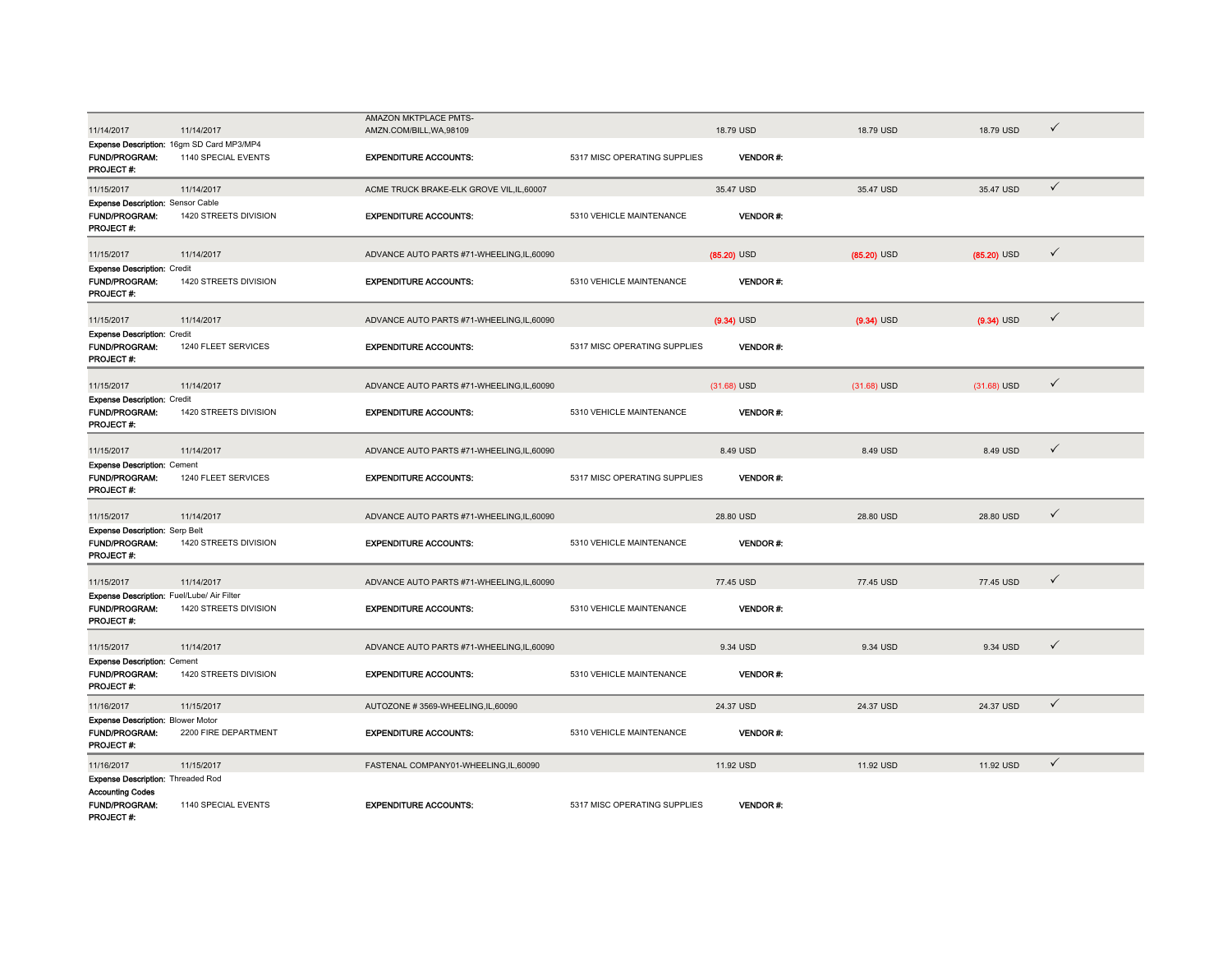| 11/17/2017                                                                           | 11/15/2017             | LOWELL CENTER-MADISON.WI.53703-1104                |                              | 230.00 USD      | 230.00 USD | 230.00 USD | $\checkmark$ |
|--------------------------------------------------------------------------------------|------------------------|----------------------------------------------------|------------------------------|-----------------|------------|------------|--------------|
| <b>Expense Description: Fleet Siminar</b><br><b>FUND/PROGRAM:</b><br>PROJECT#:       | 1240 FLEET SERVICES    | <b>EXPENDITURE ACCOUNTS:</b>                       | 5205 CONFERENCES & MEETINGS  | <b>VENDOR#:</b> |            |            |              |
| 11/17/2017                                                                           | 11/16/2017             | ADVANCE AUTO PARTS #71-WHEELING,IL,60090           |                              | 17.71 USD       | 17.71 USD  | 17.71 USD  | $\checkmark$ |
| <b>Expense Description: Air Hose</b><br><b>FUND/PROGRAM:</b><br>PROJECT #:           | 1420 STREETS DIVISION  | <b>EXPENDITURE ACCOUNTS:</b>                       | 5310 VEHICLE MAINTENANCE     | <b>VENDOR#:</b> |            |            |              |
| 11/17/2017                                                                           | 11/16/2017             | AUTOZONE #3569-WHEELING,IL,60090                   |                              | 15.25 USD       | 15.25 USD  | 15.25 USD  | $\checkmark$ |
| <b>Expense Description: Halogen Headlights</b><br><b>FUND/PROGRAM:</b><br>PROJECT#:  | 2200 FIRE DEPARTMENT   | <b>EXPENDITURE ACCOUNTS:</b>                       | 5310 VEHICLE MAINTENANCE     | <b>VENDOR#:</b> |            |            |              |
| 11/20/2017                                                                           | 11/17/2017             | MENARDS LONG GROVE IL-LONG GROVE, IL, 60047        |                              | 92.20 USD       | 92.20 USD  | 92.20 USD  | $\checkmark$ |
| <b>Expense Description: Holiday Decorating</b><br><b>FUND/PROGRAM:</b><br>PROJECT #: | 1140 SPECIAL EVENTS    | <b>EXPENDITURE ACCOUNTS:</b>                       | 5317 MISC OPERATING SUPPLIES | <b>VENDOR#:</b> |            |            |              |
| 11/20/2017                                                                           | 11/17/2017             | AUTOZONE #3569-WHEELING,IL,60090                   |                              | 9.74 USD        | 9.74 USD   | 9.74 USD   | $\checkmark$ |
| <b>Expense Description: Antenna</b><br><b>FUND/PROGRAM:</b><br>PROJECT#:             | 2100 POLICE DEPARTMENT | <b>EXPENDITURE ACCOUNTS:</b>                       | 5310 VEHICLE MAINTENANCE     | <b>VENDOR#:</b> |            |            |              |
| 11/21/2017                                                                           | 11/20/2017             | AUTOZONE #3569-WHEELING,IL,60090                   |                              | 92.99 USD       | 92.99 USD  | 92.99 USD  | $\checkmark$ |
| <b>Expense Description: Tie Rod End</b><br><b>FUND/PROGRAM:</b><br>PROJECT#:         | 4200 SEWER DIVISION    | <b>EXPENDITURE ACCOUNTS:</b>                       | 5310 VEHICLE MAINTENANCE     | <b>VENDOR#:</b> |            |            |              |
| 11/22/2017                                                                           | 11/21/2017             | NOR NORTHERN TOOL-800-222-5381, MN, 55337          |                              | 329.00 USD      | 329.00 USD | 329.00 USD | $\checkmark$ |
| Expense Description: Wrench Kit<br>FUND/PROGRAM:<br>PROJECT#:                        | 1240 FLEET SERVICES    | <b>EXPENDITURE ACCOUNTS:</b>                       | 5315 SMALL TOOLS & EQUIPMENT | <b>VENDOR#:</b> |            |            |              |
| 11/24/2017                                                                           | 11/22/2017             | AUTOZONE #3569-WHEELING,IL,60090                   |                              | 44.09 USD       | 44.09 USD  | 44.09 USD  | $\checkmark$ |
| <b>Expense Description: Compression Tester</b><br><b>FUND/PROGRAM:</b><br>PROJECT#:  | 1240 FLEET SERVICES    | <b>EXPENDITURE ACCOUNTS:</b>                       | 5315 SMALL TOOLS & EQUIPMENT | <b>VENDOR#:</b> |            |            |              |
| 11/28/2017                                                                           | 11/27/2017             | CENTRAL PARTS WAREHOUS-815-464-<br>4800, IL, 60477 |                              | 55.58 USD       | 55.58 USD  | 55.58 USD  | $\checkmark$ |
| <b>Expense Description: Bearing</b><br>FUND/PROGRAM:<br>PROJECT#:                    | 1420 STREETS DIVISION  | <b>EXPENDITURE ACCOUNTS:</b>                       | 5310 VEHICLE MAINTENANCE     | VENDOR#:        |            |            |              |
| 11/28/2017                                                                           | 11/27/2017             | OREILLY AUTO #3415-BUFFALO GROVE,IL,60089          |                              | 573.74 USD      | 573.74 USD | 573.74 USD | $\checkmark$ |
| Expense Description: Catalytic Converter<br><b>FUND/PROGRAM:</b><br><b>PROJECT#:</b> | 1430 FORESTRY DIVISION | <b>EXPENDITURE ACCOUNTS:</b>                       | 5310 VEHICLE MAINTENANCE     | <b>VENDOR#:</b> |            |            |              |
| 11/28/2017                                                                           | 11/27/2017             | PAYPAL ISS PD-4029357733.OR.97230                  |                              | 35.76 USD       | 35.76 USD  | 35.76 USD  | $\checkmark$ |
| <b>Expense Description: Light Bulb</b><br><b>FUND/PROGRAM:</b><br>PROJECT#:          | 2100 POLICE DEPARTMENT | <b>EXPENDITURE ACCOUNTS:</b>                       | 5310 VEHICLE MAINTENANCE     | <b>VENDOR#:</b> |            |            |              |
| 11/29/2017                                                                           | 11/28/2017             | FASTENAL COMPANY01-WHEELING,IL,60090               |                              | 155.62 USD      | 155.62 USD | 155.62 USD | $\checkmark$ |
| <b>Expense Description: Drill Set</b><br><b>FUND/PROGRAM:</b>                        | 1240 FLEET SERVICES    | <b>EXPENDITURE ACCOUNTS:</b>                       | 5317 MISC OPERATING SUPPLIES | <b>VENDOR#:</b> |            |            |              |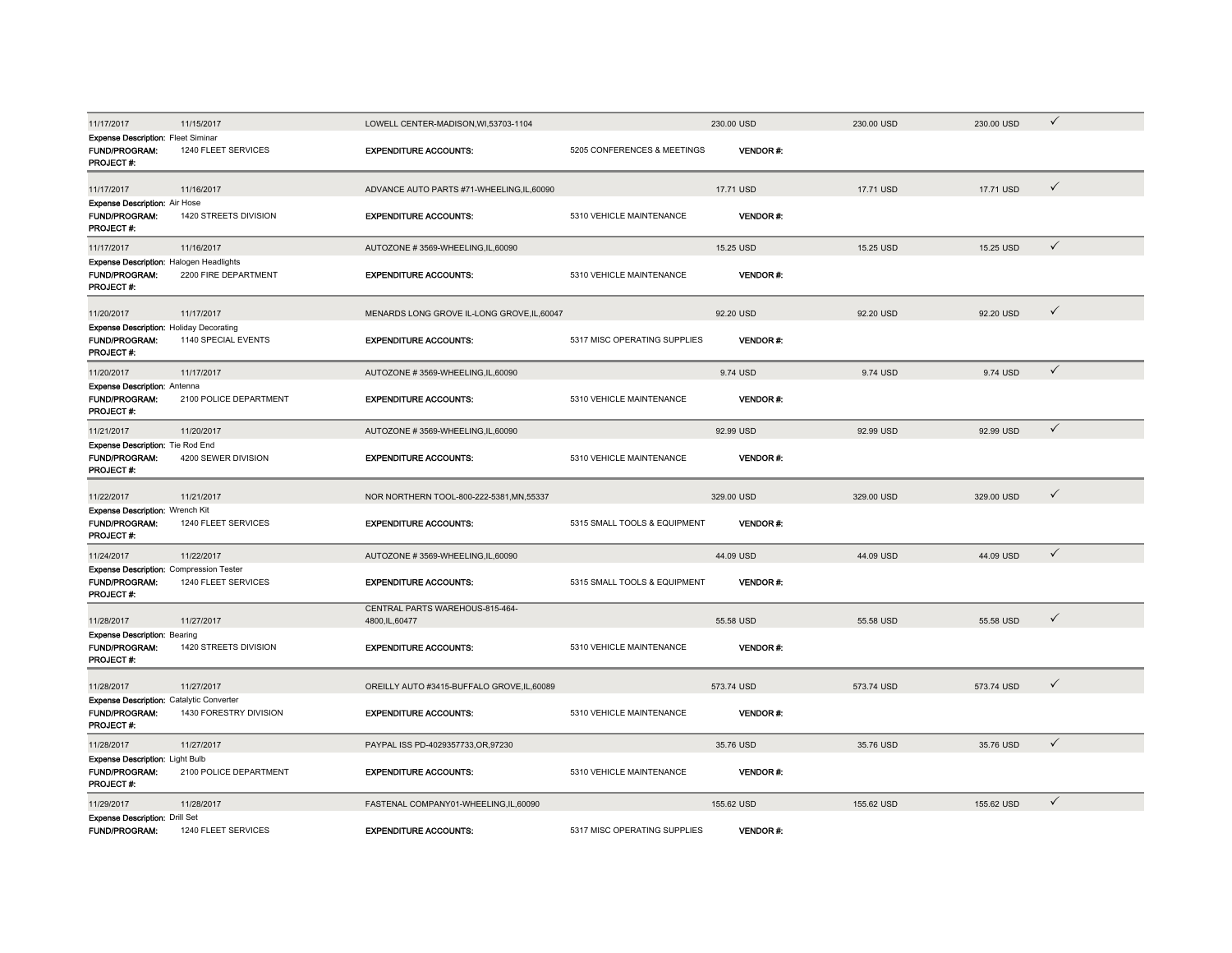| 11/29/2017                                                                        | 11/28/2017                 | OREILLY AUTO #3415-BUFFALO GROVE,IL,60089          |                                | 19.21 USD                | 19.21 USD               | 19.21 USD                | $\checkmark$ |          |
|-----------------------------------------------------------------------------------|----------------------------|----------------------------------------------------|--------------------------------|--------------------------|-------------------------|--------------------------|--------------|----------|
| <b>Expense Description: Fuel Cap</b><br><b>FUND/PROGRAM:</b><br>PROJECT#:         | 1420 STREETS DIVISION      | <b>EXPENDITURE ACCOUNTS:</b>                       | 5310 VEHICLE MAINTENANCE       | <b>VENDOR#:</b>          |                         |                          |              |          |
| 11/29/2017                                                                        | 11/28/2017                 | OREILLY AUTO #3415-BUFFALO GROVE, IL, 60089        |                                | 87.42 USD                | 87.42 USD               | 87.42 USD                | $\checkmark$ |          |
| Expense Description: Sway Link Kit<br><b>FUND/PROGRAM:</b><br>PROJECT#:           | 2100 POLICE DEPARTMENT     | <b>EXPENDITURE ACCOUNTS:</b>                       | 5310 VEHICLE MAINTENANCE       | VENDOR#:                 |                         |                          |              |          |
| 11/30/2017                                                                        | 11/29/2017                 | ADVANCE AUTO PARTS #71-WHEELING,IL,60090           |                                | 30.54 USD                | 30.54 USD               | 30.54 USD                | $\checkmark$ |          |
| Expense Description: Thermostat/Hose/Outlet<br><b>FUND/PROGRAM:</b><br>PROJECT #: | 1220 BUILDING SERVICES     | <b>EXPENDITURE ACCOUNTS:</b>                       | 5310 VEHICLE MAINTENANCE       | VENDOR#:                 |                         |                          |              |          |
| 12/01/2017                                                                        | 11/30/2017                 | PULLTARPS MFG - CA-06194498860,CA,92020            |                                | 1,662.00 USD             | 1,662.00 USD            | 1,662.00 USD             | $\checkmark$ |          |
| <b>Expense Description: Pull Tarp</b><br>FUND/PROGRAM:<br>PROJECT#:               | 1430 FORESTRY DIVISION     | <b>EXPENDITURE ACCOUNTS:</b>                       | 5315 SMALL TOOLS & EQUIPMENT   | VENDOR#:                 |                         |                          |              |          |
| 12/01/2017                                                                        | 11/30/2017                 | PAYPAL PLASTICMILL-4029357733,CA,95131             |                                | 20.00 USD                | 20.00 USD               | 20.00 USD                | $\checkmark$ |          |
| <b>Expense Description: Trash Liners</b><br><b>FUND/PROGRAM:</b><br>PROJECT #:    | 2100 POLICE DEPARTMENT     | <b>EXPENDITURE ACCOUNTS:</b>                       | 5310 VEHICLE MAINTENANCE       | VENDOR#:                 |                         |                          |              |          |
| 12/01/2017                                                                        | 11/30/2017                 | API SVC STAT CERT-202-682-8469,DC,20005            |                                | 150.00 USD               | 150.00 USD              | 150,00 USD               | $\checkmark$ |          |
| <b>Expense Description: Training</b><br><b>FUND/PROGRAM:</b><br>PROJECT#:         | 1240 FLEET SERVICES        | <b>EXPENDITURE ACCOUNTS:</b>                       | 5105 LOCAL TRAINING & MEETINGS | <b>VENDOR#:</b>          |                         |                          |              |          |
| 12/01/2017                                                                        | 11/30/2017                 | API SVC STAT CERT-202-682-8469,DC,20005            |                                | 10.00 USD                | 10.00 USD               | 10.00 USD                | $\checkmark$ |          |
| <b>Expense Description: Training-DM</b><br><b>FUND/PROGRAM:</b><br>PROJECT#:      | 1240 FLEET SERVICES        | <b>EXPENDITURE ACCOUNTS:</b>                       | 5105 LOCAL TRAINING & MEETINGS | <b>VENDOR#:</b>          |                         |                          |              |          |
| 12/04/2017                                                                        | 11/30/2017                 | R.N.O.W., INC.-4145415700, WI, 53227               |                                | 239.15 USD               | 239.15 USD              | 239.15 USD               | $\checkmark$ |          |
| <b>Expense Description: Spray Bar</b><br><b>FUND/PROGRAM:</b><br>PROJECT #:       | 1420 STREETS DIVISION      | <b>EXPENDITURE ACCOUNTS:</b>                       | 5310 VEHICLE MAINTENANCE       | <b>VENDOR#:</b>          |                         |                          |              |          |
| 12/04/2017                                                                        | 12/01/2017                 | HARBOR FREIGHT TOOLS 1-ARLINGTON<br>HEI, IL, 60004 |                                | 19.82 USD                | 19.82 USD               | 19.82 USD                | $\checkmark$ |          |
| <b>Expense Description: Compressor Hose</b><br><b>FUND/PROGRAM:</b><br>PROJECT#:  | 1420 STREETS DIVISION      | <b>EXPENDITURE ACCOUNTS:</b>                       | 5310 VEHICLE MAINTENANCE       | <b>VENDOR#:</b>          |                         |                          |              |          |
| 12/04/2017                                                                        | 12/01/2017                 | ADVANCE AUTO PARTS #71-WHEELING,IL,60090           |                                | 23.62 USD                | 23.62 USD               | 23.62 USD                | $\checkmark$ |          |
| <b>Expense Description: Air</b><br><b>FUND/PROGRAM:</b><br>PROJECT#:              | 2100 POLICE DEPARTMENT     | <b>EXPENDITURE ACCOUNTS:</b>                       | 5310 VEHICLE MAINTENANCE       | <b>VENDOR#:</b>          |                         |                          |              |          |
|                                                                                   |                            | <b>Card Subtotal</b>                               |                                |                          |                         | 4,689.43                 |              |          |
| <b>DERRYL SHAPIRO</b><br><b>Card Transactions</b>                                 |                            |                                                    |                                |                          |                         |                          |              |          |
| Posting<br>Date                                                                   | <b>Transaction</b><br>Date | <b>Description</b>                                 |                                | Receipt<br><b>Amount</b> | Posted<br><b>Amount</b> | Expense<br><b>Amount</b> | Reviewed     | Approved |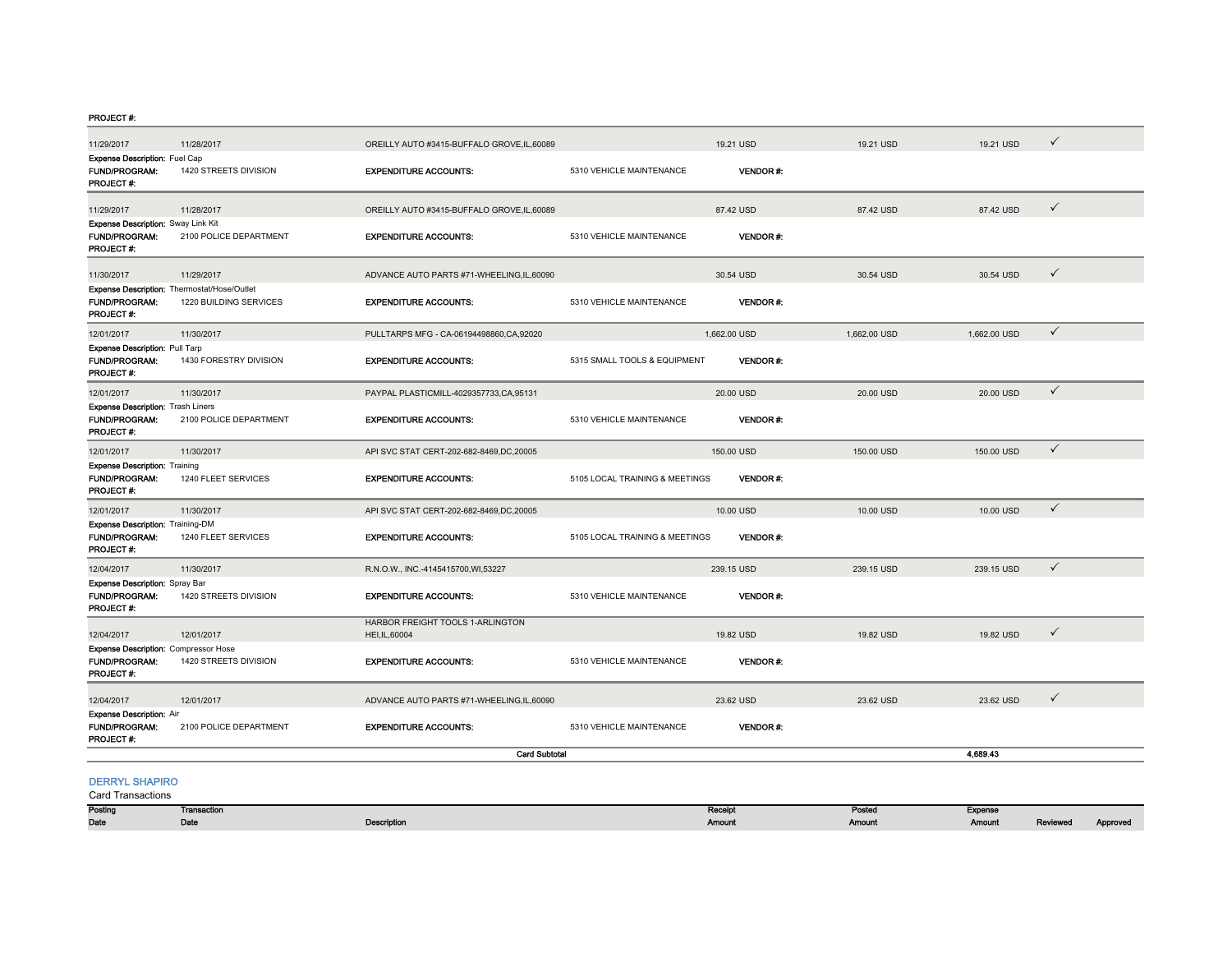| 11/16/2017                                  | 11/16/2017                                    | DMI DELL HIGHER EDUC-800-274-7799,TX,78682  |                              | 513.08 USD      | 513.08 USD   | 513.08 USD   | $\checkmark$ |
|---------------------------------------------|-----------------------------------------------|---------------------------------------------|------------------------------|-----------------|--------------|--------------|--------------|
|                                             | Expense Description: Laptop Kbrds2bReimb FFTB |                                             |                              |                 |              |              |              |
| <b>FUND/PROGRAM:</b><br><b>PROJECT#:</b>    | 2200 FIRE DEPARTMENT                          | <b>EXPENDITURE ACCOUNTS:</b>                | 5313 IS MISC EQPT & SUPPLIES | <b>VENDOR#:</b> |              |              |              |
| 11/22/2017                                  | 11/22/2017                                    | DMI DELL HIGHER EDUC-800-274-7799,TX,78682  |                              | 5,229.28 USD    | 5,229.28 USD | 5,229.28 USD | $\checkmark$ |
|                                             | Expense Description: 2Laptops2bReimbursedFFTB |                                             |                              |                 |              |              |              |
| <b>FUND/PROGRAM:</b><br>PROJECT #:          | 2200 FIRE DEPARTMENT                          | <b>EXPENDITURE ACCOUNTS:</b>                | 5313 IS MISC EQPT & SUPPLIES | <b>VENDOR#:</b> |              |              |              |
| 11/28/2017                                  | 11/27/2017                                    | PENTON TECHNOLOGY-2169319406, OH, 44114     |                              | 69.65 USD       | 69.65 USD    | 69.65 USD    | $\checkmark$ |
| <b>Expense Description: Training WIN 10</b> |                                               |                                             |                              |                 |              |              |              |
| <b>FUND/PROGRAM:</b><br>PROJECT#:           | 1750 INFORMATION SYSTEMS                      | <b>EXPENDITURE ACCOUNTS:</b>                | 5205 CONFERENCES & MEETINGS  | <b>VENDOR#:</b> |              |              |              |
| 11/28/2017                                  | 11/27/2017                                    | MEDIUS CISCO MRKTPLACE-04082625287,CA,95133 |                              | 199.00 USD      | 199.00 USD   | 199.00 USD   | $\checkmark$ |
| <b>Expense Description: Training Cisco</b>  |                                               |                                             |                              |                 |              |              |              |
| <b>FUND/PROGRAM:</b><br>PROJECT#:           | 1750 INFORMATION SYSTEMS                      | <b>EXPENDITURE ACCOUNTS:</b>                | 5205 CONFERENCES & MEETINGS  | <b>VENDOR#:</b> |              |              |              |
|                                             |                                               | <b>Card Subtotal</b>                        |                              |                 |              | 6,011.01     |              |

# ILEEN BRYER

Card Transactions

| Gilu Tidiisdulluis                      |                                                       |                                            |                                |                 |               |                |              |          |
|-----------------------------------------|-------------------------------------------------------|--------------------------------------------|--------------------------------|-----------------|---------------|----------------|--------------|----------|
| Posting                                 | Transaction                                           |                                            | Receipt                        |                 | Posted        | <b>Expense</b> |              |          |
| Date                                    | Date                                                  | <b>Description</b>                         | <b>Amount</b>                  |                 | <b>Amount</b> | Amount         | Reviewed     | Approved |
| 11/08/2017                              | 11/07/2017                                            | HAVIS INC-02672804056, MI, 48170           |                                | 199,00 USD      | 199.00 USD    | 199.00 USD     | ✓            |          |
|                                         | <b>Expense Description: Repair of Ethernet Havis</b>  |                                            |                                |                 |               |                |              |          |
| <b>FUND/PROGRAM:</b>                    | 2200 FIRE DEPARTMENT                                  | <b>EXPENDITURE ACCOUNTS:</b>               | 5313 IS MISC EQPT & SUPPLIES   | <b>VENDOR#:</b> |               |                |              |          |
| PROJECT#:                               |                                                       |                                            |                                |                 |               |                |              |          |
| 11/13/2017                              | 11/10/2017                                            | CENTURY TILE 22-MUNDELEIN, IL, 600600000   |                                | 1.220.01 USD    | 1.220.01 USD  | 1,220.01 USD   | $\checkmark$ |          |
|                                         | <b>Expense Description:</b> Tile & Supplies for St 42 |                                            |                                |                 |               |                |              |          |
| <b>FUND/PROGRAM:</b>                    | 2200 FIRE DEPARTMENT                                  | <b>EXPENDITURE ACCOUNTS:</b>               | 5311 BLDG/GROUNDS MAINTENANCE  | <b>VENDOR#:</b> |               |                |              |          |
| PROJECT#:                               |                                                       |                                            |                                |                 |               |                |              |          |
| 11/16/2017                              | 11/15/2017                                            | RAMMYS SUB CONTRACTORS-WHEELING, IL, 60090 |                                | 175,00 USD      | 175,00 USD    | 175.00 USD     | $\checkmark$ |          |
|                                         | <b>Expense Description:</b> Food for RED Center Mtg   |                                            |                                |                 |               |                |              |          |
| <b>FUND/PROGRAM:</b>                    | 2200 FIRE DEPARTMENT                                  | <b>EXPENDITURE ACCOUNTS:</b>               | 5105 LOCAL TRAINING & MEETINGS | <b>VENDOR#:</b> |               |                |              |          |
| PROJECT#:                               |                                                       |                                            |                                |                 |               |                |              |          |
|                                         |                                                       |                                            |                                |                 |               |                |              |          |
| 11/17/2017                              | 11/16/2017                                            | D'AGOSTINO'S WHEELING-WHEELING,IL,60090    |                                | 53.75 USD       | 53.75 USD     | 53.75 USD      | $\checkmark$ |          |
| Expense Description: Food for Lt's Exam |                                                       |                                            |                                |                 |               |                |              |          |
| <b>FUND/PROGRAM:</b>                    | 2200 FIRE DEPARTMENT                                  | <b>EXPENDITURE ACCOUNTS:</b>               | 5105 LOCAL TRAINING & MEETINGS | <b>VENDOR#:</b> |               |                |              |          |
| PROJECT#:                               |                                                       |                                            |                                |                 |               |                |              |          |
| 11/28/2017                              | 11/27/2017                                            | THE KNOX COMPANY-06236872300, AZ, 85027    |                                | 512.00 USD      | 512.00 USD    | 512.00 USD     | $\checkmark$ |          |
| Expense Description: Knox Box           |                                                       |                                            |                                |                 |               |                |              |          |
| <b>FUND/PROGRAM:</b>                    | 2200 FIRE DEPARTMENT                                  | <b>EXPENDITURE ACCOUNTS:</b>               | 5317 MISC OPERATING SUPPLIES   | <b>VENDOR#:</b> |               |                |              |          |
| PROJECT#:                               |                                                       |                                            |                                |                 |               |                |              |          |
|                                         |                                                       | CONTAINERSTORENORTHBRO-                    |                                |                 |               |                |              |          |
| 11/29/2017                              | 11/28/2017                                            | NORTHBROOK, IL, 60062                      |                                | 183.58 USD      | 183.58 USD    | 183.58 USD     | ✓            |          |
|                                         | Expense Description: Containers for Ambulance         |                                            |                                |                 |               |                |              |          |
| <b>FUND/PROGRAM:</b>                    | 2200 FIRE DEPARTMENT                                  | <b>EXPENDITURE ACCOUNTS:</b>               | 5310 VEHICLE MAINTENANCE       | <b>VENDOR#:</b> |               |                |              |          |
| PROJECT#:                               |                                                       |                                            |                                |                 |               |                |              |          |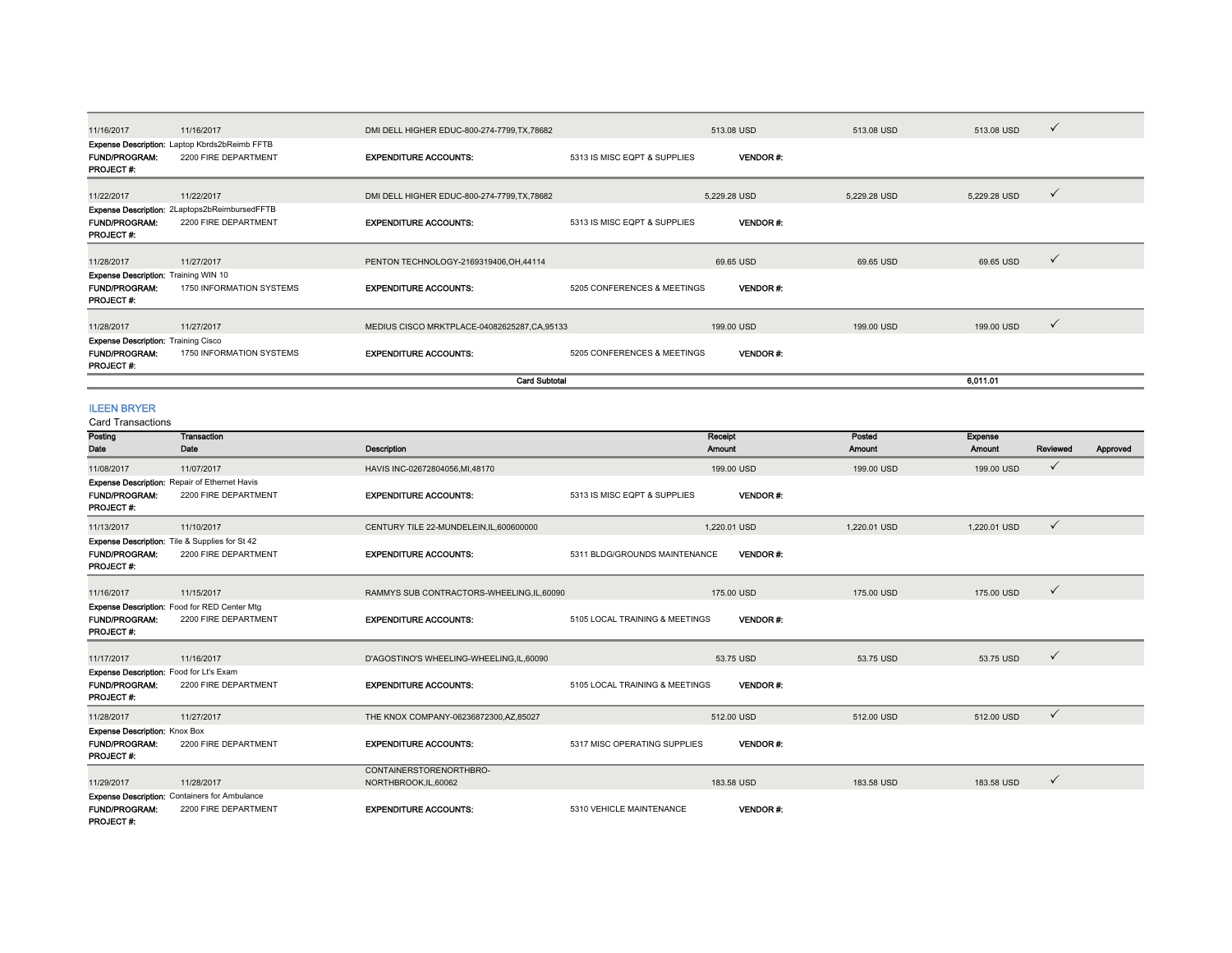|                                                                                  |                            | CONTAINERSTORENORTHBRO-             |                               |                          |                         |                                 |              |          |
|----------------------------------------------------------------------------------|----------------------------|-------------------------------------|-------------------------------|--------------------------|-------------------------|---------------------------------|--------------|----------|
| 11/29/2017                                                                       | 11/28/2017                 | NORTHBROOK, IL, 60062               |                               | $(16.31)$ USD            | $(16.31)$ USD           | $(16.31)$ USD                   | $\checkmark$ |          |
| <b>Expense Description: Refund of Tax</b>                                        |                            |                                     |                               |                          |                         |                                 |              |          |
| <b>FUND/PROGRAM:</b><br>PROJECT #:                                               | 2200 FIRE DEPARTMENT       | <b>EXPENDITURE ACCOUNTS:</b>        | 5310 VEHICLE MAINTENANCE      | VENDOR#:                 |                         |                                 |              |          |
|                                                                                  |                            | <b>Card Subtotal</b>                |                               |                          |                         | 2,327.03                        |              |          |
|                                                                                  |                            |                                     |                               |                          |                         |                                 |              |          |
| <b>JEFF WOLFGRAM</b>                                                             |                            |                                     |                               |                          |                         |                                 |              |          |
| <b>Card Transactions</b>                                                         |                            |                                     |                               |                          |                         |                                 |              |          |
| Posting                                                                          | <b>Transaction</b>         |                                     |                               | Receipt                  | Posted                  | <b>Expense</b>                  |              |          |
| Date                                                                             | Date                       | Description                         |                               | Amount                   | Amount                  | Amount                          | Reviewed     | Approved |
| 11/29/2017                                                                       | 11/28/2017                 | WWETT REG-972-536-6300, TX, 75038   |                               | 100.00 USD               | 100.00 USD              | 100.00 USD                      | $\checkmark$ |          |
| <b>Expense Description: Registration-JW</b><br><b>FUND/PROGRAM:</b><br>PROJECT#: | 4200 SEWER DIVISION        | <b>EXPENDITURE ACCOUNTS:</b>        | 5205 CONFERENCES & MEETINGS   | VENDOR#:                 |                         |                                 |              |          |
|                                                                                  |                            | <b>Card Subtotal</b>                |                               |                          |                         | 100.00                          |              |          |
| <b>JOHNNY PEREZ</b><br><b>Card Transactions</b>                                  |                            |                                     |                               |                          |                         |                                 |              |          |
| Posting<br>Date                                                                  | <b>Transaction</b><br>Date | <b>Description</b>                  |                               | Receipt<br><b>Amount</b> | Posted<br><b>Amount</b> | <b>Expense</b><br><b>Amount</b> | Reviewed     | Approved |
| 11/08/2017                                                                       | 11/07/2017                 | SHOPLET.COM-08007573015,NY,10006    |                               | 661.98 USD               | 661.98 USD              | 661.98 USD                      | $\checkmark$ |          |
| <b>Expense Description: Coffee Cups</b><br><b>FUND/PROGRAM:</b><br>PROJECT#:     | 1220 BUILDING SERVICES     | <b>EXPENDITURE ACCOUNTS:</b>        | 5309 JANITORIAL SUPPLIES      | <b>VENDOR#:</b>          |                         |                                 |              |          |
|                                                                                  |                            | AMAZON MKTPLACE PMTS-               |                               |                          |                         |                                 |              |          |
| 11/13/2017                                                                       | 11/11/2017                 | AMZN.COM/BILL, WA, 98109            |                               | 15.00 USD                | 15,00 USD               | 15.00 USD                       | $\checkmark$ |          |
| <b>Expense Description: Forks</b><br><b>FUND/PROGRAM:</b><br>PROJECT #:          | 1220 BUILDING SERVICES     | <b>EXPENDITURE ACCOUNTS:</b>        | 5309 JANITORIAL SUPPLIES      | <b>VENDOR#:</b>          |                         |                                 |              |          |
| 11/15/2017                                                                       | 11/14/2017                 | LEDTRONICS 1-800-5794875.CA.90505   |                               | 342.76 USD               | 342.76 USD              | 342.76 USD                      | $\checkmark$ |          |
| <b>Expense Description: LED Bulbs</b><br>FUND/PROGRAM:<br>PROJECT#:              | 1220 BUILDING SERVICES     | <b>EXPENDITURE ACCOUNTS:</b>        | 5311 BLDG/GROUNDS MAINTENANCE | VENDOR#:                 |                         |                                 |              |          |
| 12/01/2017                                                                       | 11/30/2017                 | ZORO TOOLS INC-855-2899676.IL.60089 |                               | 52.04 USD                | 52.04 USD               | 52.04 USD                       | $\checkmark$ |          |
| <b>Expense Description: Forks</b><br><b>FUND/PROGRAM:</b><br>PROJECT #:          | 1220 BUILDING SERVICES     | <b>EXPENDITURE ACCOUNTS:</b>        | 5309 JANITORIAL SUPPLIES      | <b>VENDOR#:</b>          |                         |                                 |              |          |
|                                                                                  |                            | <b>Card Subtotal</b>                |                               |                          |                         | 1,071.78                        |              |          |
| <b>JON SFONDILIS</b><br><b>Card Transactions</b>                                 |                            |                                     |                               |                          |                         |                                 |              |          |
| Posting<br>Date                                                                  | <b>Transaction</b><br>Date | Description                         |                               | Receipt<br>Amount        | Posted<br>Amount        | Expense<br><b>Amount</b>        | Reviewed     | Approved |
|                                                                                  |                            |                                     |                               |                          |                         |                                 |              |          |

11/07/2017 11/05/2017 HAWTHORN SUITES WHEELI-WHEELING,IL,60090 60.00 USD 60.00 USD 60.00 USD FUND/PROGRAM: 5600EXPENDITURE ACCOUNTS: 5232 RENTAL AGREEMENTS VENDOR #: PROJECT #: 2017-026 11/07/2017 11/05/2017 HAWTHORN SUITES WHEELI-WHEELING,IL,60090 60.00 USD 60.00 USD 60.00 USD Expense Description: Fox Point/Moncada

Expense Description: Fox Point/Piotrowski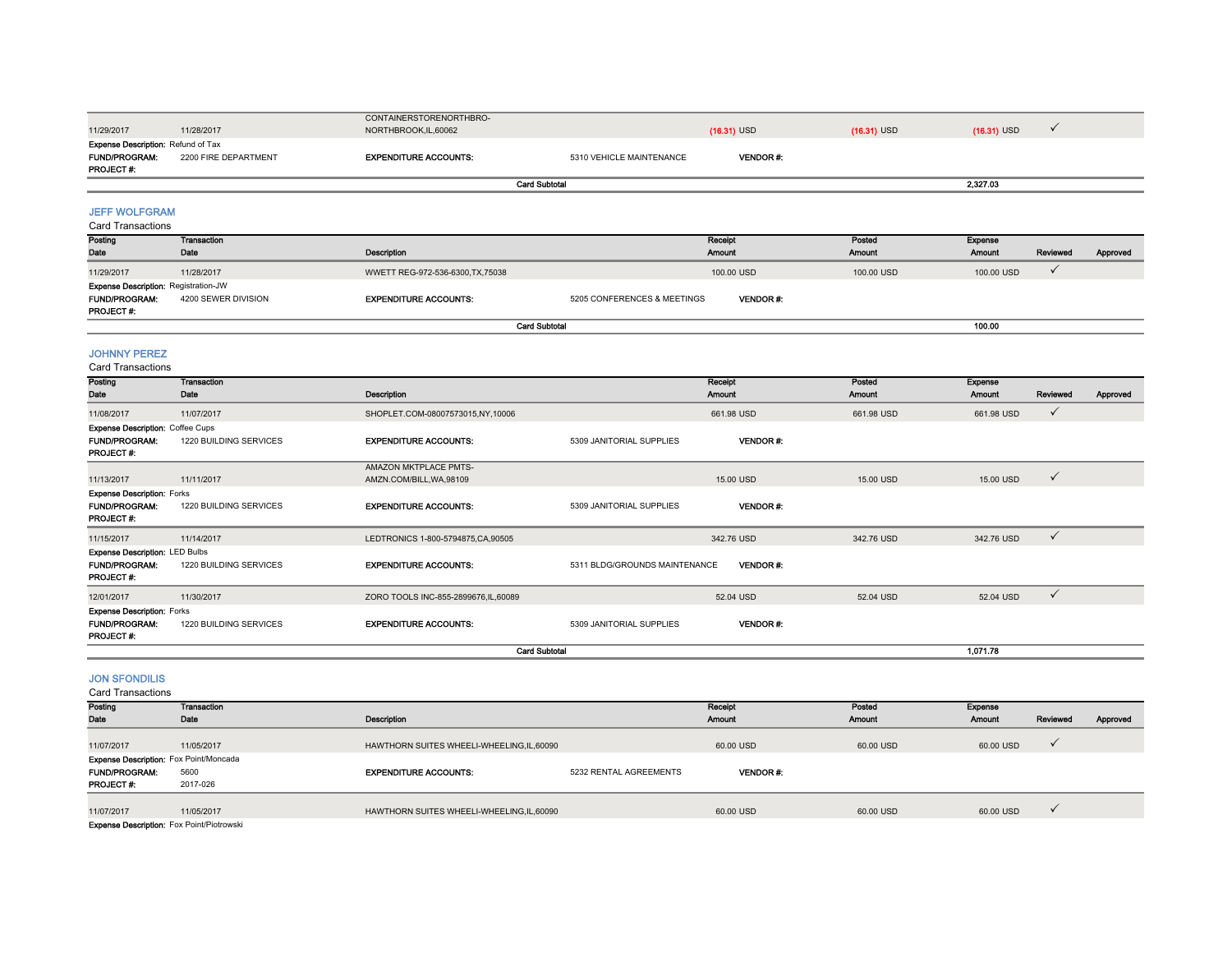| FUND/PROGRAM:                             | 5600<br>2017-026                               | <b>EXPENDITURE ACCOUNTS:</b>               | 5232 RENTAL AGREEMENTS | <b>VENDOR#:</b> |                |                |              |
|-------------------------------------------|------------------------------------------------|--------------------------------------------|------------------------|-----------------|----------------|----------------|--------------|
| PROJECT#:                                 |                                                |                                            |                        |                 |                |                |              |
| 11/07/2017                                | 11/05/2017                                     | HAWTHORN SUITES WHEELI-WHEELING,IL,60090   |                        | 60.00 USD       | 60.00 USD      | 60.00 USD      | $\checkmark$ |
| Expense Description: Fox Point/Barrera M  |                                                |                                            | 5232 RENTAL AGREEMENTS | <b>VENDOR#:</b> |                |                |              |
| <b>FUND/PROGRAM:</b><br>PROJECT#:         | 5600<br>2017-026                               | <b>EXPENDITURE ACCOUNTS:</b>               |                        |                 |                |                |              |
|                                           |                                                |                                            |                        |                 |                |                |              |
| 11/07/2017                                | 11/05/2017                                     | HAWTHORN SUITES WHEELI-WHEELING, IL, 60090 |                        | 60.00 USD       | 60.00 USD      | 60.00 USD      | $\checkmark$ |
|                                           | Expense Description: Fox Point/Guadalupe-Contr |                                            |                        |                 |                |                |              |
| <b>FUND/PROGRAM:</b>                      | 5600                                           | <b>EXPENDITURE ACCOUNTS:</b>               | 5232 RENTAL AGREEMENTS | <b>VENDOR#:</b> |                |                |              |
| PROJECT#:                                 | 2017-026                                       |                                            |                        |                 |                |                |              |
| 11/07/2017                                | 11/05/2017                                     | HAWTHORN SUITES WHEELI-WHEELING,IL,60090   |                        | 80.00 USD       | 80.00 USD      | 80.00 USD      | $\checkmark$ |
| Expense Description: Fox Point/Piotrowski |                                                |                                            |                        |                 |                |                |              |
| <b>FUND/PROGRAM:</b>                      | 5600                                           | <b>EXPENDITURE ACCOUNTS:</b>               | 5232 RENTAL AGREEMENTS | <b>VENDOR#:</b> |                |                |              |
| PROJECT #:                                | 2017-026                                       |                                            |                        |                 |                |                |              |
| 11/07/2017                                | 11/05/2017                                     | HAWTHORN SUITES WHEELI-WHEELING, IL, 60090 |                        | $(400.00)$ USD  | $(400.00)$ USD | $(400.00)$ USD | ✓            |
| Expense Description: Fox Point/Manrique   |                                                |                                            |                        |                 |                |                |              |
| <b>FUND/PROGRAM:</b>                      | 5600                                           | <b>EXPENDITURE ACCOUNTS:</b>               | 5232 RENTAL AGREEMENTS | <b>VENDOR#:</b> |                |                |              |
| PROJECT#:                                 | 2017-026                                       |                                            |                        |                 |                |                |              |
|                                           |                                                |                                            |                        |                 |                |                |              |
| 11/07/2017                                | 11/05/2017                                     | HAWTHORN SUITES WHEELI-WHEELING.IL.60090   |                        | 80.00 USD       | 80.00 USD      | 80.00 USD      | ✓            |
| Expense Description: Fox Point/Velasquez  |                                                |                                            |                        |                 |                |                |              |
| <b>FUND/PROGRAM:</b>                      | 5600<br>2017-026                               | <b>EXPENDITURE ACCOUNTS:</b>               | 5232 RENTAL AGREEMENTS | VENDOR#:        |                |                |              |
| PROJECT#:                                 |                                                |                                            |                        |                 |                |                |              |
| 11/07/2017                                | 11/05/2017                                     | HAWTHORN SUITES WHEELI-WHEELING, IL, 60090 |                        | 60.00 USD       | 60.00 USD      | 60.00 USD      | $\checkmark$ |
|                                           | Expense Description: Fox Point/Guadalupe-Contr |                                            |                        |                 |                |                |              |
| FUND/PROGRAM:                             | 5600                                           | <b>EXPENDITURE ACCOUNTS:</b>               | 5232 RENTAL AGREEMENTS | <b>VENDOR#:</b> |                |                |              |
| PROJECT#:                                 | 2017-026                                       |                                            |                        |                 |                |                |              |
| 11/07/2017                                | 11/05/2017                                     | HAWTHORN SUITES WHEELI-WHEELING, IL, 60090 |                        | 60.00 USD       | 60.00 USD      | 60.00 USD      | $\checkmark$ |
| Expense Description: Fox Point/Ortiz      |                                                |                                            |                        |                 |                |                |              |
| FUND/PROGRAM:                             | 5600                                           | <b>EXPENDITURE ACCOUNTS:</b>               | 5232 RENTAL AGREEMENTS | <b>VENDOR#:</b> |                |                |              |
| PROJECT#:                                 | 2017-026                                       |                                            |                        |                 |                |                |              |
| 11/07/2017                                | 11/05/2017                                     | HAWTHORN SUITES WHEELI-WHEELING, IL, 60090 |                        | 60.00 USD       | 60.00 USD      | 60.00 USD      | ✓            |
| Expense Description: Fox Point/Ortiz      |                                                |                                            |                        |                 |                |                |              |
| FUND/PROGRAM:                             | 5600                                           | <b>EXPENDITURE ACCOUNTS:</b>               | 5232 RENTAL AGREEMENTS | <b>VENDOR#:</b> |                |                |              |
| PROJECT#:                                 | 2017-026                                       |                                            |                        |                 |                |                |              |
|                                           |                                                |                                            |                        |                 |                |                |              |
| 11/07/2017                                | 11/05/2017                                     | HAWTHORN SUITES WHEELI-WHEELING, IL, 60090 |                        | 60.00 USD       | 60.00 USD      | 60.00 USD      | $\checkmark$ |
| Expense Description: Fox Point/Cruz       |                                                |                                            |                        |                 |                |                |              |
| FUND/PROGRAM:                             | 5600                                           | <b>EXPENDITURE ACCOUNTS:</b>               | 5232 RENTAL AGREEMENTS | <b>VENDOR#:</b> |                |                |              |
| PROJECT #:                                | 2017-026                                       |                                            |                        |                 |                |                |              |
| 11/07/2017                                | 11/05/2017                                     | HAWTHORN SUITES WHEELI-WHEELING,IL,60090   |                        | 420.00 USD      | 420.00 USD     | 420.00 USD     | ✓            |
| Expense Description: Fox Point/Chan       |                                                |                                            |                        |                 |                |                |              |
| FUND/PROGRAM:                             | 5600                                           | <b>EXPENDITURE ACCOUNTS:</b>               | 5232 RENTAL AGREEMENTS | <b>VENDOR#:</b> |                |                |              |
| PROJECT#:                                 | 2017-026                                       |                                            |                        |                 |                |                |              |
|                                           |                                                |                                            |                        |                 |                |                |              |
| 11/08/2017                                | 11/06/2017                                     | HAWTHORN SUITES WHEELI-WHEELING,IL,60090   |                        | 420.00 USD      | 420.00 USD     | 420.00 USD     | ✓            |
| Expense Description: Fox Point/Cruz       |                                                |                                            |                        |                 |                |                |              |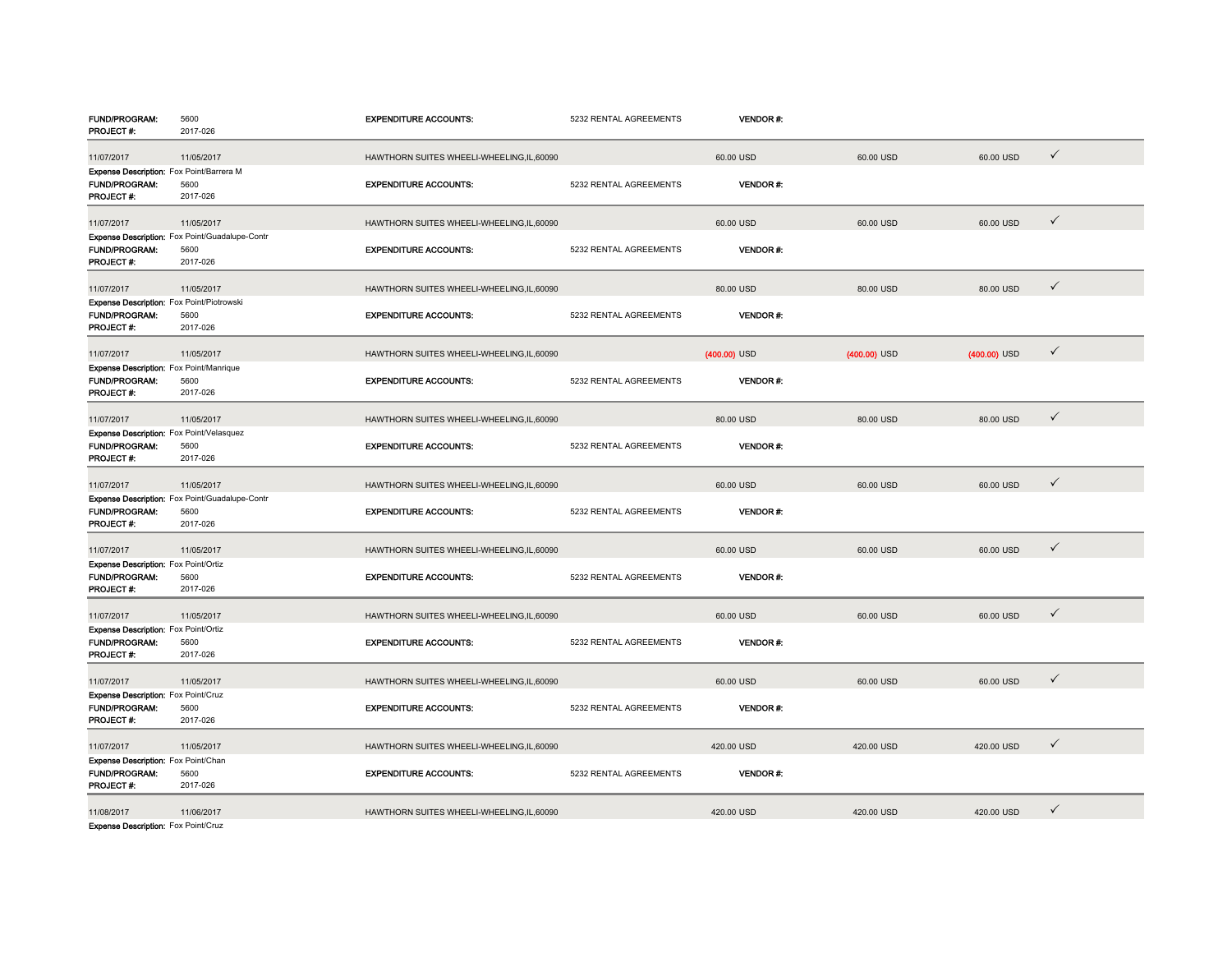| FUND/PROGRAM:<br>PROJECT#:                             | 5600<br>2017-026                               | <b>EXPENDITURE ACCOUNTS:</b>               | 5232 RENTAL AGREEMENTS | <b>VENDOR#:</b> |            |            |              |
|--------------------------------------------------------|------------------------------------------------|--------------------------------------------|------------------------|-----------------|------------|------------|--------------|
|                                                        |                                                |                                            |                        |                 |            |            |              |
| 11/08/2017                                             | 11/06/2017                                     | HAWTHORN SUITES WHEELI-WHEELING,IL,60090   |                        | 420.00 USD      | 420.00 USD | 420.00 USD | $\checkmark$ |
| Expense Description: Fox Point/Moncada                 |                                                |                                            |                        |                 |            |            |              |
| <b>FUND/PROGRAM:</b><br>PROJECT#:                      | 5600<br>2017-026                               | <b>EXPENDITURE ACCOUNTS:</b>               | 5232 RENTAL AGREEMENTS | <b>VENDOR#:</b> |            |            |              |
|                                                        |                                                |                                            |                        |                 |            |            |              |
| 11/08/2017                                             | 11/06/2017                                     | HAWTHORN SUITES WHEELI-WHEELING, IL, 60090 |                        | 420.00 USD      | 420.00 USD | 420.00 USD | $\checkmark$ |
| Expense Description: Fox Point/Barrera M               |                                                |                                            |                        |                 |            |            |              |
| <b>FUND/PROGRAM:</b>                                   | 5600                                           | <b>EXPENDITURE ACCOUNTS:</b>               | 5232 RENTAL AGREEMENTS | VENDOR#:        |            |            |              |
| PROJECT#:                                              | 2017-026                                       |                                            |                        |                 |            |            |              |
| 11/08/2017                                             | 11/06/2017                                     | HAWTHORN SUITES WHEELI-WHEELING,IL,60090   |                        | 560.00 USD      | 560.00 USD | 560.00 USD | $\checkmark$ |
| Expense Description: Fox Point/Barrera                 |                                                |                                            |                        |                 |            |            |              |
| <b>FUND/PROGRAM:</b>                                   | 5600                                           | <b>EXPENDITURE ACCOUNTS:</b>               | 5232 RENTAL AGREEMENTS | VENDOR#:        |            |            |              |
| PROJECT #:                                             | 2017-026                                       |                                            |                        |                 |            |            |              |
| 11/08/2017                                             | 11/06/2017                                     | HAWTHORN SUITES WHEELI-WHEELING, IL, 60090 |                        | 560.00 USD      | 560.00 USD | 560.00 USD | $\checkmark$ |
| Expense Description: Fox Point/Cruz                    |                                                |                                            |                        |                 |            |            |              |
| <b>FUND/PROGRAM:</b>                                   | 5600                                           | <b>EXPENDITURE ACCOUNTS:</b>               | 5232 RENTAL AGREEMENTS | <b>VENDOR#:</b> |            |            |              |
| PROJECT#:                                              | 2017-026                                       |                                            |                        |                 |            |            |              |
|                                                        |                                                |                                            |                        |                 |            |            |              |
| 11/08/2017                                             | 11/06/2017                                     | HAWTHORN SUITES WHEELI-WHEELING, IL, 60090 |                        | 420.00 USD      | 420.00 USD | 420.00 USD | $\checkmark$ |
|                                                        | Expense Description: Fox Point/Guadalupe-Contr |                                            |                        |                 |            |            |              |
| <b>FUND/PROGRAM:</b><br>PROJECT#:                      | 5600<br>2017-026                               | <b>EXPENDITURE ACCOUNTS:</b>               | 5232 RENTAL AGREEMENTS | <b>VENDOR#:</b> |            |            |              |
|                                                        |                                                |                                            |                        |                 |            |            |              |
| 11/08/2017                                             | 11/06/2017                                     | HAWTHORN SUITES WHEELI-WHEELING.IL.60090   |                        | 560,00 USD      | 560.00 USD | 560,00 USD | $\checkmark$ |
| Expense Description: Fox Point/Piotrowski              |                                                |                                            |                        |                 |            |            |              |
| FUND/PROGRAM:                                          | 5600                                           | <b>EXPENDITURE ACCOUNTS:</b>               | 5232 RENTAL AGREEMENTS | <b>VENDOR#:</b> |            |            |              |
| PROJECT#:                                              | 2017-026                                       |                                            |                        |                 |            |            |              |
| 11/08/2017                                             | 11/06/2017                                     | HAWTHORN SUITES WHEELI-WHEELING, IL, 60090 |                        | 420.00 USD      | 420.00 USD | 420.00 USD | $\checkmark$ |
| Expense Description: Fox Point/Piotrowski              |                                                |                                            |                        |                 |            |            |              |
| FUND/PROGRAM:                                          | 5600                                           | <b>EXPENDITURE ACCOUNTS:</b>               | 5232 RENTAL AGREEMENTS | VENDOR#:        |            |            |              |
| PROJECT#:                                              | 2017-026                                       |                                            |                        |                 |            |            |              |
| 11/08/2017                                             | 11/06/2017                                     | HAWTHORN SUITES WHEELI-WHEELING, IL, 60090 |                        | 420.00 USD      | 420.00 USD | 420.00 USD | $\checkmark$ |
|                                                        | Expense Description: Fox Point/Guadalupe-Contr |                                            |                        |                 |            |            |              |
| FUND/PROGRAM:                                          | 5600                                           | <b>EXPENDITURE ACCOUNTS:</b>               | 5232 RENTAL AGREEMENTS | <b>VENDOR#:</b> |            |            |              |
| PROJECT#:                                              | 2017-026                                       |                                            |                        |                 |            |            |              |
|                                                        |                                                | HAWTHORN SUITES WHEELI-WHEELING,IL,60090   |                        | 560.00 USD      | 560.00 USD | 560.00 USD | $\checkmark$ |
| 11/08/2017<br>Expense Description: Fox Point/Velasquez | 11/06/2017                                     |                                            |                        |                 |            |            |              |
| FUND/PROGRAM:                                          | 5600                                           | <b>EXPENDITURE ACCOUNTS:</b>               | 5232 RENTAL AGREEMENTS | <b>VENDOR#:</b> |            |            |              |
| PROJECT #:                                             | 2017-026                                       |                                            |                        |                 |            |            |              |
|                                                        |                                                |                                            |                        |                 |            |            |              |
| 11/08/2017                                             | 11/06/2017                                     | HAWTHORN SUITES WHEELI-WHEELING,IL,60090   |                        | 420.00 USD      | 420.00 USD | 420.00 USD | ✓            |
| Expense Description: Fox Point/Ortiz                   |                                                |                                            |                        |                 |            |            |              |
| FUND/PROGRAM:                                          | 5600<br>2017-026                               | <b>EXPENDITURE ACCOUNTS:</b>               | 5232 RENTAL AGREEMENTS | <b>VENDOR#:</b> |            |            |              |
| PROJECT#:                                              |                                                |                                            |                        |                 |            |            |              |
| 11/08/2017                                             | 11/06/2017                                     | HAWTHORN SUITES WHEELI-WHEELING,IL,60090   |                        | 420.00 USD      | 420.00 USD | 420.00 USD | $\checkmark$ |
| Expense Description: Fox Point/Ortiz                   |                                                |                                            |                        |                 |            |            |              |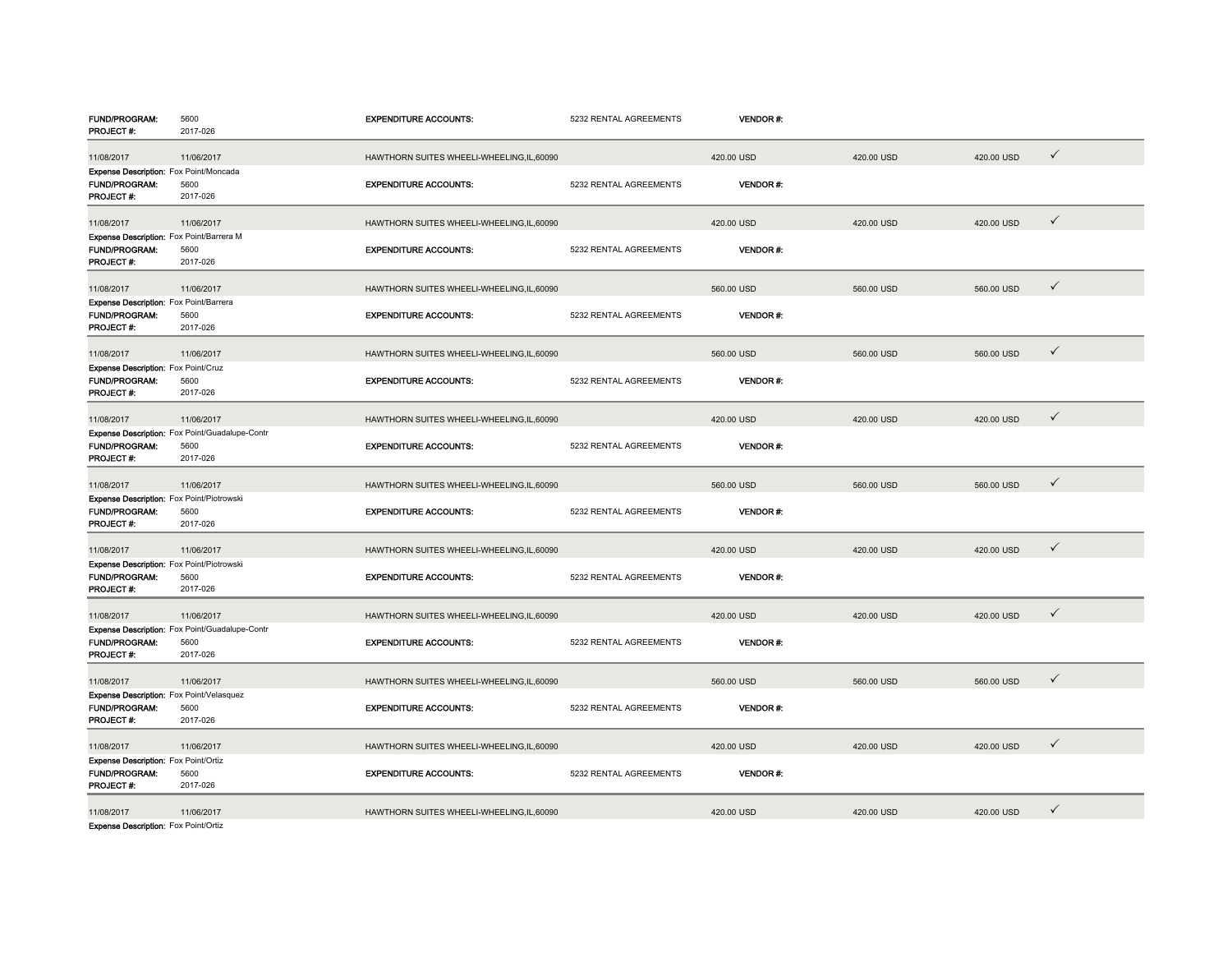| <b>FUND/PROGRAM:</b><br>PROJECT#:                                              | 5600<br>2017-026                                                   | <b>EXPENDITURE ACCOUNTS:</b>               | 5232 RENTAL AGREEMENTS | <b>VENDOR#:</b> |            |            |              |
|--------------------------------------------------------------------------------|--------------------------------------------------------------------|--------------------------------------------|------------------------|-----------------|------------|------------|--------------|
|                                                                                | 11/07/2017                                                         | HAWTHORN SUITES WHEELI-WHEELING, IL, 60090 |                        | 420.00 USD      | 420.00 USD | 420.00 USD | $\checkmark$ |
| 11/09/2017<br>Expense Description: Fox Point/Chan                              |                                                                    |                                            |                        |                 |            |            |              |
| FUND/PROGRAM:<br>PROJECT#:                                                     | 5600<br>2017-026                                                   | <b>EXPENDITURE ACCOUNTS:</b>               | 5232 RENTAL AGREEMENTS | VENDOR#:        |            |            |              |
| 11/13/2017                                                                     | 11/10/2017                                                         | HAWTHORN SUITES WHEELI-WHEELING, IL, 60090 |                        | 420.00 USD      | 420.00 USD | 420.00 USD | $\checkmark$ |
| Expense Description: Fox Point/Barrera M<br><b>FUND/PROGRAM:</b><br>PROJECT #: | 5600<br>2017-026                                                   | <b>EXPENDITURE ACCOUNTS:</b>               | 5232 RENTAL AGREEMENTS | VENDOR#:        |            |            |              |
| 11/13/2017                                                                     | 11/10/2017                                                         | HAWTHORN SUITES WHEELI-WHEELING, IL, 60090 |                        | 420.00 USD      | 420.00 USD | 420.00 USD | $\checkmark$ |
| Expense Description: Fox Point/Chan<br><b>FUND/PROGRAM:</b><br>PROJECT #:      | 5600<br>2017-026                                                   | <b>EXPENDITURE ACCOUNTS:</b>               | 5232 RENTAL AGREEMENTS | VENDOR#:        |            |            |              |
| 11/13/2017                                                                     | 11/10/2017                                                         | HAWTHORN SUITES WHEELI-WHEELING,IL,60090   |                        | 560.00 USD      | 560.00 USD | 560.00 USD | $\checkmark$ |
| <b>Expense Description: Fox Point/Martinez</b><br>FUND/PROGRAM:<br>PROJECT#:   | 5600<br>2017-026                                                   | <b>EXPENDITURE ACCOUNTS:</b>               | 5232 RENTAL AGREEMENTS | <b>VENDOR#:</b> |            |            |              |
| 11/13/2017                                                                     | 11/10/2017                                                         | HAWTHORN SUITES WHEELI-WHEELING, IL, 60090 |                        | 560.00 USD      | 560.00 USD | 560.00 USD | $\checkmark$ |
| Expense Description: Fox Point/Herrera                                         |                                                                    |                                            |                        |                 |            |            |              |
| FUND/PROGRAM:<br>PROJECT#:                                                     | 5600<br>2017-026                                                   | <b>EXPENDITURE ACCOUNTS:</b>               | 5232 RENTAL AGREEMENTS | VENDOR#:        |            |            |              |
| 11/14/2017                                                                     | 11/12/2017                                                         | HAWTHORN SUITES WHEELI-WHEELING, IL, 60090 |                        | 420.00 USD      | 420.00 USD | 420.00 USD | $\checkmark$ |
| Expense Description: Fox Point/Chan<br><b>FUND/PROGRAM:</b><br>PROJECT#:       | 5600<br>2017-026                                                   | <b>EXPENDITURE ACCOUNTS:</b>               | 5232 RENTAL AGREEMENTS | <b>VENDOR#:</b> |            |            |              |
| 11/14/2017                                                                     | 11/13/2017                                                         | CUBESMART 621-877-2790721,IL,60090         |                        | 111.90 USD      | 111.90 USD | 111.90 USD | $\checkmark$ |
| Expense Description: Fox Point/Velasquez<br><b>FUND/PROGRAM:</b><br>PROJECT#:  | 5600<br>2017-026                                                   | <b>EXPENDITURE ACCOUNTS:</b>               | 5232 RENTAL AGREEMENTS | VENDOR#:        |            |            |              |
| 11/15/2017                                                                     | 11/13/2017                                                         | HAWTHORN SUITES WHEELI-WHEELING,IL,60090   |                        | 420.00 USD      | 420.00 USD | 420.00 USD | $\checkmark$ |
| <b>FUND/PROGRAM:</b><br>PROJECT#:                                              | Expense Description: Fox Point/Guadalupe-Contr<br>5600<br>2017-026 | <b>EXPENDITURE ACCOUNTS:</b>               | 5232 RENTAL AGREEMENTS | <b>VENDOR#:</b> |            |            |              |
| 11/15/2017                                                                     | 11/13/2017                                                         | HAWTHORN SUITES WHEELI-WHEELING,IL,60090   |                        | 420.00 USD      | 420.00 USD | 420.00 USD | $\checkmark$ |
| Expense Description: Fox Point/Moncada<br><b>FUND/PROGRAM:</b><br>PROJECT#:    | 5600<br>2017-026                                                   | <b>EXPENDITURE ACCOUNTS:</b>               | 5232 RENTAL AGREEMENTS | VENDOR#:        |            |            |              |
| 11/15/2017                                                                     | 11/13/2017                                                         | HAWTHORN SUITES WHEELI-WHEELING, IL, 60090 |                        | 420.00 USD      | 420.00 USD | 420.00 USD | $\checkmark$ |
| Expense Description: Fox Point/Piotrowski<br>FUND/PROGRAM:<br>PROJECT#:        | 5600<br>2017-026                                                   | <b>EXPENDITURE ACCOUNTS:</b>               | 5232 RENTAL AGREEMENTS | <b>VENDOR#:</b> |            |            |              |
| 11/15/2017                                                                     | 11/13/2017                                                         | HAWTHORN SUITES WHEELI-WHEELING,IL,60090   |                        | 420.00 USD      | 420.00 USD | 420.00 USD | $\checkmark$ |
| Expense Description: Fox Point/Barrera M<br><b>FUND/PROGRAM:</b>               | 5600                                                               | <b>EXPENDITURE ACCOUNTS:</b>               | 5232 RENTAL AGREEMENTS | <b>VENDOR#:</b> |            |            |              |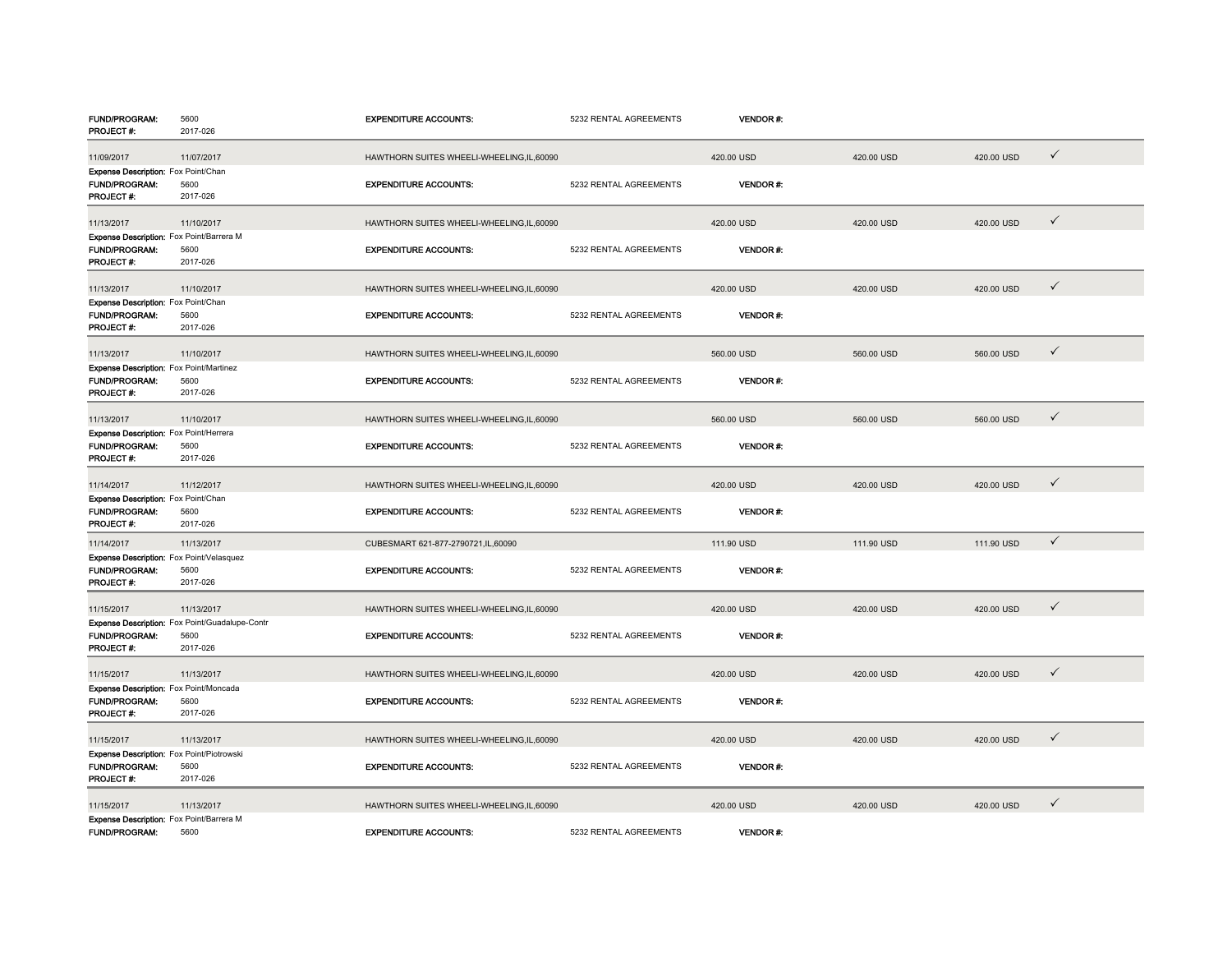| <b>PROJECT#:</b>                                          | 2017-026                                       |                                            |                            |                 |              |              |              |
|-----------------------------------------------------------|------------------------------------------------|--------------------------------------------|----------------------------|-----------------|--------------|--------------|--------------|
|                                                           |                                                | DAILY HERALD/REFLEJOS-ARLINGTON            |                            |                 |              |              |              |
| 11/15/2017                                                | 11/13/2017                                     | HTS, IL, 60005                             |                            | 40.00 USD       | 40.00 USD    | 40.00 USD    | ✓            |
| <b>Expense Description: Herald Subscription</b>           |                                                |                                            |                            |                 |              |              |              |
| FUND/PROGRAM:                                             | 1600 ADMIN & BOT                               | <b>EXPENDITURE ACCOUNTS:</b>               | 5302 BOOKS & SUBSCRIPTIONS | VENDOR#:        |              |              |              |
| PROJECT#:                                                 |                                                |                                            |                            |                 |              |              |              |
|                                                           |                                                |                                            |                            |                 |              |              | $\checkmark$ |
| 11/15/2017                                                | 11/13/2017                                     | HAWTHORN SUITES WHEELI-WHEELING, IL, 60090 |                            | 420.00 USD      | 420.00 USD   | 420.00 USD   |              |
| Expense Description: Fox Point/Ortiz                      |                                                |                                            |                            |                 |              |              |              |
| <b>FUND/PROGRAM:</b><br>PROJECT #:                        | 5600<br>2017-026                               | <b>EXPENDITURE ACCOUNTS:</b>               | 5232 RENTAL AGREEMENTS     | <b>VENDOR#:</b> |              |              |              |
|                                                           |                                                |                                            |                            |                 |              |              |              |
| 11/15/2017                                                | 11/13/2017                                     | HAWTHORN SUITES WHEELI-WHEELING.IL.60090   |                            | 560,00 USD      | 560,00 USD   | 560.00 USD   | $\checkmark$ |
| Expense Description: Fox Point/Cruz                       |                                                |                                            |                            |                 |              |              |              |
| FUND/PROGRAM:                                             | 5600                                           | <b>EXPENDITURE ACCOUNTS:</b>               | 5232 RENTAL AGREEMENTS     | <b>VENDOR#:</b> |              |              |              |
| PROJECT #:                                                | 2017-026                                       |                                            |                            |                 |              |              |              |
|                                                           |                                                |                                            |                            |                 |              |              |              |
| 11/15/2017                                                | 11/13/2017                                     | HAWTHORN SUITES WHEELI-WHEELING,IL,60090   |                            | 420.00 USD      | 420.00 USD   | 420.00 USD   | $\checkmark$ |
|                                                           | Expense Description: Fox Point/Guadalupe-Contr |                                            |                            |                 |              |              |              |
| <b>FUND/PROGRAM:</b>                                      | 5600                                           | <b>EXPENDITURE ACCOUNTS:</b>               | 5232 RENTAL AGREEMENTS     | <b>VENDOR#:</b> |              |              |              |
| PROJECT#:                                                 | 2017-026                                       |                                            |                            |                 |              |              |              |
|                                                           |                                                |                                            |                            |                 |              |              |              |
| 11/15/2017                                                | 11/13/2017                                     | HAWTHORN SUITES WHEELI-WHEELING, IL, 60090 |                            | 420.00 USD      | 420.00 USD   | 420.00 USD   | $\checkmark$ |
| Expense Description: Fox Point/Ortiz                      |                                                |                                            |                            |                 |              |              |              |
| FUND/PROGRAM:                                             | 5600                                           | <b>EXPENDITURE ACCOUNTS:</b>               | 5232 RENTAL AGREEMENTS     | <b>VENDOR#:</b> |              |              |              |
| PROJECT#:                                                 | 2017-026                                       |                                            |                            |                 |              |              |              |
|                                                           |                                                |                                            |                            |                 |              |              |              |
| 11/15/2017                                                | 11/13/2017                                     | HAWTHORN SUITES WHEELI-WHEELING, IL, 60090 |                            | 560.00 USD      | 560.00 USD   | 560.00 USD   | $\checkmark$ |
| Expense Description: Fox Point/Piotrowski                 |                                                |                                            |                            |                 |              |              |              |
| <b>FUND/PROGRAM:</b>                                      | 5600                                           | <b>EXPENDITURE ACCOUNTS:</b>               | 5232 RENTAL AGREEMENTS     | <b>VENDOR#:</b> |              |              |              |
| PROJECT#:                                                 | 2017-026                                       |                                            |                            |                 |              |              |              |
|                                                           | 11/13/2017                                     | HAWTHORN SUITES WHEELI-WHEELING.IL.60090   |                            | 560.00 USD      | 560.00 USD   | 560.00 USD   | $\checkmark$ |
| 11/15/2017                                                |                                                |                                            |                            |                 |              |              |              |
| Expense Description: Fox Point/Velasquez<br>FUND/PROGRAM: | 5600                                           | <b>EXPENDITURE ACCOUNTS:</b>               | 5232 RENTAL AGREEMENTS     | <b>VENDOR#:</b> |              |              |              |
| PROJECT #:                                                | 2017-026                                       |                                            |                            |                 |              |              |              |
|                                                           |                                                |                                            |                            |                 |              |              |              |
| 11/15/2017                                                | 11/13/2017                                     | HAWTHORN SUITES WHEELI-WHEELING, IL, 60090 |                            | 560.00 USD      | 560.00 USD   | 560.00 USD   | $\checkmark$ |
| Expense Description: Fox Point/Barrera J                  |                                                |                                            |                            |                 |              |              |              |
| FUND/PROGRAM:                                             | 5600                                           | <b>EXPENDITURE ACCOUNTS:</b>               | 5232 RENTAL AGREEMENTS     | <b>VENDOR#:</b> |              |              |              |
| PROJECT #:                                                | 2017-026                                       |                                            |                            |                 |              |              |              |
|                                                           |                                                |                                            |                            |                 |              |              |              |
| 11/15/2017                                                | 11/13/2017                                     | HAWTHORN SUITES WHEELI-WHEELING, IL, 60090 |                            | 420.00 USD      | 420.00 USD   | 420.00 USD   | $\checkmark$ |
| <b>Expense Description:</b> Fox Point/Cruz                |                                                |                                            |                            |                 |              |              |              |
| FUND/PROGRAM:                                             | 5600                                           | <b>EXPENDITURE ACCOUNTS:</b>               | 5232 RENTAL AGREEMENTS     | VENDOR#:        |              |              |              |
| PROJECT #:                                                | 2017-026                                       |                                            |                            |                 |              |              |              |
| 11/15/2017                                                | 11/14/2017                                     | INTERNATION-2029623680,DC,20002            |                            | 1,400.00 USD    | 1,400.00 USD | 1,400.00 USD | $\checkmark$ |
| Expense Description: ICMA Membership                      |                                                |                                            |                            |                 |              |              |              |
| FUND/PROGRAM:                                             | 1600 ADMIN & BOT                               | <b>EXPENDITURE ACCOUNTS:</b>               | 5222 MEMBERSHIP DUES       | <b>VENDOR#:</b> |              |              |              |
| PROJECT#:                                                 |                                                |                                            |                            |                 |              |              |              |
|                                                           |                                                |                                            |                            |                 |              |              | $\checkmark$ |
| 11/15/2017                                                | 11/14/2017                                     | CUBESMART 621-877-2790721,IL,60090         |                            | 127.20 USD      | 127.20 USD   | 127.20 USD   |              |
| Expense Description: Fox Point/Cruz<br>FUND/PROGRAM:      | 5600                                           |                                            |                            |                 |              |              |              |
| PROJECT#:                                                 | 2017-026                                       | <b>EXPENDITURE ACCOUNTS:</b>               | 5232 RENTAL AGREEMENTS     | <b>VENDOR#:</b> |              |              |              |
|                                                           |                                                |                                            |                            |                 |              |              |              |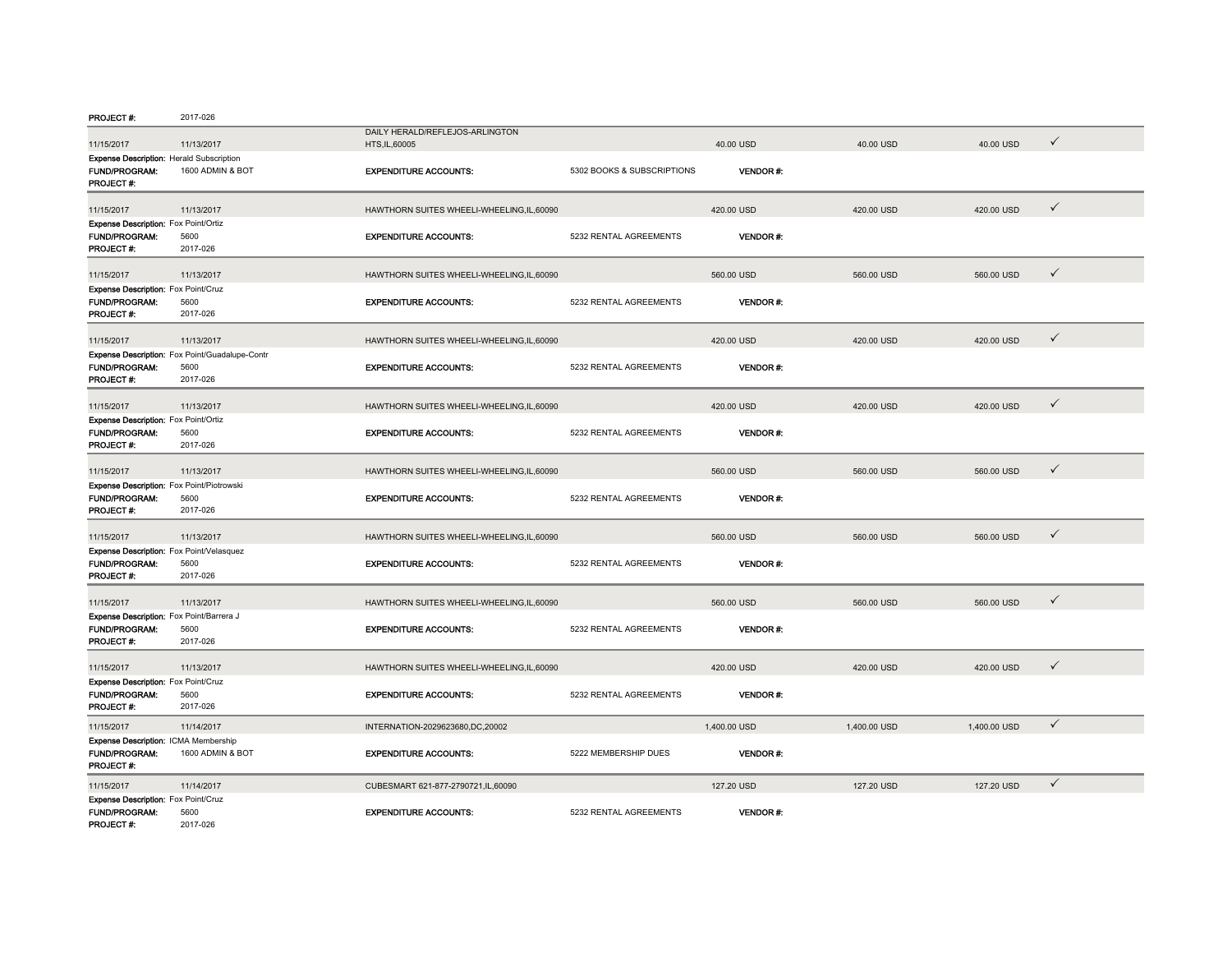| 11/16/2017                                                     | 11/14/2017                                     | HAWTHORN SUITES WHEELI-WHEELING,IL,60090   |                              | $(642.40)$ USD  | $(642.40)$ USD | $(642.40)$ USD | $\checkmark$ |
|----------------------------------------------------------------|------------------------------------------------|--------------------------------------------|------------------------------|-----------------|----------------|----------------|--------------|
| Expense Description: Fox Point/Barrera J                       |                                                |                                            |                              |                 |                |                |              |
| FUND/PROGRAM:                                                  | 5600                                           | <b>EXPENDITURE ACCOUNTS:</b>               | 5232 RENTAL AGREEMENTS       | VENDOR#:        |                |                |              |
| PROJECT #:                                                     | 2017-026                                       |                                            |                              |                 |                |                |              |
| 11/17/2017                                                     | 11/15/2017                                     | HAWTHORN SUITES WHEELI-WHEELING, IL, 60090 |                              | 454.80 USD      | 454.80 USD     | 454.80 USD     | $\checkmark$ |
| Expense Description: Fox Point/Chan                            |                                                |                                            |                              |                 |                |                |              |
| FUND/PROGRAM:                                                  | 5600                                           | <b>EXPENDITURE ACCOUNTS:</b>               | 5232 RENTAL AGREEMENTS       | <b>VENDOR#:</b> |                |                |              |
| PROJECT #:                                                     | 2017-026                                       |                                            |                              |                 |                |                |              |
|                                                                |                                                | BROOKHOLLOWCARDS.COM-866-700-              |                              |                 |                |                |              |
| 11/17/2017                                                     | 11/17/2017                                     | 5030, ID, 83441                            |                              | 177.00 USD      | 177.00 USD     | 177.00 USD     | $\checkmark$ |
| Expense Description: VOW Holiday Cards                         |                                                |                                            |                              |                 |                |                |              |
| FUND/PROGRAM:                                                  | 1600 ADMIN & BOT                               | <b>EXPENDITURE ACCOUNTS:</b>               | 5317 MISC OPERATING SUPPLIES | <b>VENDOR#:</b> |                |                |              |
| PROJECT#:                                                      |                                                |                                            |                              |                 |                |                |              |
| 11/20/2017                                                     | 11/17/2017                                     | HAWTHORN SUITES WHEELI-WHEELING,IL,60090   |                              | 420.00 USD      | 420.00 USD     | 420.00 USD     | $\checkmark$ |
| Expense Description: Fox Point/Barrera M                       |                                                |                                            |                              |                 |                |                |              |
| FUND/PROGRAM:                                                  | 5600                                           | <b>EXPENDITURE ACCOUNTS:</b>               | 5232 RENTAL AGREEMENTS       | VENDOR#:        |                |                |              |
| PROJECT#:                                                      | 2017-026                                       |                                            |                              |                 |                |                |              |
|                                                                |                                                |                                            |                              |                 |                |                |              |
| 11/20/2017                                                     | 11/17/2017                                     | HAWTHORN SUITES WHEELI-WHEELING,IL,60090   |                              | 560.00 USD      | 560.00 USD     | 560.00 USD     | $\checkmark$ |
| Expense Description: Fox Point/Martinez                        |                                                |                                            |                              |                 |                |                |              |
| <b>FUND/PROGRAM:</b>                                           | 5600                                           | <b>EXPENDITURE ACCOUNTS:</b>               | 5232 RENTAL AGREEMENTS       | VENDOR#:        |                |                |              |
| PROJECT#:                                                      | 2017-026                                       |                                            |                              |                 |                |                |              |
| 11/20/2017                                                     | 11/17/2017                                     | HAWTHORN SUITES WHEELI-WHEELING,IL,60090   |                              | 560.00 USD      | 560.00 USD     | 560.00 USD     | $\checkmark$ |
|                                                                |                                                |                                            |                              |                 |                |                |              |
| Expense Description: Fox Point/Herrera<br><b>FUND/PROGRAM:</b> | 5600                                           | <b>EXPENDITURE ACCOUNTS:</b>               | 5232 RENTAL AGREEMENTS       | <b>VENDOR#:</b> |                |                |              |
| PROJECT #:                                                     | 2017-026                                       |                                            |                              |                 |                |                |              |
|                                                                |                                                |                                            |                              |                 |                |                |              |
| 11/20/2017                                                     | 11/17/2017                                     | HAWTHORN SUITES WHEELI-WHEELING,IL,60090   |                              | 420.00 USD      | 420.00 USD     | 420.00 USD     | $\checkmark$ |
| Expense Description: Fox Point/Chan                            |                                                |                                            |                              |                 |                |                |              |
| <b>FUND/PROGRAM:</b>                                           | 5600                                           | <b>EXPENDITURE ACCOUNTS:</b>               | 5232 RENTAL AGREEMENTS       | <b>VENDOR#:</b> |                |                |              |
| PROJECT#:                                                      | 2017-026                                       |                                            |                              |                 |                |                |              |
| 11/20/2017                                                     | 11/19/2017                                     | CUBESMART 621-877-2790721,IL,60090         |                              | 111.90 USD      | 111.90 USD     | 111.90 USD     | $\checkmark$ |
| Expense Description: Fox Point/Barrera M                       |                                                |                                            |                              |                 |                |                |              |
| FUND/PROGRAM:                                                  | 5600                                           | <b>EXPENDITURE ACCOUNTS:</b>               | 5232 RENTAL AGREEMENTS       | <b>VENDOR#:</b> |                |                |              |
| <b>PROJECT#:</b>                                               | 2017-026                                       |                                            |                              |                 |                |                |              |
|                                                                |                                                |                                            |                              |                 |                |                |              |
| 11/21/2017                                                     | 11/19/2017                                     | HAWTHORN SUITES WHEELI-WHEELING, IL, 60090 |                              | 420.00 USD      | 420.00 USD     | 420.00 USD     | $\checkmark$ |
| Expense Description: Fox Point/Chan                            |                                                |                                            |                              |                 |                |                |              |
| FUND/PROGRAM:                                                  | 5600                                           | <b>EXPENDITURE ACCOUNTS:</b>               | 5232 RENTAL AGREEMENTS       | VENDOR#:        |                |                |              |
| PROJECT#:                                                      | 2017-026                                       |                                            |                              |                 |                |                |              |
| 11/22/2017                                                     | 11/20/2017                                     | HAWTHORN SUITES WHEELI-WHEELING,IL,60090   |                              | 560.00 USD      | 560.00 USD     | 560.00 USD     | $\checkmark$ |
| <b>Expense Description:</b> Fox Point/Cruz                     |                                                |                                            |                              |                 |                |                |              |
| FUND/PROGRAM:                                                  | 5600                                           | <b>EXPENDITURE ACCOUNTS:</b>               | 5232 RENTAL AGREEMENTS       | VENDOR#:        |                |                |              |
| PROJECT #:                                                     | 2017-026                                       |                                            |                              |                 |                |                |              |
|                                                                |                                                |                                            |                              |                 |                |                |              |
| 11/22/2017                                                     | 11/20/2017                                     | HAWTHORN SUITES WHEELI-WHEELING, IL, 60090 |                              | 420.00 USD      | 420.00 USD     | 420.00 USD     | $\checkmark$ |
|                                                                | Expense Description: Fox Point/Guadalupe-Contr |                                            |                              |                 |                |                |              |
| <b>FUND/PROGRAM:</b>                                           | 5600                                           | <b>EXPENDITURE ACCOUNTS:</b>               | 5232 RENTAL AGREEMENTS       | <b>VENDOR#:</b> |                |                |              |
| PROJECT #:                                                     | 2017-026                                       |                                            |                              |                 |                |                |              |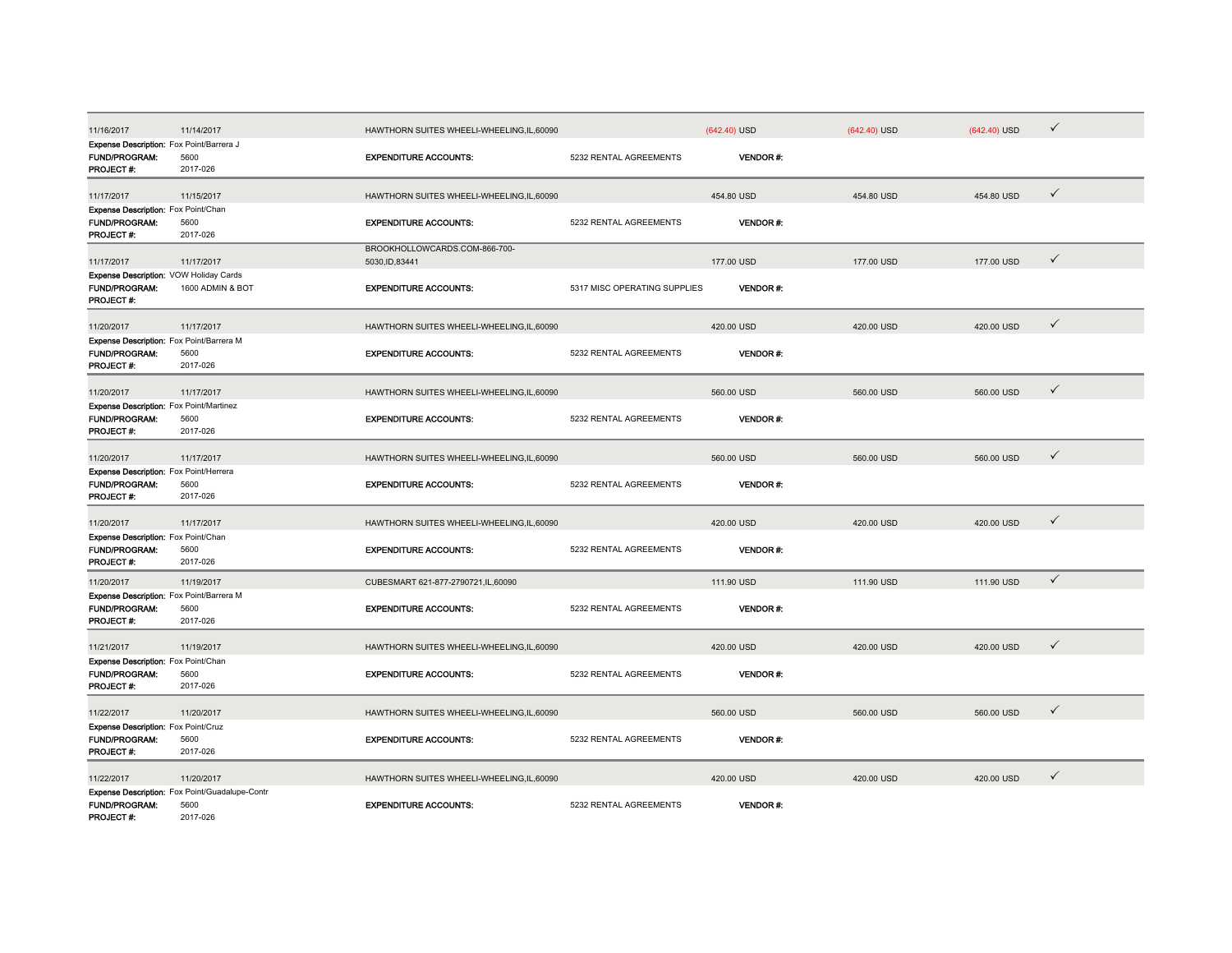| 11/22/2017                                                                     | 11/20/2017                                                         | HAWTHORN SUITES WHEELI-WHEELING, IL, 60090    |                            | 420.00 USD      | 420.00 USD | 420.00 USD | ✓            |
|--------------------------------------------------------------------------------|--------------------------------------------------------------------|-----------------------------------------------|----------------------------|-----------------|------------|------------|--------------|
| Expense Description: Fox Point/Moncada<br>FUND/PROGRAM:<br>PROJECT #:          | 5600<br>2017-026                                                   | <b>EXPENDITURE ACCOUNTS:</b>                  | 5232 RENTAL AGREEMENTS     | <b>VENDOR#:</b> |            |            |              |
| 11/22/2017                                                                     | 11/20/2017                                                         | HAWTHORN SUITES WHEELI-WHEELING, IL, 60090    |                            | 420.00 USD      | 420.00 USD | 420.00 USD | $\checkmark$ |
| Expense Description: Fox Point/Piotrowski<br><b>FUND/PROGRAM:</b><br>PROJECT#: | 5600<br>2017-026                                                   | <b>EXPENDITURE ACCOUNTS:</b>                  | 5232 RENTAL AGREEMENTS     | <b>VENDOR#:</b> |            |            |              |
| 11/22/2017                                                                     | 11/20/2017                                                         | HAWTHORN SUITES WHEELI-WHEELING, IL, 60090    |                            | 560.00 USD      | 560.00 USD | 560.00 USD | $\checkmark$ |
| Expense Description: Fox Point/Velasquez<br><b>FUND/PROGRAM:</b><br>PROJECT #: | 5600<br>2017-026                                                   | <b>EXPENDITURE ACCOUNTS:</b>                  | 5232 RENTAL AGREEMENTS     | <b>VENDOR#:</b> |            |            |              |
| 11/22/2017                                                                     | 11/20/2017                                                         | HAWTHORN SUITES WHEELI-WHEELING, IL, 60090    |                            | 420.00 USD      | 420.00 USD | 420.00 USD | $\checkmark$ |
| Expense Description: Fox Point/Barrera M<br>FUND/PROGRAM:<br>PROJECT#:         | 5600<br>2017-026                                                   | <b>EXPENDITURE ACCOUNTS:</b>                  | 5232 RENTAL AGREEMENTS     | <b>VENDOR#:</b> |            |            |              |
| 11/22/2017                                                                     | 11/20/2017                                                         | HAWTHORN SUITES WHEELI-WHEELING, IL, 60090    |                            | 420.00 USD      | 420.00 USD | 420.00 USD | $\checkmark$ |
| FUND/PROGRAM:<br>PROJECT #:                                                    | Expense Description: Fox Point/Guadalupe-Contr<br>5600<br>2017-026 | <b>EXPENDITURE ACCOUNTS:</b>                  | 5232 RENTAL AGREEMENTS     | <b>VENDOR#:</b> |            |            |              |
| 11/22/2017                                                                     | 11/20/2017                                                         | HAWTHORN SUITES WHEELI-WHEELING,IL,60090      |                            | 560.00 USD      | 560.00 USD | 560.00 USD | $\checkmark$ |
| Expense Description: Fox Point/Piotrowski<br>FUND/PROGRAM:<br>PROJECT #:       | 5600<br>2017-026                                                   | <b>EXPENDITURE ACCOUNTS:</b>                  | 5232 RENTAL AGREEMENTS     | <b>VENDOR#:</b> |            |            |              |
| 11/22/2017                                                                     | 11/20/2017                                                         | HAWTHORN SUITES WHEELI-WHEELING, IL, 60090    |                            | 420.00 USD      | 420.00 USD | 420.00 USD | $\checkmark$ |
| Expense Description: Fox Point/Ortiz<br><b>FUND/PROGRAM:</b><br>PROJECT#:      | 5600<br>2017-026                                                   | <b>EXPENDITURE ACCOUNTS:</b>                  | 5232 RENTAL AGREEMENTS     | <b>VENDOR#:</b> |            |            |              |
| 11/22/2017                                                                     | 11/20/2017                                                         | HAWTHORN SUITES WHEELI-WHEELING,IL,60090      |                            | 420.00 USD      | 420.00 USD | 420.00 USD | $\checkmark$ |
| Expense Description: Fox Point/Ortiz<br>FUND/PROGRAM:<br>PROJECT #:            | 5600<br>2017-026                                                   | <b>EXPENDITURE ACCOUNTS:</b>                  | 5232 RENTAL AGREEMENTS     | VENDOR#:        |            |            |              |
| 11/22/2017                                                                     | 11/20/2017                                                         | HAWTHORN SUITES WHEELI-WHEELING, IL, 60090    |                            | 420.00 USD      | 420.00 USD | 420.00 USD | $\checkmark$ |
| Expense Description: Fox Point/Cruz<br><b>FUND/PROGRAM:</b><br>PROJECT #:      | 5600<br>2017-026                                                   | <b>EXPENDITURE ACCOUNTS:</b>                  | 5232 RENTAL AGREEMENTS     | <b>VENDOR#:</b> |            |            |              |
| 11/24/2017                                                                     | 11/22/2017                                                         | HAWTHORN SUITES WHEELI-WHEELING,IL,60090      |                            | 420.00 USD      | 420.00 USD | 420.00 USD | $\checkmark$ |
| Expense Description: Fox Point/Chan<br>FUND/PROGRAM:<br>PROJECT#:              | 5600<br>2017-026                                                   | <b>EXPENDITURE ACCOUNTS:</b>                  | 5232 RENTAL AGREEMENTS     | <b>VENDOR#:</b> |            |            |              |
| 11/24/2017                                                                     | 11/22/2017                                                         | CHICAGO TRIB SUBSCRIPT-03125467900, TX, 75067 |                            | 7.90 USD        | 7.90 USD   | 7.90 USD   | $\checkmark$ |
| Expense Description: Trib Auto Renewal<br><b>FUND/PROGRAM:</b><br>PROJECT#:    | 1600 ADMIN & BOT                                                   | <b>EXPENDITURE ACCOUNTS:</b>                  | 5302 BOOKS & SUBSCRIPTIONS | <b>VENDOR#:</b> |            |            |              |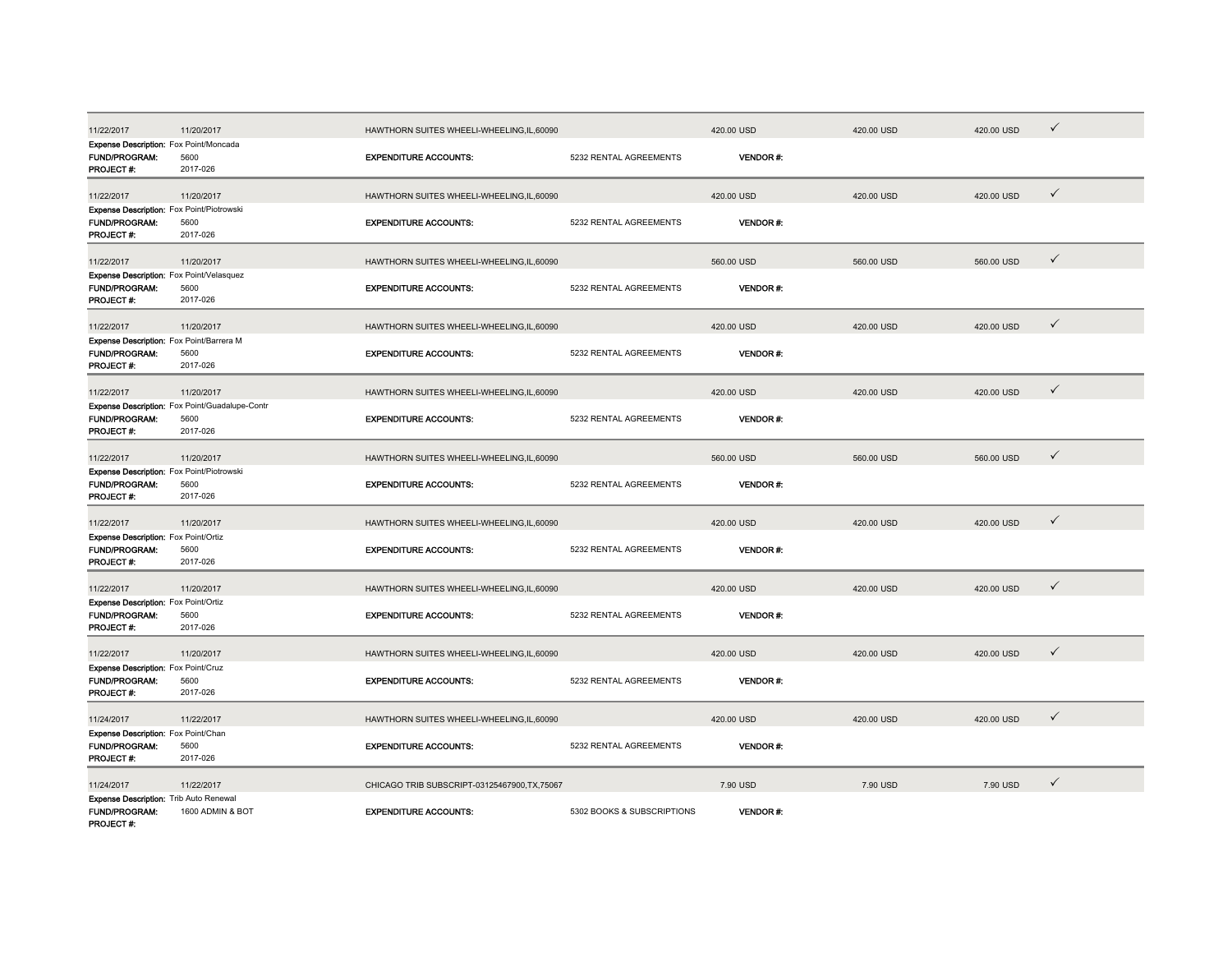| 11/27/2017                                                                   | 11/24/2017                                                         | HAWTHORN SUITES WHEELI-WHEELING,IL,60090   |                        | 560.00 USD      | 560.00 USD | 560.00 USD | $\checkmark$ |
|------------------------------------------------------------------------------|--------------------------------------------------------------------|--------------------------------------------|------------------------|-----------------|------------|------------|--------------|
| Expense Description: Fox Point/Martinez<br>FUND/PROGRAM:<br>PROJECT #:       | 5600<br>2017-026                                                   | <b>EXPENDITURE ACCOUNTS:</b>               | 5232 RENTAL AGREEMENTS | VENDOR#:        |            |            |              |
| 11/27/2017                                                                   | 11/24/2017                                                         | HAWTHORN SUITES WHEELI-WHEELING.IL.60090   |                        | 420.00 USD      | 420.00 USD | 420.00 USD | $\checkmark$ |
| Expense Description: Fox Point/Barrera M<br>FUND/PROGRAM:<br>PROJECT #:      | 5600<br>2017-026                                                   | <b>EXPENDITURE ACCOUNTS:</b>               | 5232 RENTAL AGREEMENTS | <b>VENDOR#:</b> |            |            |              |
| 11/27/2017                                                                   | 11/24/2017                                                         | HAWTHORN SUITES WHEELI-WHEELING,IL,60090   |                        | 420.00 USD      | 420.00 USD | 420.00 USD | $\checkmark$ |
| Expense Description: Fox Point/Chan<br>FUND/PROGRAM:<br>PROJECT#:            | 5600<br>2017-026                                                   | <b>EXPENDITURE ACCOUNTS:</b>               | 5232 RENTAL AGREEMENTS | <b>VENDOR#:</b> |            |            |              |
| 11/27/2017                                                                   | 11/24/2017                                                         | HAWTHORN SUITES WHEELI-WHEELING,IL,60090   |                        | 560.00 USD      | 560.00 USD | 560.00 USD | $\checkmark$ |
| Expense Description: Fox Point/Herrera<br>FUND/PROGRAM:<br>PROJECT#:         | 5600<br>2017-026                                                   | <b>EXPENDITURE ACCOUNTS:</b>               | 5232 RENTAL AGREEMENTS | <b>VENDOR#:</b> |            |            |              |
| 11/27/2017                                                                   | 11/25/2017                                                         | CUBESMART 621-877-2790721,IL,60090         |                        | 111.90 USD      | 111.90 USD | 111.90 USD | $\checkmark$ |
| Expense Description: Fox Point/Moncada<br><b>FUND/PROGRAM:</b><br>PROJECT #: | 5600<br>2017-026                                                   | <b>EXPENDITURE ACCOUNTS:</b>               | 5232 RENTAL AGREEMENTS | VENDOR#:        |            |            |              |
| 11/28/2017                                                                   | 11/26/2017                                                         | HAWTHORN SUITES WHEELI-WHEELING,IL,60090   |                        | 420.00 USD      | 420.00 USD | 420.00 USD | $\checkmark$ |
| Expense Description: Fox Point/Chan<br><b>FUND/PROGRAM:</b><br>PROJECT#:     | 5600<br>2017-026                                                   | <b>EXPENDITURE ACCOUNTS:</b>               | 5232 RENTAL AGREEMENTS | <b>VENDOR#:</b> |            |            |              |
| 11/29/2017                                                                   | 11/27/2017                                                         | HAWTHORN SUITES WHEELI-WHEELING,IL,60090   |                        | 420.00 USD      | 420.00 USD | 420.00 USD | $\checkmark$ |
| Expense Description: Fox Point/Piotrowski<br>FUND/PROGRAM:<br>PROJECT#:      | 5600<br>2017-026                                                   | <b>EXPENDITURE ACCOUNTS:</b>               | 5232 RENTAL AGREEMENTS | <b>VENDOR#:</b> |            |            |              |
| 11/29/2017                                                                   | 11/27/2017                                                         | HAWTHORN SUITES WHEELI-WHEELING,IL,60090   |                        | 420.00 USD      | 420.00 USD | 420.00 USD | $\checkmark$ |
| Expense Description: Fox Point/Moncada<br>FUND/PROGRAM:<br><b>PROJECT#:</b>  | 5600<br>2017-026                                                   | <b>EXPENDITURE ACCOUNTS:</b>               | 5232 RENTAL AGREEMENTS | <b>VENDOR#:</b> |            |            |              |
| 11/29/2017                                                                   | 11/27/2017                                                         | HAWTHORN SUITES WHEELI-WHEELING,IL,60090   |                        | 420.00 USD      | 420.00 USD | 420.00 USD | $\checkmark$ |
| <b>FUND/PROGRAM:</b><br>PROJECT #:                                           | Expense Description: Fox Point/Guadalupe-Contr<br>5600<br>2017-026 | <b>EXPENDITURE ACCOUNTS:</b>               | 5232 RENTAL AGREEMENTS | <b>VENDOR#:</b> |            |            |              |
| 11/29/2017                                                                   | 11/27/2017                                                         | HAWTHORN SUITES WHEELI-WHEELING,IL,60090   |                        | 560.00 USD      | 560.00 USD | 560.00 USD | $\checkmark$ |
| Expense Description: Fox Point/Velasquez<br>FUND/PROGRAM:<br>PROJECT #:      | 5600<br>2017-026                                                   | <b>EXPENDITURE ACCOUNTS:</b>               | 5232 RENTAL AGREEMENTS | VENDOR#:        |            |            |              |
| 11/29/2017                                                                   | 11/27/2017                                                         | HAWTHORN SUITES WHEELI-WHEELING, IL, 60090 |                        | 420.00 USD      | 420.00 USD | 420.00 USD | $\checkmark$ |
| <b>FUND/PROGRAM:</b><br>PROJECT #:                                           | Expense Description: Fox Point/Guadalupe-Contr<br>5600<br>2017-026 | <b>EXPENDITURE ACCOUNTS:</b>               | 5232 RENTAL AGREEMENTS | <b>VENDOR#:</b> |            |            |              |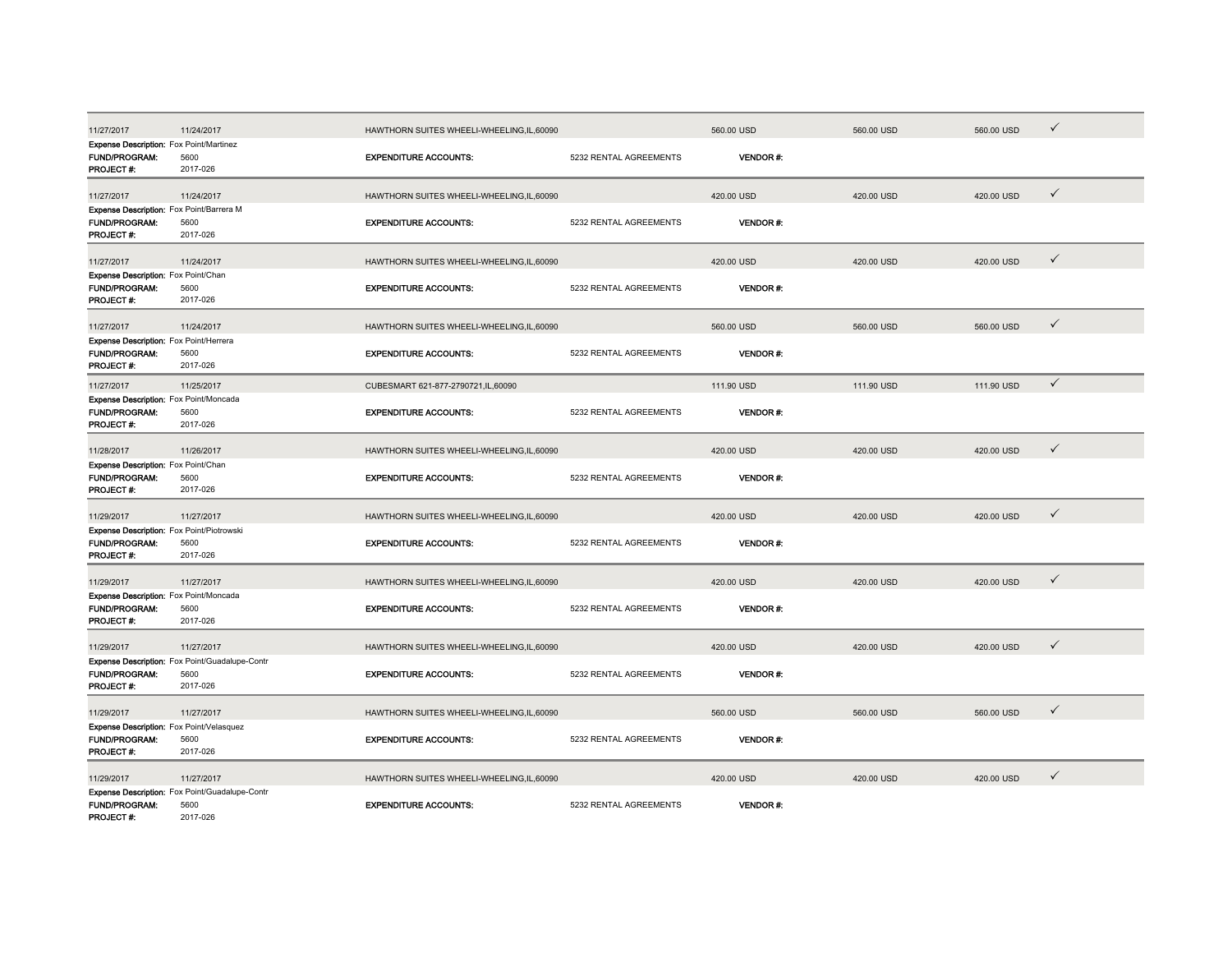| 11/29/2017                                                                        | 11/27/2017       | HAWTHORN SUITES WHEELI-WHEELING,IL,60090   |                        | 420.00 USD      | 420.00 USD | 420.00 USD | $\checkmark$ |
|-----------------------------------------------------------------------------------|------------------|--------------------------------------------|------------------------|-----------------|------------|------------|--------------|
| Expense Description: Fox Point/Barrera M<br>FUND/PROGRAM:<br>PROJECT #:           | 5600<br>2017-026 | <b>EXPENDITURE ACCOUNTS:</b>               | 5232 RENTAL AGREEMENTS | VENDOR#:        |            |            |              |
| 11/29/2017                                                                        | 11/27/2017       | HAWTHORN SUITES WHEELI-WHEELING.IL.60090   |                        | 420.00 USD      | 420.00 USD | 420.00 USD | $\checkmark$ |
| <b>Expense Description:</b> Fox Point/Ortiz<br><b>FUND/PROGRAM:</b><br>PROJECT #: | 5600<br>2017-026 | <b>EXPENDITURE ACCOUNTS:</b>               | 5232 RENTAL AGREEMENTS | <b>VENDOR#:</b> |            |            |              |
| 11/29/2017                                                                        | 11/27/2017       | HAWTHORN SUITES WHEELI-WHEELING,IL,60090   |                        | 420.00 USD      | 420.00 USD | 420.00 USD | $\checkmark$ |
| Expense Description: Fox Point/Ortiz<br>FUND/PROGRAM:<br>PROJECT#:                | 5600<br>2017-026 | <b>EXPENDITURE ACCOUNTS:</b>               | 5232 RENTAL AGREEMENTS | VENDOR#:        |            |            |              |
| 11/29/2017                                                                        | 11/27/2017       | HAWTHORN SUITES WHEELI-WHEELING, IL, 60090 |                        | 420.00 USD      | 420.00 USD | 420.00 USD | $\checkmark$ |
| Expense Description: Fox Point/Cruz<br>FUND/PROGRAM:<br>PROJECT#:                 | 5600<br>2017-026 | <b>EXPENDITURE ACCOUNTS:</b>               | 5232 RENTAL AGREEMENTS | <b>VENDOR#:</b> |            |            |              |
| 11/29/2017                                                                        | 11/27/2017       | HAWTHORN SUITES WHEELI-WHEELING,IL,60090   |                        | 560.00 USD      | 560.00 USD | 560.00 USD | $\checkmark$ |
| Expense Description: Fox Point/Cruz<br>FUND/PROGRAM:<br>PROJECT#:                 | 5600<br>2017-026 | <b>EXPENDITURE ACCOUNTS:</b>               | 5232 RENTAL AGREEMENTS | VENDOR#:        |            |            |              |
| 11/29/2017                                                                        | 11/27/2017       | HAWTHORN SUITES WHEELI-WHEELING,IL,60090   |                        | 560.00 USD      | 560.00 USD | 560.00 USD | $\checkmark$ |
| Expense Description: Fox Point/Piotrowski<br><b>FUND/PROGRAM:</b><br>PROJECT #:   | 5600<br>2017-026 | <b>EXPENDITURE ACCOUNTS:</b>               | 5232 RENTAL AGREEMENTS | <b>VENDOR#:</b> |            |            |              |
| 12/01/2017                                                                        | 11/29/2017       | HAWTHORN SUITES WHEELI-WHEELING,IL,60090   |                        | 420.00 USD      | 420.00 USD | 420.00 USD | $\checkmark$ |
| Expense Description: Fox Point/Chan<br>FUND/PROGRAM:<br>PROJECT #:                | 5600<br>2017-026 | <b>EXPENDITURE ACCOUNTS:</b>               | 5232 RENTAL AGREEMENTS | <b>VENDOR#:</b> |            |            |              |
| 12/04/2017                                                                        | 12/01/2017       | HAWTHORN SUITES WHEELI-WHEELING, IL, 60090 |                        | 420.00 USD      | 420.00 USD | 420.00 USD | $\checkmark$ |
| Expense Description: Fox Point/Barrera M<br><b>FUND/PROGRAM:</b><br>PROJECT #:    | 5600<br>2017-026 | <b>EXPENDITURE ACCOUNTS:</b>               | 5232 RENTAL AGREEMENTS | <b>VENDOR#:</b> |            |            |              |
| 12/04/2017                                                                        | 12/01/2017       | HAWTHORN SUITES WHEELI-WHEELING,IL,60090   |                        | 420.00 USD      | 420.00 USD | 420.00 USD | $\checkmark$ |
| Expense Description: Fox Point/Chan<br>FUND/PROGRAM:<br>PROJECT #:                | 5600<br>2017-026 | <b>EXPENDITURE ACCOUNTS:</b>               | 5232 RENTAL AGREEMENTS | <b>VENDOR#:</b> |            |            |              |
| 12/04/2017                                                                        | 12/02/2017       | HAWTHORN SUITES WHEELI-WHEELING,IL,60090   |                        | 560.00 USD      | 560.00 USD | 560.00 USD | $\checkmark$ |
| Expense Description: Fox Point/Martinez<br>FUND/PROGRAM:<br>PROJECT#:             | 5600<br>2017-026 | <b>EXPENDITURE ACCOUNTS:</b>               | 5232 RENTAL AGREEMENTS | <b>VENDOR#:</b> |            |            |              |
| 12/04/2017                                                                        | 12/02/2017       | CUBESMART 621-877-2790721,IL,60090         |                        | 102.00 USD      | 102.00 USD | 102.00 USD | $\checkmark$ |
| Expense Description: Fox Point/Cruz<br><b>FUND/PROGRAM:</b><br>PROJECT #          | 5600<br>2017-026 | <b>EXPENDITURE ACCOUNTS:</b>               | 5232 RENTAL AGREEMENTS | <b>VENDOR#:</b> |            |            |              |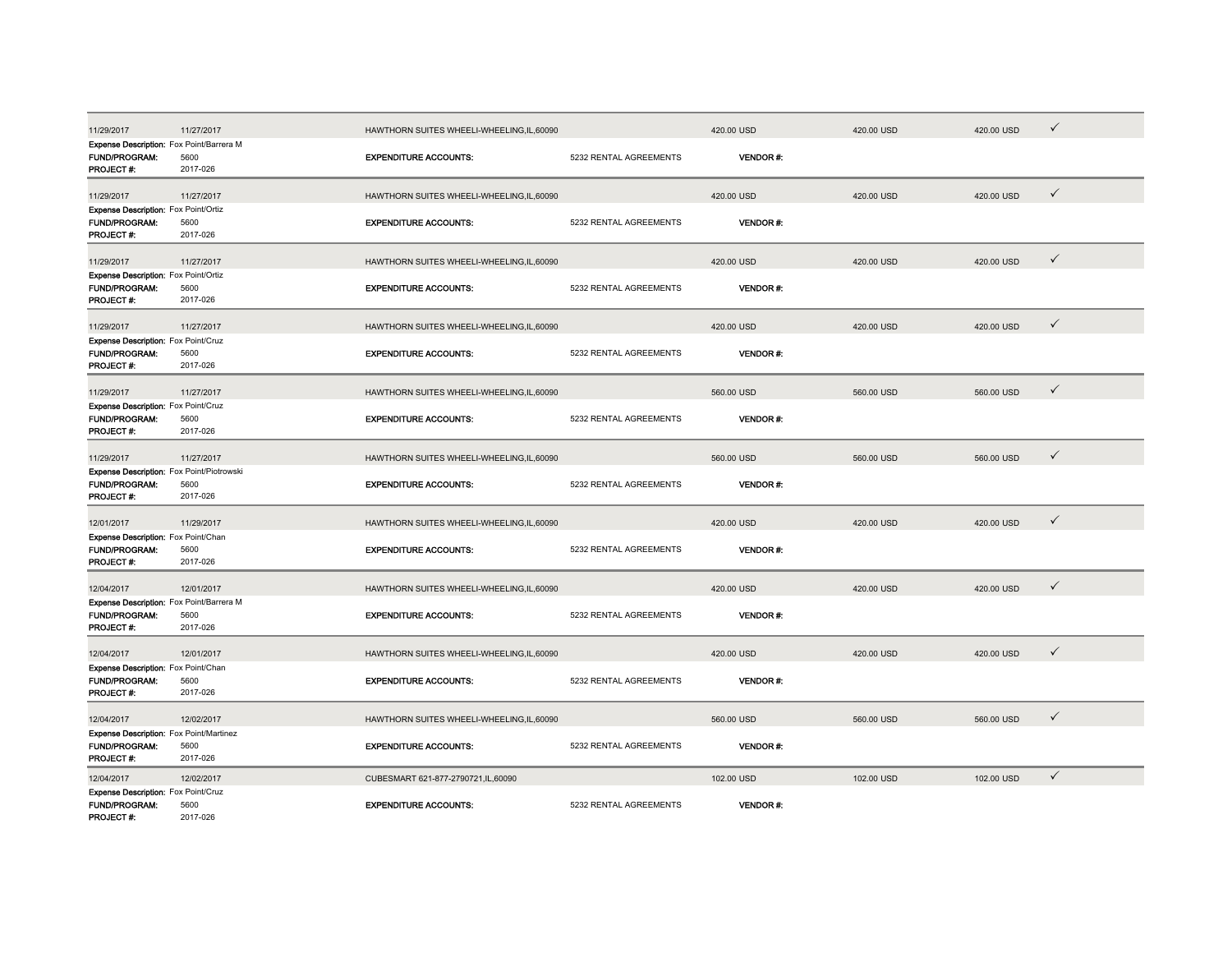|                                                                                           |                  |                                            | <b>Card Subtotal</b>   |                 |            | 34,404.20  |  |
|-------------------------------------------------------------------------------------------|------------------|--------------------------------------------|------------------------|-----------------|------------|------------|--|
| <b>PROJECT#:</b>                                                                          | 2017-026         |                                            |                        |                 |            |            |  |
| <b>Expense Description:</b> Fox Point/Herrera<br><b>FUND/PROGRAM:</b>                     | 5600             | <b>EXPENDITURE ACCOUNTS:</b>               | 5232 RENTAL AGREEMENTS | <b>VENDOR#:</b> |            |            |  |
| 12/04/2017                                                                                | 12/02/2017       | HAWTHORN SUITES WHEELI-WHEELING, IL, 60090 |                        | 560.00 USD      | 560,00 USD | 560.00 USD |  |
| <b>Expense Description:</b> Fox Point/Herrera<br><b>FUND/PROGRAM:</b><br><b>PROJECT#:</b> | 5600<br>2017-026 | <b>EXPENDITURE ACCOUNTS:</b>               | 5232 RENTAL AGREEMENTS | <b>VENDOR#:</b> |            |            |  |
| 12/04/2017                                                                                | 12/02/2017       | CUBESMART 621-877-2790721,IL,60090         |                        | 102.00 USD      | 102.00 USD | 102.00 USD |  |

## JOSEPH WARGO

Card Transactions

| varu manoavuvno                                                                           |                                 |                                             |                              |                   |                  |                   |              |          |
|-------------------------------------------------------------------------------------------|---------------------------------|---------------------------------------------|------------------------------|-------------------|------------------|-------------------|--------------|----------|
| Posting<br>Date                                                                           | Transaction<br>Date             | Description                                 |                              | Receipt<br>Amount | Posted<br>Amount | Expense<br>Amount | Reviewed     | Approved |
| 11/16/2017                                                                                | 11/15/2017                      | WAL-MART #1735-WHEELING, IL, 60090          |                              | 8.15 USD          | 8.15 USD         | 8.15 USD          | √            |          |
| <b>Expense Description: Tablecloths</b><br><b>FUND/PROGRAM:</b><br><b>PROJECT#:</b>       | 1140 SPECIAL EVENTS<br>2017-023 | <b>EXPENDITURE ACCOUNTS:</b>                | 5317 MISC OPERATING SUPPLIES | <b>VENDOR#:</b>   |                  |                   |              |          |
| 11/20/2017                                                                                | 11/17/2017                      | AUTOZONE #3569-WHEELING,IL,60090            |                              | 67.60 USD         | 67.60 USD        | 67.60 USD         | $\checkmark$ |          |
| <b>Expense Description: Cleaning Supplies</b><br><b>FUND/PROGRAM:</b><br><b>PROJECT#:</b> | 4100 WATER DIVISION             | <b>EXPENDITURE ACCOUNTS:</b>                | 5310 VEHICLE MAINTENANCE     | <b>VENDOR#:</b>   |                  |                   |              |          |
| 11/21/2017                                                                                | 11/20/2017                      | LEN'S ACE HARDWARE-BUFFALO GROVE, IL, 60089 |                              | 23.97 USD         | 23.97 USD        | 23.97 USD         | $\checkmark$ |          |
| <b>Expense Description: Limeaway Cleaner</b><br><b>FUND/PROGRAM:</b><br>PROJECT#:         | 4100 WATER DIVISION             | <b>EXPENDITURE ACCOUNTS:</b>                | 5317 MISC OPERATING SUPPLIES | <b>VENDOR#:</b>   |                  |                   |              |          |
|                                                                                           |                                 | <b>Card Subtotal</b>                        |                              |                   |                  | 99.72             |              |          |

# JOSHUA BERMAN

Card Transactions

| Posting                                           | Transaction                        |                                         | Receipt                       |                 | Posted        | <b>Expense</b> |              |          |
|---------------------------------------------------|------------------------------------|-----------------------------------------|-------------------------------|-----------------|---------------|----------------|--------------|----------|
| Date                                              | Date                               | Description                             | Amount                        |                 | Amount        | Amount         | Reviewed     | Approved |
| 11/07/2017                                        | 11/06/2017                         | ROUTE 12 TOOLS-ARLINGTON HEI, IL, 60004 |                               | 200.00 USD      | 200.00 USD    | 200.00 USD     | $\checkmark$ |          |
| <b>Expense Description:</b> Air compressor Rental |                                    |                                         |                               |                 |               |                |              |          |
| <b>FUND/PROGRAM:</b><br>PROJECT #:                | 1430 FORESTRY DIVISION<br>2004-016 | <b>EXPENDITURE ACCOUNTS:</b>            | 5311 BLDG/GROUNDS MAINTENANCE | <b>VENDOR#:</b> |               |                |              |          |
| 11/08/2017                                        | 11/07/2017                         | ROUTE 12 TOOLS-ARLINGTON HEI, IL, 60004 |                               | $(67.61)$ USD   | $(67.61)$ USD | $(67.61)$ USD  | $\checkmark$ |          |
| <b>Expense Description: Air Compressor Credit</b> |                                    |                                         |                               |                 |               |                |              |          |
| <b>FUND/PROGRAM:</b>                              | 1430 FORESTRY DIVISION             | <b>EXPENDITURE ACCOUNTS:</b>            | 5311 BLDG/GROUNDS MAINTENANCE | <b>VENDOR#:</b> |               |                |              |          |
| PROJECT#:                                         | 2004-016                           |                                         |                               |                 |               |                |              |          |
| 11/22/2017                                        | 11/21/2017                         | WW GRAINGER-877-2022594,IL,60045        |                               | 1,533.00 USD    | 1,533.00 USD  | 1,533.00 USD   | $\checkmark$ |          |
| <b>Expense Description:</b> Sump Pumps            |                                    |                                         |                               |                 |               |                |              |          |
| <b>FUND/PROGRAM:</b><br>PROJECT#:                 | 4100 WATER DIVISION                | <b>EXPENDITURE ACCOUNTS:</b>            | 5311 BLDG/GROUNDS MAINTENANCE | <b>VENDOR#:</b> |               |                |              |          |
| 11/30/2017                                        | 11/29/2017                         | USA BLUE BOOK-08004939876,IL,60085      |                               | 154.22 USD      | 154.22 USD    | 154.22 USD     | $\checkmark$ |          |
| <b>Expense Description: Hydrant Lifter</b>        |                                    |                                         |                               |                 |               |                |              |          |
| <b>FUND/PROGRAM:</b><br>PROJECT #:                | 4100 WATER DIVISION                | <b>EXPENDITURE ACCOUNTS:</b>            | 5315 SMALL TOOLS & EQUIPMENT  | <b>VENDOR#:</b> |               |                |              |          |
|                                                   |                                    | <b>Card Subtotal</b>                    |                               |                 |               | 1,819.61       |              |          |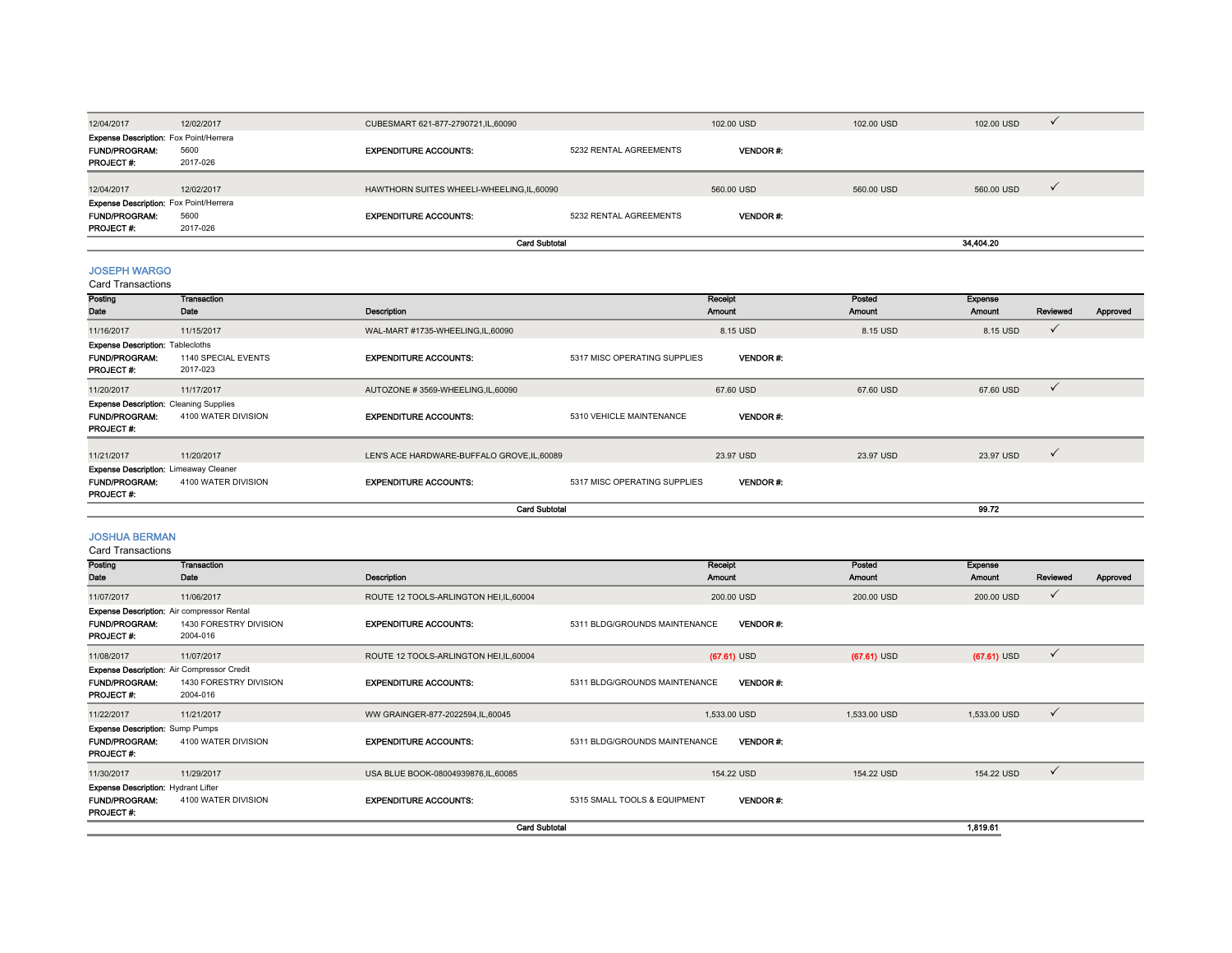## KATHERINE WHITEHEAD

## Card Transactions

| Posting<br>Date                                                                 | <b>Transaction</b><br>Date                                            | Description                                       |                              | Receipt<br>Amount | Posted<br>Amount | <b>Expense</b><br><b>Amount</b> | Reviewed     | Approved |
|---------------------------------------------------------------------------------|-----------------------------------------------------------------------|---------------------------------------------------|------------------------------|-------------------|------------------|---------------------------------|--------------|----------|
| 11/21/2017                                                                      | 11/21/2017                                                            | VZWRLSS MW M5761-01-800-922-0204,FL,32746         |                              | 199.99 USD        | 199.99 USD       | 199.99 USD                      | $\checkmark$ |          |
| Expense Description: iphone for #91<br><b>FUND/PROGRAM:</b><br>PROJECT#:        | 2100 POLICE DEPARTMENT                                                | <b>EXPENDITURE ACCOUNTS:</b>                      | 5317 MISC OPERATING SUPPLIES | <b>VENDOR#:</b>   |                  |                                 |              |          |
| 11/22/2017                                                                      | 11/20/2017                                                            | VERIZON WRLS 0381201-SILVER SPRING, MD, 20904     |                              | 37.49 USD         | 37.49 USD        | 37.49 USD                       | $\checkmark$ |          |
| Expense Description: Phone Case for #91<br><b>FUND/PROGRAM:</b><br>PROJECT#:    | 2100 POLICE DEPARTMENT                                                | <b>EXPENDITURE ACCOUNTS:</b>                      | 5317 MISC OPERATING SUPPLIES | <b>VENDOR#:</b>   |                  |                                 |              |          |
| 11/29/2017                                                                      | 11/28/2017                                                            | WW GRAINGER-877-2022594,IL,60045                  |                              | 35.90 USD         | 35.90 USD        | 35.90 USD                       | $\checkmark$ |          |
| Expense Description: IT Equipt<br><b>FUND/PROGRAM:</b><br>PROJECT#.             | 2100 POLICE DEPARTMENT                                                | <b>EXPENDITURE ACCOUNTS:</b>                      | 5313 IS MISC EQPT & SUPPLIES | <b>VENDOR#:</b>   |                  |                                 |              |          |
| 12/04/2017                                                                      | 11/30/2017                                                            | DAILY HERALD/REFLEJOS-ARLINGTON<br>HTS, IL, 60005 |                              | 64.95 USD         | 64.95 USD        | 64.95 USD                       | $\checkmark$ |          |
| FUND/PROGRAM:<br>PROJECT#:                                                      | Expense Description: Newspaper Subscription<br>2100 POLICE DEPARTMENT | <b>EXPENDITURE ACCOUNTS:</b>                      | 5302 BOOKS & SUBSCRIPTIONS   | <b>VENDOR#:</b>   |                  |                                 |              |          |
|                                                                                 |                                                                       | <b>Card Subtotal</b>                              |                              |                   |                  | 338.33                          |              |          |
| <b>LANA RUDNIK</b><br><b>Card Transactions</b>                                  |                                                                       |                                                   |                              |                   |                  |                                 |              |          |
| Posting<br>Date                                                                 | Transaction<br>Date                                                   | Description                                       |                              | Receipt<br>Amount | Posted<br>Amount | <b>Expense</b><br><b>Amount</b> | Reviewed     | Approved |
| 11/22/2017                                                                      | 11/21/2017                                                            | OFFICESUPPLY.COM-8663025397,WI,53925              |                              | 69.50 USD         | 69.50 USD        | 69.50 USD                       | $\checkmark$ |          |
| <b>Expense Description: Permit Folders</b><br><b>FUND/PROGRAM:</b><br>PROJECT#: | 1400 CIP ENGINEERING                                                  | <b>EXPENDITURE ACCOUNTS:</b>                      | 5318 OFFICE SUPPLIES         | <b>VENDOR#:</b>   |                  |                                 |              |          |
| 12/04/2017                                                                      | 12/01/2017                                                            | CASUAL MALE XL -DXLG.C-08007670319, GA, 30005     |                              | 148.22 USD        | 148.22 USD       | 148.22 USD                      | $\checkmark$ |          |
| Expense Description: Village Attire<br><b>FUND/PROGRAM:</b><br>PROJECT #:       | 1400 CIP ENGINEERING                                                  | <b>EXPENDITURE ACCOUNTS:</b>                      | 5319 PROTECTIVE CLOTHING     | <b>VENDOR#:</b>   |                  |                                 |              |          |
|                                                                                 |                                                                       | <b>Card Subtotal</b>                              |                              |                   |                  | 217.72                          |              |          |
| <b>LINA COLUNGA</b><br><b>Card Transactions</b><br>Posting                      | Transaction                                                           |                                                   |                              | Rocoipt           | Posted           | <b>Expense</b>                  |              |          |

| Date                                     | Date                                                                            | <b>Description</b>                            | Amount                                            | Amount     | <b>Amount</b> | Reviewed | Approved |
|------------------------------------------|---------------------------------------------------------------------------------|-----------------------------------------------|---------------------------------------------------|------------|---------------|----------|----------|
| 11/09/2017                               | 11/07/2017                                                                      | SAFE KIDS WORLDWIDE-WASHINGTON, DC, 20037     | 10.00 USD                                         | 10.00 USD  | 10.00 USD     |          |          |
| <b>FUND/PROGRAM:</b><br><b>PROJECT#:</b> | <b>Expense Description: TrngCancel Fee Richardson</b><br>2100 POLICE DEPARTMENT | <b>EXPENDITURE ACCOUNTS:</b>                  | <b>VENDOR#:</b><br>5105 LOCAL TRAINING & MEETINGS |            |               |          |          |
| 11/09/2017                               | 11/09/2017                                                                      | COMCAST CHICAGO CS 1X-800-266-2278, IL, 60173 | 237.85 USD                                        | 237.85 USD | 237.85 USD    |          |          |
|                                          | Evenese Benevision: InternatConnect0/20 44/20                                   |                                               |                                                   |            |               |          |          |

Expense Description: InternetConnec10/29-11/28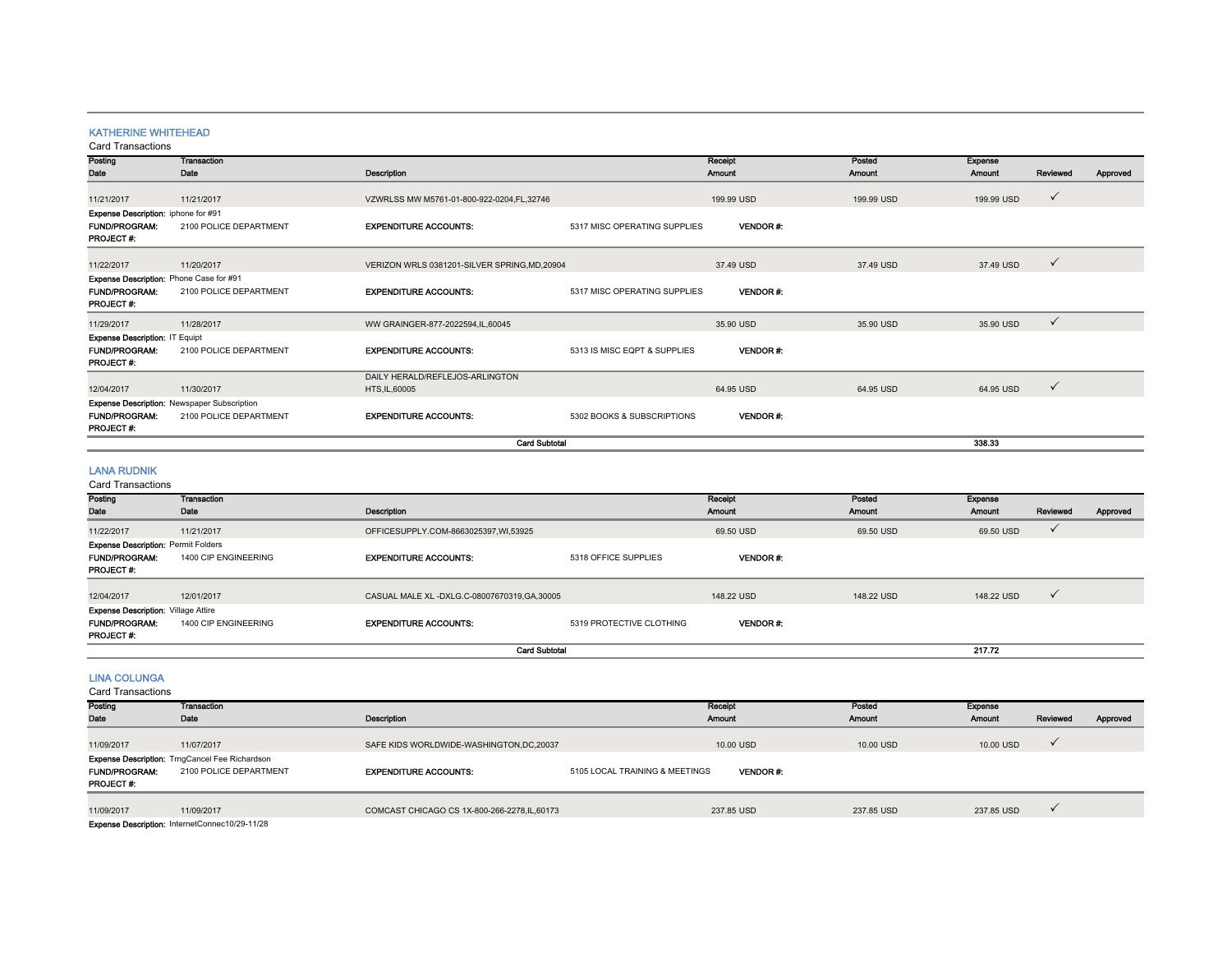| <b>FUND/PROGRAM:</b><br>PROJECT#:                                                     | 0015 EMERGENCY TELEPHONE SYS (911)                                                  | <b>EXPENDITURE ACCOUNTS:</b>                        | 5207 IS SERV & MAINT AGREEMENT |              | <b>VENDOR #:</b> |              |              |              |
|---------------------------------------------------------------------------------------|-------------------------------------------------------------------------------------|-----------------------------------------------------|--------------------------------|--------------|------------------|--------------|--------------|--------------|
| 11/10/2017                                                                            | 11/08/2017                                                                          | CROWNE PLAZA HOTELS-SPRINGFIELD.IL.62703            |                                | 369.51 USD   |                  | 369.51 USD   | 369.51 USD   | $\checkmark$ |
| Expense Description: IPSTA-M Ramirez                                                  |                                                                                     |                                                     |                                |              |                  |              |              |              |
| FUND/PROGRAM:<br>PROJECT#:                                                            | 0015 EMERGENCY TELEPHONE SYS (911)                                                  | <b>EXPENDITURE ACCOUNTS:</b>                        | 5205 CONFERENCES & MEETINGS    |              | <b>VENDOR#:</b>  |              |              |              |
| 11/13/2017                                                                            | 11/09/2017                                                                          | IACP-800-843-4227.VA.22314                          |                                | 1.390.00 USD |                  | 1.390.00 USD | 1.390.00 USD | $\checkmark$ |
| FUND/PROGRAM:<br>PROJECT#:                                                            | Expense Description: Leadership Trng M. Conway<br>2100 POLICE DEPARTMENT            | <b>EXPENDITURE ACCOUNTS:</b>                        | 5205 CONFERENCES & MEETINGS    |              | <b>VENDOR#:</b>  |              |              |              |
| 11/16/2017                                                                            | 11/15/2017                                                                          | B&H PHOTO MOTO-800-606-6969,NY,10001                |                                | 49.00 USD    |                  | 49.00 USD    | 49.00 USD    | $\checkmark$ |
| <b>Expense Description: Antenna Supplies</b>                                          |                                                                                     |                                                     |                                |              |                  |              |              |              |
| <b>FUND/PROGRAM:</b><br>PROJECT#:                                                     | 2100 POLICE DEPARTMENT                                                              | <b>EXPENDITURE ACCOUNTS:</b>                        | 5313 IS MISC EQPT & SUPPLIES   |              | VENDOR#:         |              |              |              |
| 11/20/2017                                                                            | 11/15/2017                                                                          | TRAINERS WAREHOUSE-508-653-3770, MA, 01760          |                                | 169.17 USD   |                  | 169.17 USD   | 169.17 USD   | ✓            |
|                                                                                       | <b>Expense Description:</b> Employee Cards-R Rodgers                                |                                                     |                                |              |                  |              |              |              |
| FUND/PROGRAM:<br>PROJECT#:                                                            | 0015 EMERGENCY TELEPHONE SYS (911)                                                  | <b>EXPENDITURE ACCOUNTS:</b>                        | 5318 OFFICE SUPPLIES           |              | <b>VENDOR#:</b>  |              |              |              |
| 11/20/2017                                                                            | 11/16/2017                                                                          | OTC BRANDS, INC.-OMAHA, NE, 68137                   |                                | 5.99 USD     |                  | 5.99 USD     | 5.99 USD     | $\checkmark$ |
|                                                                                       | Expense Description: Employee Cards-R Rodgers                                       |                                                     |                                |              |                  |              |              |              |
| FUND/PROGRAM:<br>PROJECT#:                                                            | 0015 EMERGENCY TELEPHONE SYS (911)                                                  | <b>EXPENDITURE ACCOUNTS:</b>                        | 5318 OFFICE SUPPLIES           |              | <b>VENDOR#:</b>  |              |              |              |
| 11/20/2017                                                                            | 11/17/2017                                                                          | AMAZON.COM AMZN.COM/BI-<br>AMZN.COM/BILL, WA, 98109 |                                | 140.18 USD   |                  | 140.18 USD   | 140.18 USD   | $\checkmark$ |
|                                                                                       | Expense Description: iPhone Cables/Charges                                          |                                                     |                                |              |                  |              |              |              |
| <b>FUND/PROGRAM:</b><br>PROJECT#:                                                     | 2100 POLICE DEPARTMENT                                                              | <b>EXPENDITURE ACCOUNTS:</b>                        | 5313 IS MISC EQPT & SUPPLIES   |              | <b>VENDOR#:</b>  |              |              |              |
|                                                                                       |                                                                                     | AMAZON MKTPLACE PMTS-<br>AMZN.COM/BILL, WA, 98109   |                                | 53.05 USD    |                  | 53.05 USD    | 53.05 USD    | $\checkmark$ |
| 11/20/2017<br>Expense Description: Anker Car Chargers                                 | 11/17/2017                                                                          |                                                     |                                |              |                  |              |              |              |
| <b>FUND/PROGRAM:</b><br>PROJECT#:                                                     | 2100 POLICE DEPARTMENT                                                              | <b>EXPENDITURE ACCOUNTS:</b>                        | 5313 IS MISC EQPT & SUPPLIES   |              | <b>VENDOR#:</b>  |              |              |              |
| 11/22/2017                                                                            | 11/21/2017                                                                          | AMAZON MKTPLACE PMTS-<br>AMZN.COM/BILL, WA, 98109   |                                | $(3.10)$ USD |                  | $(3.10)$ USD | $(3.10)$ USD | ✓            |
| <b>Expense Description: Tax Refund</b>                                                |                                                                                     |                                                     |                                |              |                  |              |              |              |
| <b>FUND/PROGRAM:</b><br>PROJECT#:                                                     | 2100 POLICE DEPARTMENT                                                              | <b>EXPENDITURE ACCOUNTS:</b>                        | 5313 IS MISC EQPT & SUPPLIES   |              | <b>VENDOR#:</b>  |              |              |              |
| 11/28/2017                                                                            | 11/28/2017                                                                          | ATT BILL PAYMENT-800-288-2020, TX, 75202            |                                | 90.52 USD    |                  | 90.52 USD    | 90.52 USD    | $\checkmark$ |
| <b>FUND/PROGRAM:</b><br>PROJECT#:                                                     | Expense Description: WirelessData 11/20-12/19<br>0015 EMERGENCY TELEPHONE SYS (911) | <b>EXPENDITURE ACCOUNTS:</b>                        | 5207 IS SERV & MAINT AGREEMENT |              | <b>VENDOR#:</b>  |              |              |              |
| 11/29/2017                                                                            | 11/27/2017                                                                          | CROWNE PLAZA HOTELS-SPRINGFIELD, IL, 62703          |                                | 369.51 USD   |                  | 369.51 USD   | 369.51 USD   | ✓            |
| Expense Description: IPSTA-Palomares                                                  |                                                                                     |                                                     |                                |              |                  |              |              |              |
| <b>FUND/PROGRAM:</b><br>PROJECT#:                                                     | 0015 EMERGENCY TELEPHONE SYS (911)                                                  | <b>EXPENDITURE ACCOUNTS:</b>                        | 5205 CONFERENCES & MEETINGS    |              | <b>VENDOR#:</b>  |              |              |              |
| 11/30/2017                                                                            | 11/29/2017                                                                          | NU CPS REGISTRATION-EVANSTON, IL, 60208             |                                | 1,000.00 USD |                  | 1,000.00 USD | 1,000.00 USD | $\checkmark$ |
| <b>Expense Description: Training - Borchardt</b><br><b>FUND/PROGRAM:</b><br>PROJECT#: | 2100 POLICE DEPARTMENT                                                              | <b>EXPENDITURE ACCOUNTS:</b>                        | 5205 CONFERENCES & MEETINGS    |              | <b>VENDOR#:</b>  |              |              |              |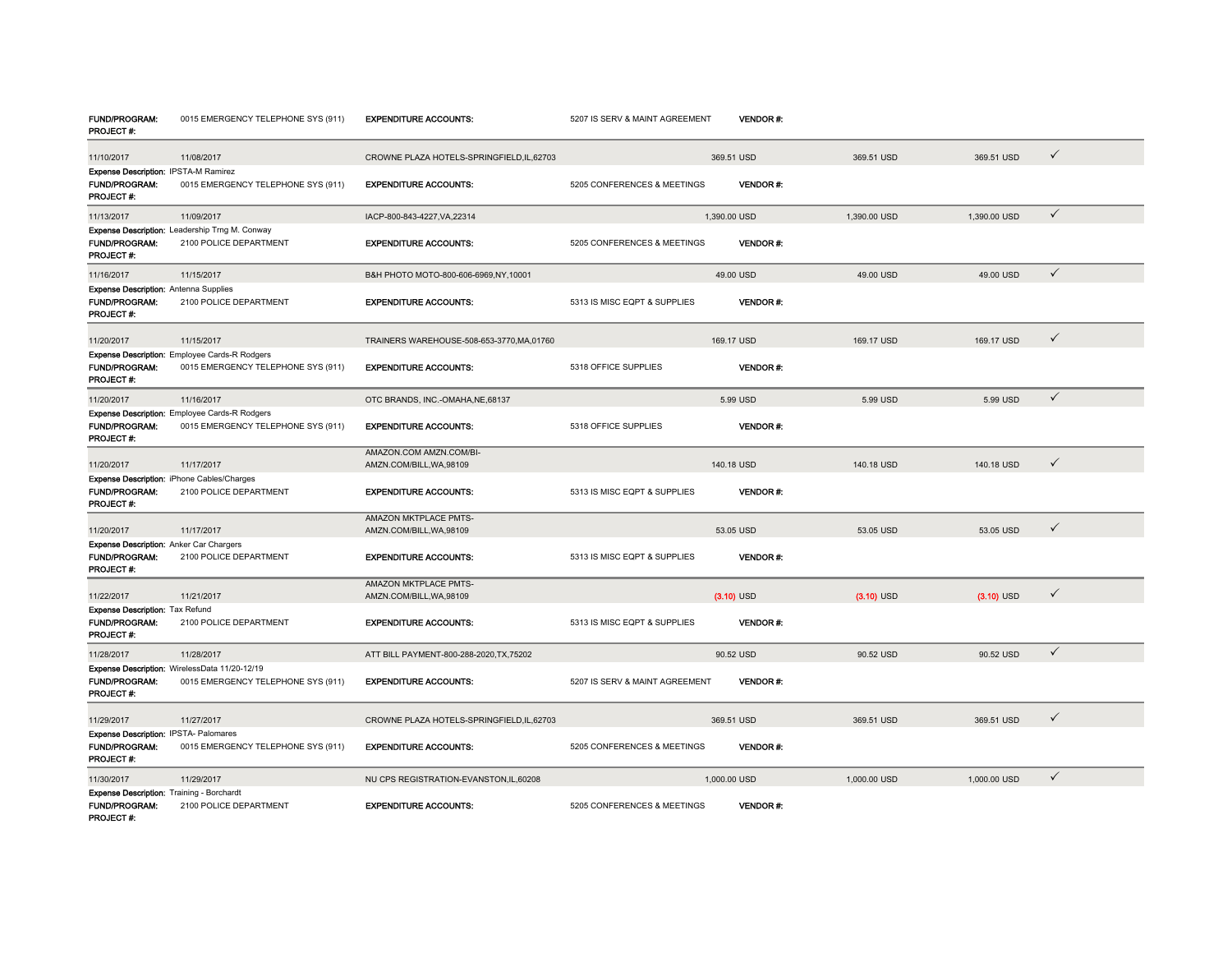| 12/01/2017                                                           | 11/29/2017                                    | APCO INTERNATIONAL INC-386-944-2422, FL, 32114 |                                | 419.00 USD      | 419.00 USD    | 419.00 USD     | ✓            |          |
|----------------------------------------------------------------------|-----------------------------------------------|------------------------------------------------|--------------------------------|-----------------|---------------|----------------|--------------|----------|
|                                                                      | Expense Description: 9-1-1 Training - Novak   |                                                |                                |                 |               |                |              |          |
| FUND/PROGRAM:<br>PROJECT#:                                           | 2110 DISPATCHERS                              | <b>EXPENDITURE ACCOUNTS:</b>                   | 5105 LOCAL TRAINING & MEETINGS | VENDOR#:        |               |                |              |          |
|                                                                      |                                               | <b>Card Subtotal</b>                           |                                |                 |               | 4,300.68       |              |          |
|                                                                      |                                               |                                                |                                |                 |               |                |              |          |
| <b>LUCA URSAN</b><br><b>Card Transactions</b>                        |                                               |                                                |                                |                 |               |                |              |          |
| Posting                                                              | Transaction                                   |                                                |                                | Receipt         | Posted        | <b>Expense</b> |              |          |
| Date                                                                 | Date                                          | Description                                    |                                | <b>Amount</b>   | <b>Amount</b> | <b>Amount</b>  | Reviewed     | Approved |
|                                                                      |                                               | AMAZON MKTPLACE PMTS-                          |                                |                 |               |                |              |          |
| 11/09/2017                                                           | 11/08/2017                                    | AMZN.COM/BILL, WA, 98109                       |                                | 54.98 USD       | 54.98 USD     | 54.98 USD      | ✓            |          |
| Expense Description: IT/AV Equipment<br><b>FUND/PROGRAM:</b>         | 1750 INFORMATION SYSTEMS                      | <b>EXPENDITURE ACCOUNTS:</b>                   | 5313 IS MISC EQPT & SUPPLIES   | <b>VENDOR#:</b> |               |                |              |          |
| PROJECT#:                                                            |                                               |                                                |                                |                 |               |                |              |          |
| 11/13/2017                                                           | 11/10/2017                                    | AT&T DATA-08003310500, GA, 30004               |                                | 14.99 USD       | 14.99 USD     | 14.99 USD      | $\checkmark$ |          |
| <b>Expense Description: Wireless Data Svcs</b>                       |                                               |                                                |                                |                 |               |                |              |          |
| <b>FUND/PROGRAM:</b><br>PROJECT #:                                   | 1600 ADMIN & BOT                              | <b>EXPENDITURE ACCOUNTS:</b>                   | 5239 CELLULAR SERVICES         | <b>VENDOR#:</b> |               |                |              |          |
| 11/13/2017                                                           | 11/10/2017                                    | AT&T DATA-08003310500, GA, 30004               |                                | 14.99 USD       | 14.99 USD     | 14.99 USD      | $\checkmark$ |          |
| <b>Expense Description: Wireless Data Svcs</b>                       |                                               |                                                |                                |                 |               |                |              |          |
| <b>FUND/PROGRAM:</b><br>PROJECT#:                                    | 1600 ADMIN & BOT                              | <b>EXPENDITURE ACCOUNTS:</b>                   | 5239 CELLULAR SERVICES         | VENDOR#:        |               |                |              |          |
| 11/13/2017                                                           | 11/12/2017                                    | EASYDNS.COM-8553213279,ON,M6K 3J1              |                                | 39.95 USD       | 39.95 USD     | 39.95 USD      | $\checkmark$ |          |
|                                                                      | Expense Description: Domain Name Registration |                                                |                                |                 |               |                |              |          |
| FUND/PROGRAM:<br>PROJECT#:                                           | 1750 INFORMATION SYSTEMS                      | <b>EXPENDITURE ACCOUNTS:</b>                   | 5207 IS SERV & MAINT AGREEMENT | <b>VENDOR#:</b> |               |                |              |          |
|                                                                      |                                               | AMAZON MKTPLACE PMTS-                          |                                |                 |               |                |              |          |
| 11/14/2017                                                           | 11/13/2017                                    | AMZN.COM/BILL, WA, 98109                       |                                | 34.09 USD       | 34.09 USD     | 34.09 USD      | $\checkmark$ |          |
| <b>Expense Description: IT Misc Supplies</b><br><b>FUND/PROGRAM:</b> | 1750 INFORMATION SYSTEMS                      | <b>EXPENDITURE ACCOUNTS:</b>                   | 5317 MISC OPERATING SUPPLIES   | VENDOR#:        |               |                |              |          |
| PROJECT#:                                                            |                                               |                                                |                                |                 |               |                |              |          |
| 11/15/2017                                                           | 11/14/2017                                    | AT&T DATA-08003310500.GA.30004                 |                                | 14.99 USD       | 14.99 USD     | 14.99 USD      | $\checkmark$ |          |
| <b>Expense Description: Wireless Data Svcs</b>                       |                                               |                                                |                                |                 |               |                |              |          |
| FUND/PROGRAM:<br>PROJECT#:                                           | 1600 ADMIN & BOT                              | <b>EXPENDITURE ACCOUNTS:</b>                   | 5239 CELLULAR SERVICES         | VENDOR#:        |               |                |              |          |
|                                                                      |                                               | AMAZON MKTPLACE PMTS-                          |                                |                 |               | 358.65 USD     | $\checkmark$ |          |
| 11/17/2017<br>Expense Description: IT/Av Equipment                   | 11/16/2017                                    | AMZN.COM/BILL, WA, 98109                       |                                | 358.65 USD      | 358.65 USD    |                |              |          |
| FUND/PROGRAM:<br>PROJECT#:                                           | 1750 INFORMATION SYSTEMS                      | <b>EXPENDITURE ACCOUNTS:</b>                   | 5313 IS MISC EQPT & SUPPLIES   | VENDOR#:        |               |                |              |          |
| 11/17/2017                                                           | 11/16/2017                                    | AT&T DATA-08003310500, GA, 30004               |                                | 14.99 USD       | 14.99 USD     | 14.99 USD      | $\checkmark$ |          |
| <b>Expense Description: Wireless Data Svcs</b>                       |                                               |                                                |                                |                 |               |                |              |          |
| FUND/PROGRAM:<br>PROJECT#:                                           | 1600 ADMIN & BOT                              | <b>EXPENDITURE ACCOUNTS:</b>                   | 5239 CELLULAR SERVICES         | VENDOR#:        |               |                |              |          |
| 11/17/2017                                                           | 11/17/2017                                    | COMCAST CHICAGO-800-COMCAST, IL, 60173         |                                | 144.85 USD      | 144.85 USD    | 144.85 USD     | $\checkmark$ |          |
|                                                                      | Expense Description: HighSpeed Internet Svcs  |                                                |                                |                 |               |                |              |          |
| FUND/PROGRAM:<br>PROJECT#:                                           | 1750 INFORMATION SYSTEMS                      | <b>EXPENDITURE ACCOUNTS:</b>                   | 5207 IS SERV & MAINT AGREEMENT | VENDOR#:        |               |                |              |          |
| 11/20/2017                                                           | 11/18/2017                                    | AT&T DATA-08003310500.GA.30004                 |                                | 14.99 USD       | 14.99 USD     | 14.99 USD      | ✓            |          |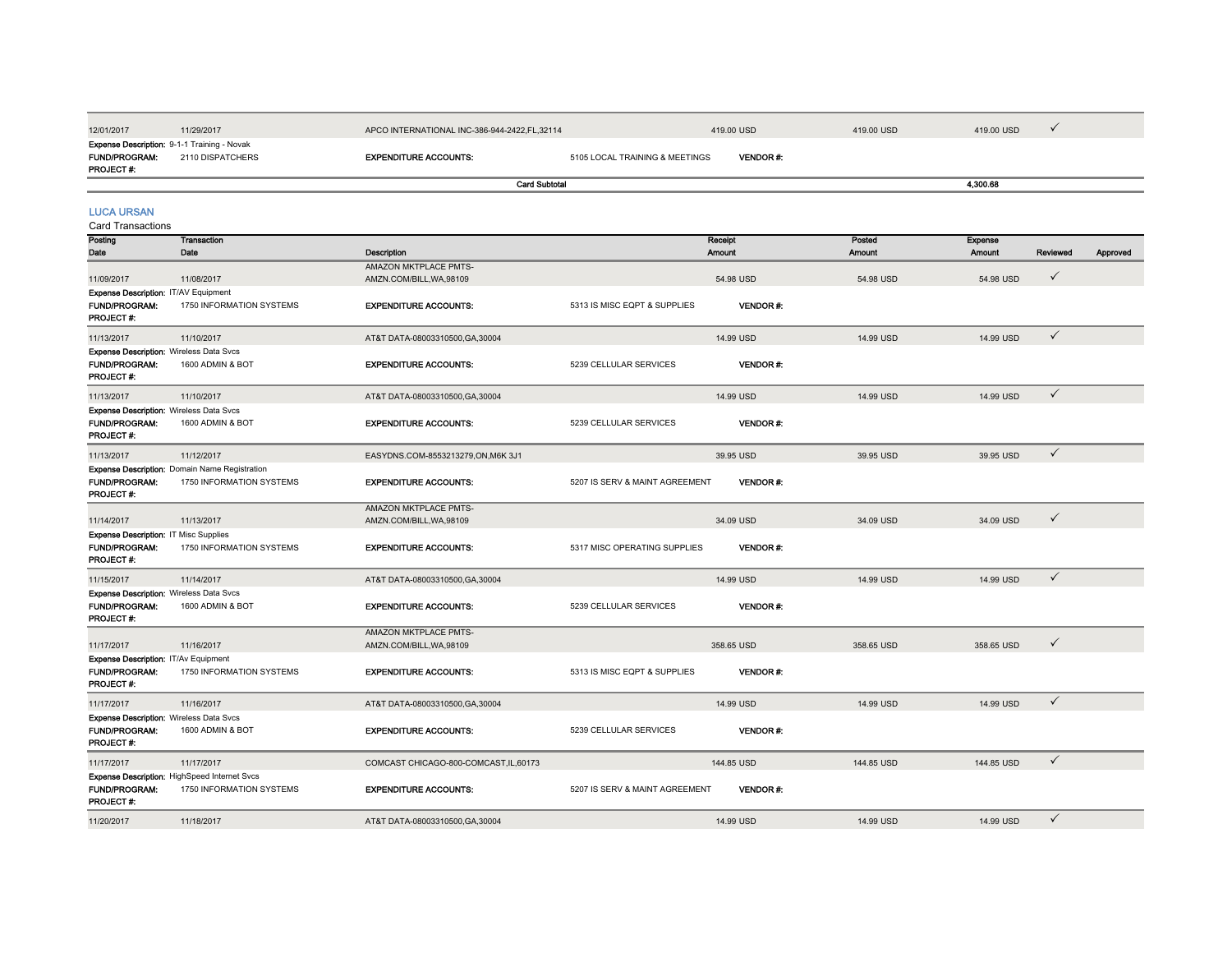| <b>Expense Description: Wireless Data Svcs</b><br><b>FUND/PROGRAM:</b><br>PROJECT #: | 1600 ADMIN & BOT                                                                             | <b>EXPENDITURE ACCOUNTS:</b>                      | 5239 CELLULAR SERVICES         | <b>VENDOR#:</b> |              |              |              |
|--------------------------------------------------------------------------------------|----------------------------------------------------------------------------------------------|---------------------------------------------------|--------------------------------|-----------------|--------------|--------------|--------------|
| 11/21/2017                                                                           | 11/20/2017                                                                                   | B&H PHOTO 800-606-696-800-2215743.NY.10001        |                                | 265.00 USD      | 265,00 USD   | 265.00 USD   | $\checkmark$ |
| Expense Description: IT/Video Camera Mount<br><b>FUND/PROGRAM:</b><br>PROJECT#:      | 1750 INFORMATION SYSTEMS                                                                     | <b>EXPENDITURE ACCOUNTS:</b>                      | 5313 IS MISC EQPT & SUPPLIES   | <b>VENDOR#:</b> |              |              |              |
| 11/28/2017                                                                           | 11/27/2017                                                                                   | FS FSPRG.COM-877-3278914,CA,93101                 |                                | 14.99 USD       | 14.99 USD    | 14.99 USD    | $\checkmark$ |
| <b>Expense Description: Computer Software</b><br><b>FUND/PROGRAM:</b><br>PROJECT #:  | 1750 INFORMATION SYSTEMS                                                                     | <b>EXPENDITURE ACCOUNTS:</b>                      | 5327 IS MISC SOFTWARE          | <b>VENDOR#:</b> |              |              |              |
| 11/28/2017                                                                           | 11/27/2017                                                                                   | AMAZON MKTPLACE PMTS-<br>AMZN.COM/BILL, WA, 98109 |                                | 959.90 USD      | 959.90 USD   | 959.90 USD   | $\checkmark$ |
| Expense Description: IT/AV Equipment<br><b>FUND/PROGRAM:</b><br>PROJECT #:           | 1750 INFORMATION SYSTEMS                                                                     | <b>EXPENDITURE ACCOUNTS:</b>                      | 5313 IS MISC EQPT & SUPPLIES   | <b>VENDOR#:</b> |              |              |              |
| 11/28/2017                                                                           | 11/27/2017                                                                                   | WWW.NEWEGG.COM-800-390-1119.CA.91748              |                                | 102.99 USD      | 102.99 USD   | 102.99 USD   | $\checkmark$ |
| <b>FUND/PROGRAM:</b><br>PROJECT#:                                                    | Expense Description: IT 4-Port Video Switcher<br>1750 INFORMATION SYSTEMS                    | <b>EXPENDITURE ACCOUNTS:</b>                      | 5313 IS MISC EQPT & SUPPLIES   | <b>VENDOR#:</b> |              |              |              |
| 11/28/2017                                                                           | 11/28/2017                                                                                   | COMCAST CHICAGO-800-COMCAST, IL, 60173            |                                | 239.85 USD      | 239.85 USD   | 239.85 USD   | $\checkmark$ |
| <b>FUND/PROGRAM:</b><br><b>PROJECT#:</b>                                             | <b>Expense Description: HighSpeed Internet Svcs</b><br>1750 INFORMATION SYSTEMS              | <b>EXPENDITURE ACCOUNTS:</b>                      | 5207 IS SERV & MAINT AGREEMENT | <b>VENDOR#:</b> |              |              |              |
| 11/29/2017                                                                           | 11/28/2017                                                                                   | AMAZON MKTPLACE PMTS-<br>AMZN.COM/BILL, WA, 98109 |                                | 408.00 USD      | 408.00 USD   | 408,00 USD   | $\checkmark$ |
| <b>FUND/PROGRAM:</b><br>PROJECT #:                                                   | Expense Description: IT Server Rm Temp Monitor<br>1750 INFORMATION SYSTEMS                   | <b>EXPENDITURE ACCOUNTS:</b>                      | 5313 IS MISC EQPT & SUPPLIES   | <b>VENDOR#:</b> |              |              |              |
| 11/30/2017                                                                           | 11/29/2017                                                                                   | LANSHACK-8885681230,NJ,07066                      |                                | 3,568.82 USD    | 3,568.82 USD | 3,568.82 USD | $\checkmark$ |
| <b>FUND/PROGRAM:</b><br>PROJECT#:                                                    | Expense Description: PW Fiber Optic Cable Proj<br>3420 NON-INFRASTRUCTURE IMPROV<br>2016-003 | <b>EXPENDITURE ACCOUNTS:</b>                      | 5509 BUILDING IMPROVEMENTS     | <b>VENDOR#:</b> |              |              |              |
| 12/04/2017                                                                           | 12/01/2017                                                                                   | LEAVER & CO-6153456600, TN, 37217                 |                                | 60.00 USD       | 60.00 USD    | 60.00 USD    | $\checkmark$ |
| <b>Expense Description: Webcasting Sys Fees</b><br><b>FUND/PROGRAM:</b><br>PROJECT#: | 1750 INFORMATION SYSTEMS                                                                     | <b>EXPENDITURE ACCOUNTS:</b>                      | 5207 IS SERV & MAINT AGREEMENT | <b>VENDOR#:</b> |              |              |              |
| 12/04/2017                                                                           | 12/02/2017                                                                                   | AMAZON.COM WWW.AMAZON.-<br>WWW.AMAZON.CO,WA,98109 |                                | 265.24 USD      | 265.24 USD   | 265.24 USD   | $\checkmark$ |
| Expense Description: IT/AV Equipment<br>FUND/PROGRAM:<br><b>PROJECT#:</b>            | 1750 INFORMATION SYSTEMS                                                                     | <b>EXPENDITURE ACCOUNTS:</b>                      | 5313 IS MISC EQPT & SUPPLIES   | VENDOR#:        |              |              |              |
| 12/04/2017                                                                           | 12/02/2017                                                                                   | AMAZON.COM-AMZN.COM/BILL, WA, 98109               |                                | 559.96 USD      | 559.96 USD   | 559.96 USD   | $\checkmark$ |
| <b>FUND/PROGRAM:</b><br>PROJECT#:                                                    | Expense Description: Computer SSD Hard Drives<br>1750 INFORMATION SYSTEMS                    | <b>EXPENDITURE ACCOUNTS:</b>                      | 5313 IS MISC EQPT & SUPPLIES   | <b>VENDOR#:</b> |              |              |              |
|                                                                                      |                                                                                              | <b>Card Subtotal</b>                              |                                |                 |              | 7,152.22     |              |
| <b>MARIANTHI THANOPOULOS</b>                                                         |                                                                                              |                                                   |                                |                 |              |              |              |

Card Transactions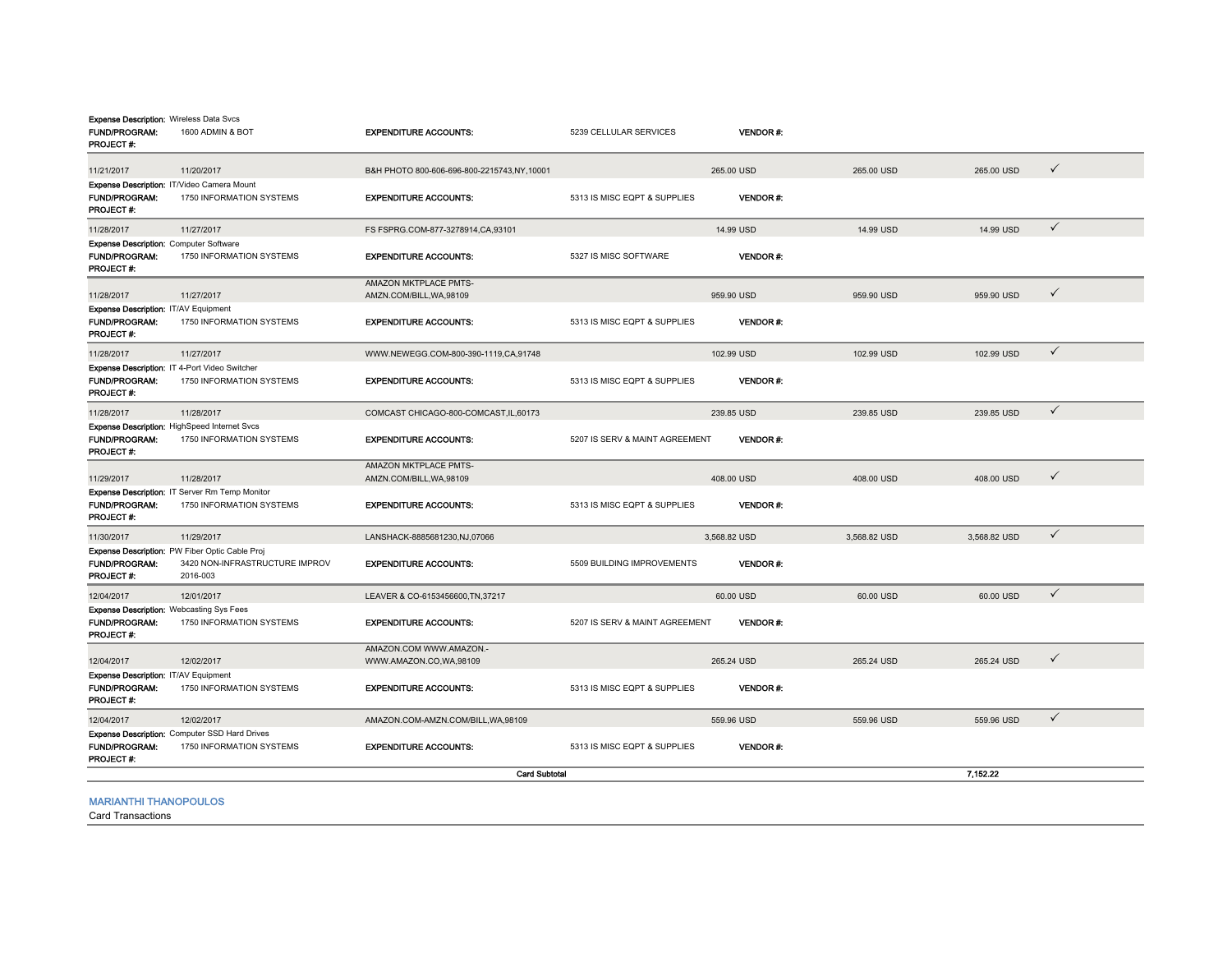| Posting                                        | Transaction                                 |                                     |                         | Receipt         | Posted     | <b>Expense</b> |              |          |
|------------------------------------------------|---------------------------------------------|-------------------------------------|-------------------------|-----------------|------------|----------------|--------------|----------|
| Date                                           | Date                                        | <b>Description</b>                  |                         | <b>Amount</b>   | Amount     | <b>Amount</b>  | Reviewed     | Approved |
|                                                |                                             | CONTAINERSTORENORTHBRO-             |                         |                 |            |                |              |          |
| 11/28/2017                                     | 11/27/2017                                  | NORTHBROOK.IL.60062                 |                         | 51.42 USD       | 51.42 USD  | 51.42 USD      | $\checkmark$ |          |
|                                                | Expense Description: OFFICE SUPPLIES - WRAP |                                     |                         |                 |            |                |              |          |
| <b>FUND/PROGRAM:</b>                           | 1600 ADMIN & BOT                            | <b>EXPENDITURE ACCOUNTS:</b>        | 5318 OFFICE SUPPLIES    | <b>VENDOR#:</b> |            |                |              |          |
| <b>PROJECT#:</b>                               | 2016-034                                    |                                     |                         |                 |            |                |              |          |
| 12/04/2017                                     | 12/01/2017                                  | SIMPLYTOIMPRESS-8007796177,CA,91302 |                         | 307.27 USD      | 307.27 USD | 307.27 USD     |              |          |
| <b>Expense Description: Holiday Cards 2017</b> |                                             |                                     |                         |                 |            |                |              |          |
| <b>FUND/PROGRAM:</b>                           | 1600 ADMIN & BOT                            | <b>EXPENDITURE ACCOUNTS:</b>        | 5228 PRINTING & BINDING | <b>VENDOR#:</b> |            |                |              |          |
| <b>PROJECT#:</b>                               | 5318                                        |                                     |                         |                 |            |                |              |          |
|                                                |                                             | <b>Card Subtotal</b>                |                         |                 |            | 358.69         |              |          |

# MICHAEL BLIEFERNICH

Card Transactions

| oaru manoavuono                          |                                                       |                                              |                              |                  |                  |                  |              |          |
|------------------------------------------|-------------------------------------------------------|----------------------------------------------|------------------------------|------------------|------------------|------------------|--------------|----------|
| Posting                                  | <b>Transaction</b>                                    |                                              |                              | Receipt          | Posted           | <b>Expense</b>   |              |          |
| Date                                     | Date                                                  | Description                                  |                              | Amount           | <b>Amount</b>    | <b>Amount</b>    | Reviewed     | Approved |
| 11/10/2017                               | 11/09/2017                                            | PATTEN-06302794400,IL,60126                  |                              | 1,912.00 USD     | 1,912.00 USD     | 1,912.00 USD     | $\checkmark$ |          |
|                                          | <b>Expense Description: Lift Rental Seasonal Ligh</b> |                                              |                              |                  |                  |                  |              |          |
| <b>FUND/PROGRAM:</b><br>PROJECT #:       | 1140 SPECIAL EVENTS                                   | <b>EXPENDITURE ACCOUNTS:</b>                 | 5317 MISC OPERATING SUPPLIES | <b>VENDOR#:</b>  |                  |                  |              |          |
| 11/14/2017                               | 11/13/2017                                            | PATTEN-ELMHURST, IL, 60126                   |                              | $(1,262.00)$ USD | $(1,262.00)$ USD | $(1,262.00)$ USD | $\checkmark$ |          |
| Expense Description: CREDIT Lift         |                                                       |                                              |                              |                  |                  |                  |              |          |
| <b>FUND/PROGRAM:</b><br><b>PROJECT#:</b> | 1140 SPECIAL EVENTS                                   | <b>EXPENDITURE ACCOUNTS:</b>                 | 5317 MISC OPERATING SUPPLIES | <b>VENDOR#:</b>  |                  |                  |              |          |
| 11/16/2017                               | 11/15/2017                                            | PATTEN-06302794400,IL,60126                  |                              | 915.00 USD       | 915.00 USD       | 915.00 USD       | $\checkmark$ |          |
|                                          | Expense Description: Lift Rental Seasonal Ligh        |                                              |                              |                  |                  |                  |              |          |
| <b>FUND/PROGRAM:</b><br><b>PROJECT#:</b> | 1140 SPECIAL EVENTS                                   | <b>EXPENDITURE ACCOUNTS:</b>                 | 5317 MISC OPERATING SUPPLIES | <b>VENDOR#:</b>  |                  |                  |              |          |
| 11/17/2017                               | 11/17/2017                                            | AGP PROPANE SERVICES-800-427-4968, PA, 19406 |                              | 202.39 USD       | 202.39 USD       | 202.39 USD       | $\checkmark$ |          |
|                                          | Expense Description: Fork Lift & Grill Fuel           |                                              |                              |                  |                  |                  |              |          |
| <b>FUND/PROGRAM:</b><br><b>PROJECT#:</b> | 1220 BUILDING SERVICES                                | <b>EXPENDITURE ACCOUNTS:</b>                 | 5301 AUTO PETROL PRODUCTS    | <b>VENDOR#:</b>  |                  |                  |              |          |
|                                          |                                                       | <b>Card Subtotal</b>                         |                              |                  |                  | 1.767.39         |              |          |

## MICHAEL CROTTY

| <b>Card Transactions</b>                         |                           |                                           |                                |                 |               |                |              |          |  |
|--------------------------------------------------|---------------------------|-------------------------------------------|--------------------------------|-----------------|---------------|----------------|--------------|----------|--|
| Posting                                          | <b>Transaction</b>        |                                           |                                | Receipt         | Posted        | <b>Expense</b> |              |          |  |
| Date                                             | Date                      | Description                               |                                | Amount          | <b>Amount</b> | <b>Amount</b>  | Reviewed     | Approved |  |
| 11/07/2017                                       | 11/06/2017                | NATIONAL PELRA-07604331690,CA,92054       |                                | 294.00 USD      | 294.00 USD    | 294.00 USD     | $\checkmark$ |          |  |
| <b>Expense Description: NPELRA Training Conf</b> |                           |                                           |                                |                 |               |                |              |          |  |
| <b>FUND/PROGRAM:</b>                             | 1800 HUMAN RESOURCES DEPT | <b>EXPENDITURE ACCOUNTS:</b>              | 5205 CONFERENCES & MEETINGS    | <b>VENDOR#:</b> |               |                |              |          |  |
| <b>PROJECT#:</b>                                 |                           |                                           |                                |                 |               |                |              |          |  |
|                                                  |                           |                                           |                                |                 |               |                |              |          |  |
| 11/10/2017                                       | 11/09/2017                | PANERA BREAD #601763-03149843495,IL,60062 |                                | 28.60 USD       | 28,60 USD     | 28.60 USD      | $\checkmark$ |          |  |
| <b>Expense Description: IPELRA Training Mtg</b>  |                           |                                           |                                |                 |               |                |              |          |  |
| <b>FUND/PROGRAM:</b>                             | 1800 HUMAN RESOURCES DEPT | <b>EXPENDITURE ACCOUNTS:</b>              | 5105 LOCAL TRAINING & MEETINGS | <b>VENDOR#:</b> |               |                |              |          |  |
| PROJECT #:                                       |                           |                                           |                                |                 |               |                |              |          |  |
| 11/21/2017                                       | 11/20/2017                | INTERNATION-2029623680,DC,20002           |                                | 149.00 USD      | 149.00 USD    | 149.00 USD     | $\checkmark$ |          |  |
| <b>Expense Description: ICMA Webinar</b>         |                           |                                           |                                |                 |               |                |              |          |  |
| <b>FUND/PROGRAM:</b>                             | 1600 ADMIN & BOT          | <b>EXPENDITURE ACCOUNTS:</b>              | 5105 LOCAL TRAINING & MEETINGS | <b>VENDOR#:</b> |               |                |              |          |  |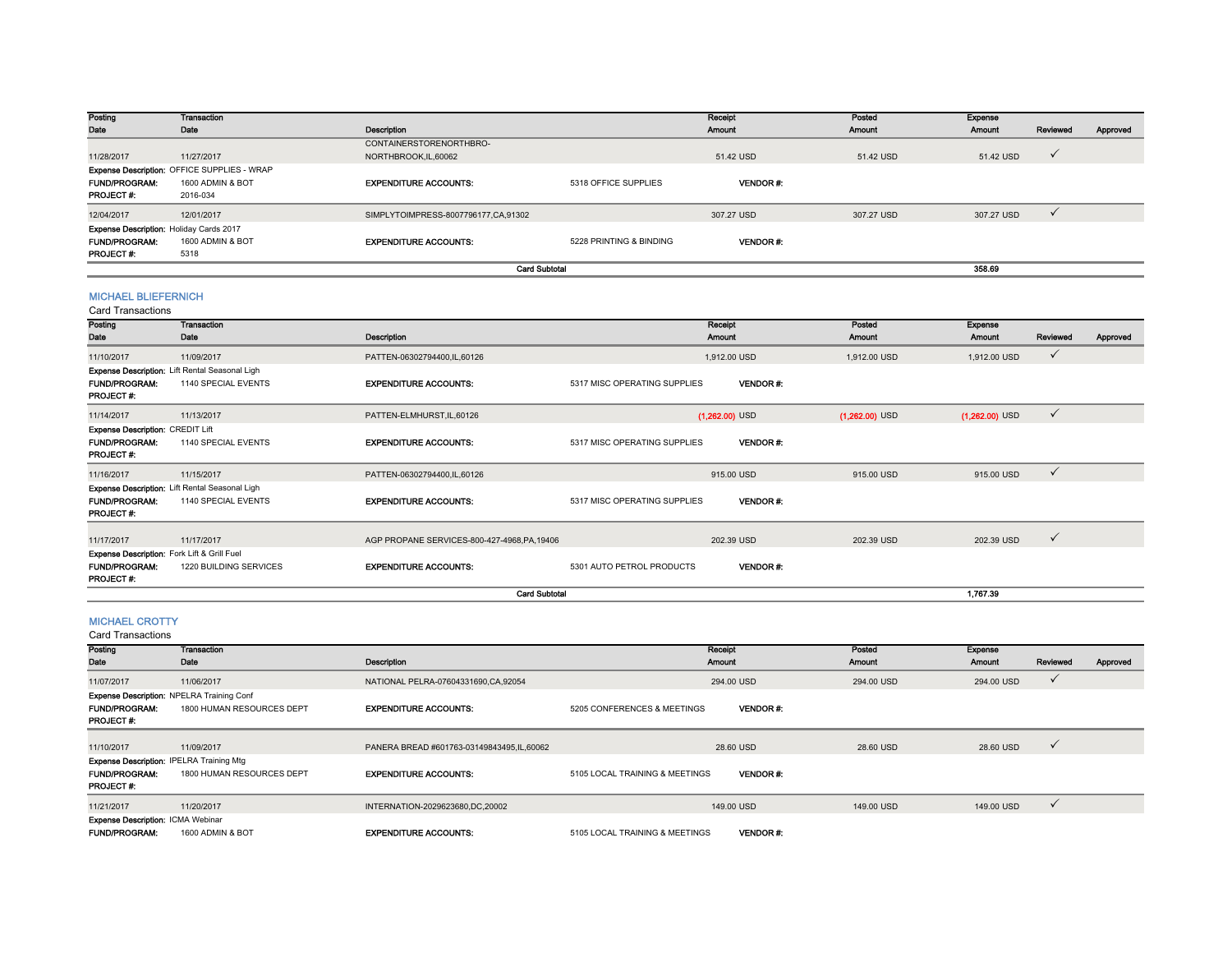| 12/04/2017                                                                     | 12/01/2017                                                                      | INTERNATION-2029623680,DC,20002              |                                | 1,262.00 USD             | 1,262.00 USD     | 1,262.00 USD             | $\checkmark$ |          |
|--------------------------------------------------------------------------------|---------------------------------------------------------------------------------|----------------------------------------------|--------------------------------|--------------------------|------------------|--------------------------|--------------|----------|
| Expense Description: ICMA Membership<br><b>FUND/PROGRAM:</b><br>PROJECT#:      | 1600 ADMIN & BOT                                                                | <b>EXPENDITURE ACCOUNTS:</b>                 | 5222 MEMBERSHIP DUES           | <b>VENDOR#:</b>          |                  |                          |              |          |
|                                                                                |                                                                                 | <b>Card Subtotal</b>                         |                                |                          |                  | 1,733.60                 |              |          |
| <b>MICHAEL MONDSCHAIN</b><br><b>Card Transactions</b>                          |                                                                                 |                                              |                                |                          |                  |                          |              |          |
| Posting<br>Date                                                                | Transaction<br>Date                                                             | <b>Description</b>                           |                                | Receipt<br><b>Amount</b> | Posted<br>Amount | Expense<br><b>Amount</b> | Reviewed     | Approved |
| 11/07/2017                                                                     | 11/06/2017                                                                      | CATERED PRODUCTIONS-LIBERTYVILLE, IL, 60048  |                                | 472.25 USD               | 472.25 USD       | 472.25 USD               | $\checkmark$ |          |
| <b>FUND/PROGRAM:</b><br>PROJECT #:                                             | Expense Description: Budget Workshop 11/04/17<br>1600 ADMIN & BOT               | <b>EXPENDITURE ACCOUNTS:</b>                 | 5105 LOCAL TRAINING & MEETINGS | <b>VENDOR#:</b>          |                  |                          |              |          |
|                                                                                |                                                                                 | <b>Card Subtotal</b>                         |                                |                          |                  | 472.25                   |              |          |
| <b>MICHAEL SCHROEDER</b><br><b>Card Transactions</b>                           |                                                                                 |                                              |                                |                          |                  |                          |              |          |
| Posting<br>Date                                                                | <b>Transaction</b><br>Date                                                      | Description                                  |                                | Receipt<br>Amount        | Posted<br>Amount | Expense<br><b>Amount</b> | Reviewed     | Approved |
| 11/21/2017                                                                     | 11/20/2017                                                                      | AUTOZONE #3569-WHEELING,IL,60090             |                                | 17.13 USD                | 17.13 USD        | 17.13 USD                | $\checkmark$ |          |
| <b>Expense Description: Thermo Metal Sealer</b><br>FUND/PROGRAM:<br>PROJECT #: | 1220 BUILDING SERVICES                                                          | <b>EXPENDITURE ACCOUNTS:</b>                 | 5311 BLDG/GROUNDS MAINTENANCE  | VENDOR#:                 |                  |                          |              |          |
|                                                                                |                                                                                 | <b>Card Subtotal</b>                         |                                |                          |                  | 17.13                    |              |          |
| <b>PETER RODGERS</b><br><b>Card Transactions</b>                               |                                                                                 |                                              |                                |                          |                  |                          |              |          |
| Posting<br>Date                                                                | <b>Transaction</b><br>Date                                                      | Description                                  |                                | Receipt<br>Amount        | Posted<br>Amount | <b>Expense</b><br>Amount | Reviewed     | Approved |
| 11/15/2017                                                                     | 11/13/2017                                                                      | DASH MEDICAL GLOVES-FRANKLIN, WI,53132       |                                | 307.60 USD               | 307.60 USD       | 307.60 USD               | $\checkmark$ |          |
| FUND/PROGRAM:<br>PROJECT #:                                                    | <b>Expense Description:</b> Disposable Nitrile gloves<br>2100 POLICE DEPARTMENT | <b>EXPENDITURE ACCOUNTS:</b>                 | 5317 MISC OPERATING SUPPLIES   | VENDOR#:                 |                  |                          |              |          |
| 12/01/2017                                                                     | 11/30/2017                                                                      | WM SUPERCENTER #1735-WHEELING,IL,60090       |                                | 426.64 USD               | 426.64 USD       | 426.64 USD               | $\checkmark$ |          |
| FUND/PROGRAM:<br>PROJECT #:                                                    | Expense Description: Prisoner meals/clothing<br>2100 POLICE DEPARTMENT          | <b>EXPENDITURE ACCOUNTS:</b>                 | 5229 PRISONER WELFARE          | VENDOR#:                 |                  |                          |              |          |
|                                                                                |                                                                                 | <b>Card Subtotal</b>                         |                                |                          |                  | 734.24                   |              |          |
| <b>ROSE LEMANIS</b><br><b>Card Transactions</b>                                |                                                                                 |                                              |                                |                          |                  |                          |              |          |
| Posting                                                                        | <b>Transaction</b>                                                              |                                              |                                | Receipt                  | Posted           | <b>Expense</b>           |              |          |
| Date                                                                           | Date                                                                            | Description                                  |                                | Amount                   | Amount           | <b>Amount</b>            | Reviewed     | Approved |
| 11/07/2017                                                                     | 11/06/2017                                                                      | OFFICEMAX/OFFICEDEPT#6-800-463-3768.IL.60143 |                                | 87.84 USD                | 87.84 USD        | 87.84 USD                | ✓            |          |
| <b>Expense Description: Office Supplies</b><br><b>FUND/PROGRAM:</b>            | 1500 PUBLIC WORKS ADMINISTRATI                                                  | <b>EXPENDITURE ACCOUNTS:</b>                 | 5318 OFFICE SUPPLIES           | VENDOR #:                |                  |                          |              |          |

1500 PUBLIC WORKS ADMINISTRATI **EXPENDITURE ACCOUNTS:** 5318 OFFICE SUPPLIES PROJECT #:

VENDOR #: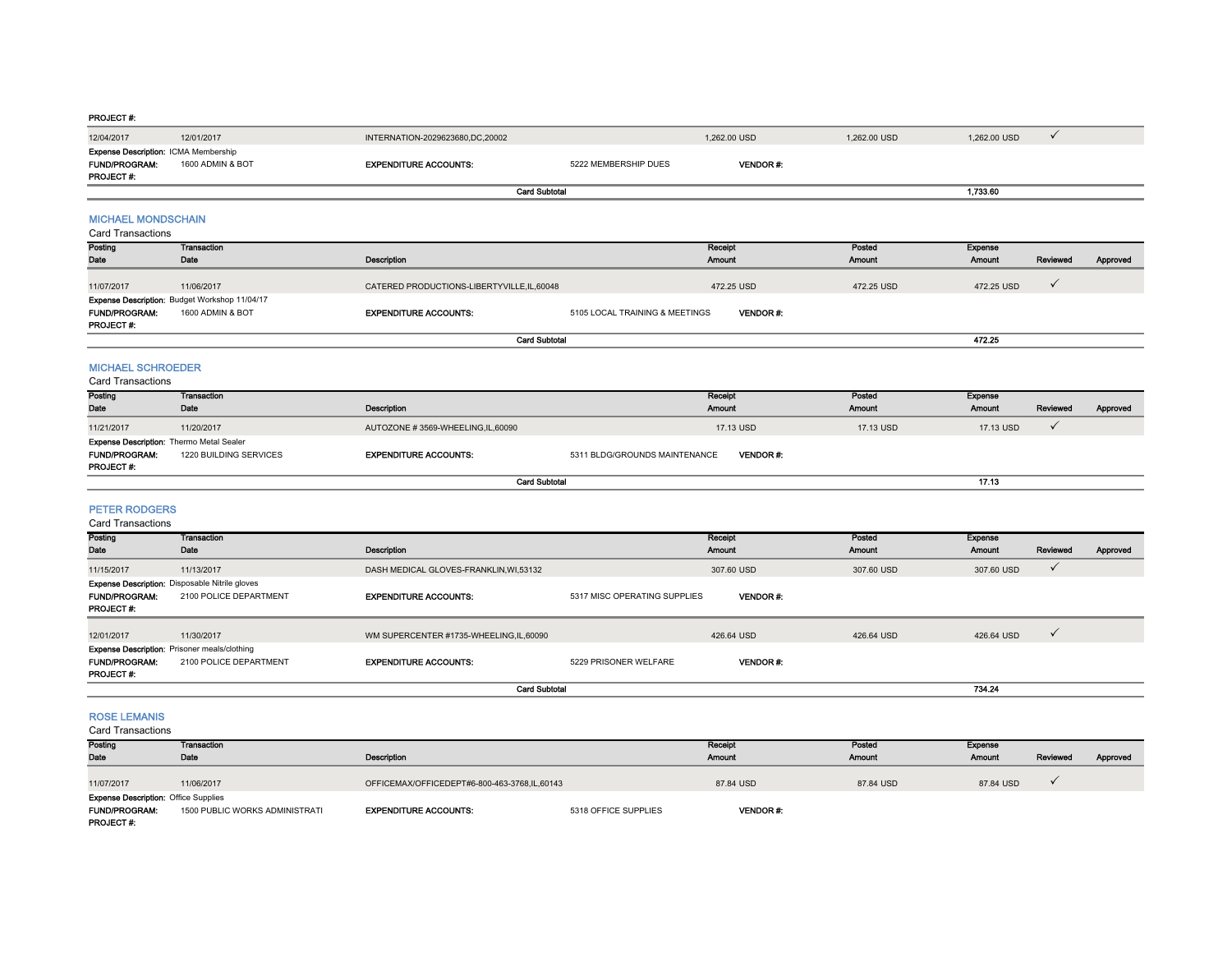| 11/16/2017                                                                       | 11/14/2017                                    | SAMSCLUB.COM-1888SHOPSAM,AR,72712              |                               | 149.13 USD      | 149.13 USD    | 149.13 USD     | $\checkmark$ |          |
|----------------------------------------------------------------------------------|-----------------------------------------------|------------------------------------------------|-------------------------------|-----------------|---------------|----------------|--------------|----------|
| <b>Expense Description:</b> Dept Coffee Supplies                                 |                                               |                                                |                               |                 |               |                |              |          |
| FUND/PROGRAM:<br>PROJECT#:                                                       | 1500 PUBLIC WORKS ADMINISTRATI                | <b>EXPENDITURE ACCOUNTS:</b>                   | 5317 MISC OPERATING SUPPLIES  | <b>VENDOR#:</b> |               |                |              |          |
| 11/20/2017                                                                       | 11/17/2017                                    | OFFICEMAX/OFFICEDEPT#6-800-463-3768,IL,60143   |                               | 21.84 USD       | 21.84 USD     | 21.84 USD      | $\checkmark$ |          |
| <b>Expense Description: Office Supplies</b>                                      |                                               |                                                |                               |                 |               |                |              |          |
| FUND/PROGRAM:<br>PROJECT#:                                                       | 1500 PUBLIC WORKS ADMINISTRATI                | <b>EXPENDITURE ACCOUNTS:</b>                   | 5318 OFFICE SUPPLIES          | <b>VENDOR#:</b> |               |                |              |          |
| 11/20/2017                                                                       | 11/17/2017                                    | OFFICEMAX/OFFICEDEPT#6-800-463-3768.IL.60143   |                               | 29.07 USD       | 29.07 USD     | 29.07 USD      | $\checkmark$ |          |
| <b>Expense Description: Office Supplies</b><br><b>FUND/PROGRAM:</b><br>PROJECT#: | 1500 PUBLIC WORKS ADMINISTRATI                | <b>EXPENDITURE ACCOUNTS:</b>                   | 5318 OFFICE SUPPLIES          | <b>VENDOR#:</b> |               |                |              |          |
| 11/20/2017                                                                       | 11/17/2017                                    | OFFICE DEPOT #2529-800-463-3768, MO, 63108     |                               | 23.98 USD       | 23.98 USD     | 23.98 USD      | $\checkmark$ |          |
| <b>Expense Description: Office Supplies</b>                                      |                                               |                                                |                               |                 |               |                |              |          |
| FUND/PROGRAM:<br>PROJECT #:                                                      | 1500 PUBLIC WORKS ADMINISTRATI                | <b>EXPENDITURE ACCOUNTS:</b>                   | 5318 OFFICE SUPPLIES          | <b>VENDOR#:</b> |               |                |              |          |
| 11/22/2017                                                                       | 11/20/2017                                    | OFFICE DEPOT #2529-ST LOUIS, MO, 63108         |                               | $(11.99)$ USD   | $(11.99)$ USD | $(11.99)$ USD  | $\checkmark$ |          |
|                                                                                  | Expense Description: Refund Misc. Office Sup. |                                                |                               |                 |               |                |              |          |
| <b>FUND/PROGRAM:</b><br>PROJECT#:                                                | 1500 PUBLIC WORKS ADMINISTRATI                | <b>EXPENDITURE ACCOUNTS:</b>                   | 5318 OFFICE SUPPLIES          | <b>VENDOR#:</b> |               |                |              |          |
| 11/22/2017                                                                       | 11/21/2017                                    | OFFICEMAX/OFFICEDEPT#6-800-463-3768.IL.60143   |                               | 217.31 USD      | 217.31 USD    | 217.31 USD     | $\checkmark$ |          |
| <b>Expense Description: Office Supplies</b>                                      |                                               |                                                |                               |                 |               |                |              |          |
| FUND/PROGRAM:<br><b>PROJECT#:</b>                                                | 1500 PUBLIC WORKS ADMINISTRATI                | <b>EXPENDITURE ACCOUNTS:</b>                   | 5318 OFFICE SUPPLIES          | <b>VENDOR#:</b> |               |                |              |          |
| 11/28/2017                                                                       | 11/27/2017                                    | PAYPAL ABC SALES-4029357733, CA, 95131         |                               | 89.99 USD       | 89.99 USD     | 89.99 USD      | $\checkmark$ |          |
| Expense Description: Fail Safe Sensor<br><b>FUND/PROGRAM:</b><br>PROJECT#:       | 1220 BUILDING SERVICES                        | <b>EXPENDITURE ACCOUNTS:</b>                   | 5311 BLDG/GROUNDS MAINTENANCE | <b>VENDOR#:</b> |               |                |              |          |
| 12/01/2017                                                                       | 11/29/2017                                    | OFFICEMAX/OFFICEDEPT#6-800-463-3768,IL,60143   |                               | 65.52 USD       | 65.52 USD     | 65.52 USD      | $\checkmark$ |          |
| <b>Expense Description: Office Supplies</b>                                      |                                               |                                                |                               |                 |               |                |              |          |
| FUND/PROGRAM:<br>PROJECT#:                                                       | 1500 PUBLIC WORKS ADMINISTRATI                | <b>EXPENDITURE ACCOUNTS:</b>                   | 5318 OFFICE SUPPLIES          | VENDOR#:        |               |                |              |          |
|                                                                                  |                                               | <b>Card Subtotal</b>                           |                               |                 |               | 672.69         |              |          |
| <b>SCOTT WILSON</b><br><b>Card Transactions</b>                                  |                                               |                                                |                               |                 |               |                |              |          |
| Posting                                                                          | <b>Transaction</b>                            |                                                |                               | Rocoipt         | Posted        | <b>Exponso</b> |              |          |
| Date                                                                             | Date                                          | <b>Description</b>                             |                               | Amount          | Amount        | Amount         | Reviewed     | Approved |
| 11/15/2017                                                                       | 11/14/2017                                    | LEN'S ACE HARDWARE-BUFFALO GROVE.IL.60089      |                               | 4.99 USD        | 4.99 USD      | 4.99 USD       | $\checkmark$ |          |
| <b>Expense Description: Staples</b>                                              |                                               |                                                |                               |                 |               |                |              |          |
| <b>Accounting Codes</b><br>FUND/PROGRAM:<br>PROJECT #:                           | 1240 FLEET SERVICES                           | <b>EXPENDITURE ACCOUNTS:</b>                   | 5317 MISC OPERATING SUPPLIES  | <b>VENDOR#:</b> |               |                |              |          |
| 11/24/2017                                                                       | 11/22/2017                                    | EL COR INDUSTRIES INC-PROSPECT HEIG, IL, 60070 |                               | 313.76 USD      | 313.76 USD    | 313.76 USD     | $\checkmark$ |          |
| <b>Expense Description:</b> Spray Chemical Stock                                 |                                               |                                                |                               |                 |               |                |              |          |
| <b>Accounting Codes</b>                                                          |                                               |                                                |                               |                 |               |                |              |          |
| <b>FUND/PROGRAM:</b>                                                             | 1240 FLEET SERVICES                           | <b>EXPENDITURE ACCOUNTS:</b>                   | 5303 CHEMICALS                | <b>VENDOR#:</b> |               |                |              |          |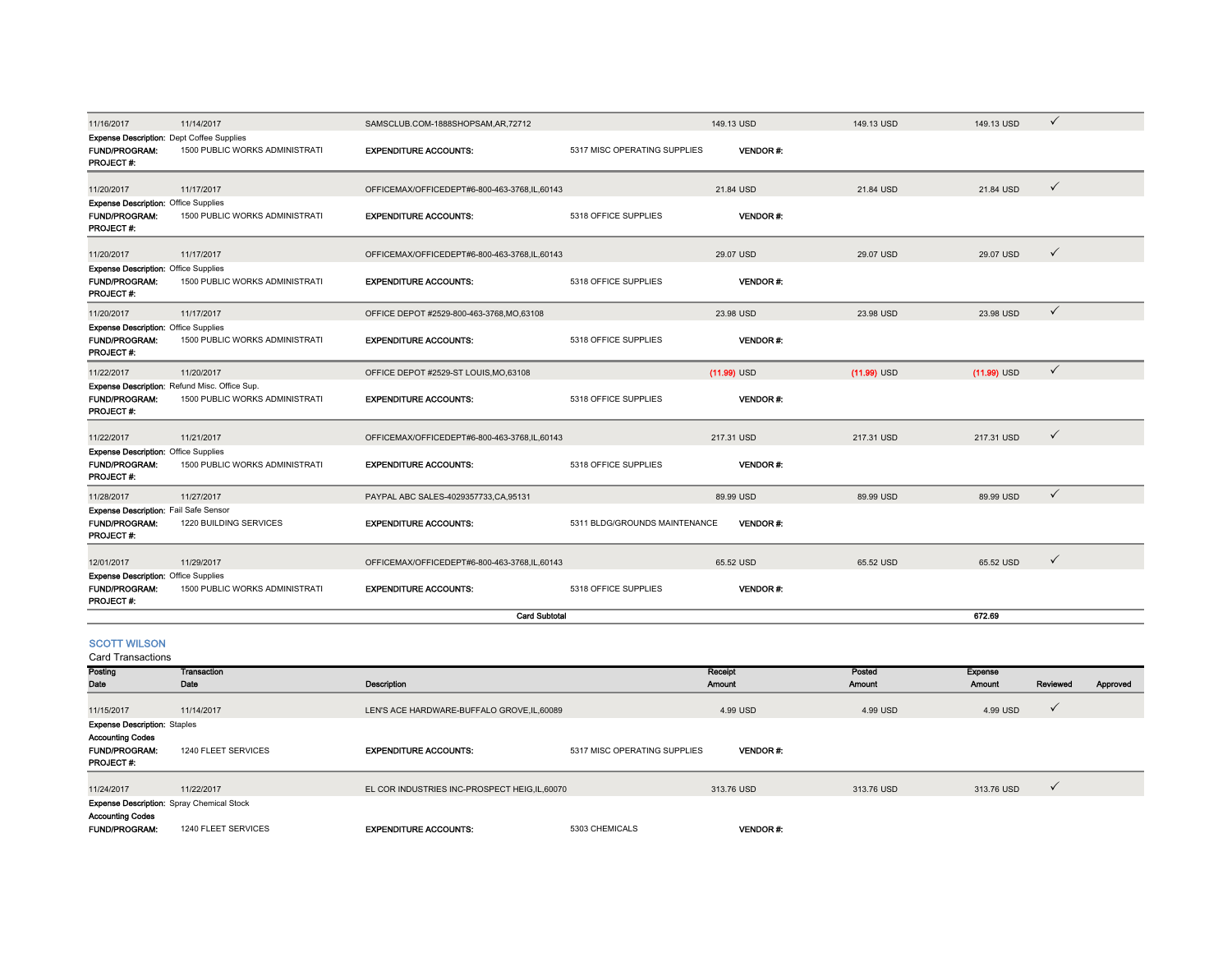| 11/24/2017                                                              | 11/22/2017                                                                             | EL COR INDUSTRIES INC-PROSPECT HEIG, IL, 60070     |                               | 12.24 USD         | 12.24 USD               | 12.24 USD                | $\checkmark$ |          |
|-------------------------------------------------------------------------|----------------------------------------------------------------------------------------|----------------------------------------------------|-------------------------------|-------------------|-------------------------|--------------------------|--------------|----------|
| <b>Accounting Codes</b><br><b>FUND/PROGRAM:</b><br>PROJECT#:            | Expense Description: Backup Light Assy.-134<br>1420 STREETS DIVISION                   | <b>EXPENDITURE ACCOUNTS:</b>                       | 5310 VEHICLE MAINTENANCE      | <b>VENDOR#:</b>   |                         |                          |              |          |
| 11/24/2017                                                              | 11/22/2017                                                                             | EL COR INDUSTRIES INC-PROSPECT HEIG, IL, 60070     |                               | 20.16 USD         | 20.16 USD               | 20.16 USD                | $\checkmark$ |          |
| <b>Accounting Codes</b><br>FUND/PROGRAM:<br>PROJECT#:                   | Expense Description: Quartz Halogen Bulb<br>2200 FIRE DEPARTMENT                       | <b>EXPENDITURE ACCOUNTS:</b>                       | 5310 VEHICLE MAINTENANCE      | <b>VENDOR#:</b>   |                         |                          |              |          |
| 11/30/2017                                                              | 11/29/2017                                                                             | BANNER PLUMBING SUPPLY-BUFFALO<br>GROVE, IL, 60089 |                               | 30.89 USD         | 30.89 USD               | 30.89 USD                | $\checkmark$ |          |
| Expense Description: pipe fittings-651                                  |                                                                                        |                                                    |                               |                   |                         |                          |              |          |
| <b>Accounting Codes</b><br>FUND/PROGRAM:<br>PROJECT#:                   | 2200 FIRE DEPARTMENT                                                                   | <b>EXPENDITURE ACCOUNTS:</b>                       | 5310 VEHICLE MAINTENANCE      | VENDOR#:          |                         |                          |              |          |
|                                                                         |                                                                                        | <b>Card Subtotal</b>                               |                               |                   |                         | 382.04                   |              |          |
| <b>SEAN LINDSAY</b><br><b>Card Transactions</b>                         |                                                                                        | <b>Grand Total</b>                                 |                               |                   |                         | 382.04                   |              |          |
| Posting<br>Date                                                         | <b>Transaction</b><br>Date                                                             | Description                                        |                               | Receipt<br>Amount | Posted<br><b>Amount</b> | <b>Expense</b><br>Amount | Reviewed     | Approved |
|                                                                         |                                                                                        |                                                    |                               |                   |                         |                          |              |          |
| 11/10/2017                                                              | 11/09/2017<br><b>Expense Description: Replacement Speakers</b>                         | FULL COMPASS SYS VT-06088317330, WI,53593          |                               | 356.00 USD        | 356.00 USD              | 356.00 USD               | $\checkmark$ |          |
| FUND/PROGRAM:<br>PROJECT#:                                              | 1430 FORESTRY DIVISION<br>2003-008                                                     | <b>EXPENDITURE ACCOUNTS:</b>                       | 5311 BLDG/GROUNDS MAINTENANCE | <b>VENDOR#:</b>   |                         |                          |              |          |
| 11/22/2017                                                              | 11/21/2017                                                                             | LAYSTROM-BUESCHER INC-WHEELING,IL,60090            |                               | 420.00 USD        | 420.00 USD              | 420.00 USD               | $\checkmark$ |          |
| <b>Expense Description: Lock Cores PD</b><br>FUND/PROGRAM:<br>PROJECT#: | 1220 BUILDING SERVICES                                                                 | <b>EXPENDITURE ACCOUNTS:</b>                       | 5317 MISC OPERATING SUPPLIES  | <b>VENDOR#:</b>   |                         |                          |              |          |
|                                                                         |                                                                                        | <b>Card Subtotal</b>                               |                               |                   |                         | 776.00                   |              |          |
| <b>SHARI MATTHEWS HUIZAR</b><br><b>Card Transactions</b>                |                                                                                        |                                                    |                               |                   |                         |                          |              |          |
| Posting<br>Date                                                         | Transaction<br>Date                                                                    | Description                                        |                               | Receipt<br>Amount | Posted<br>Amount        | <b>Expense</b><br>Amount | Reviewed     | Approved |
| 11/24/2017                                                              | 11/23/2017                                                                             | AMERICAN TAXI DISPATCH-847-259-1555,IL,60056       |                               | 16.00 USD         | 16.00 USD               | 16.00 USD                | $\checkmark$ |          |
| <b>FUND/PROGRAM:</b><br>PROJECT#:                                       | <b>Expense Description: Transportation from Spear</b><br>1320 SENIOR CITIZENS SERVICES | <b>EXPENDITURE ACCOUNTS:</b>                       | 5317 MISC OPERATING SUPPLIES  | <b>VENDOR#:</b>   |                         |                          |              |          |
|                                                                         |                                                                                        | <b>Card Subtotal</b>                               |                               |                   |                         | 16.00                    |              |          |
| <b>TY JOHNSON</b><br>Card Transactions                                  |                                                                                        |                                                    |                               |                   |                         |                          |              |          |
| Posting<br>Date                                                         | <b>Transaction</b><br>Date                                                             | Description                                        |                               | Receipt<br>Amount | Posted<br><b>Amount</b> | Expense<br><b>Amount</b> | Reviewed     | Approved |
| 11/17/2017                                                              | 11/15/2017                                                                             | ANIXTER/CLARK/TRI-ED-GLENVIEW,IL,60026             |                               | 10.13 USD         | 10.13 USD               | 10.13 USD                | $\checkmark$ |          |

Expense Description: Lock Cyl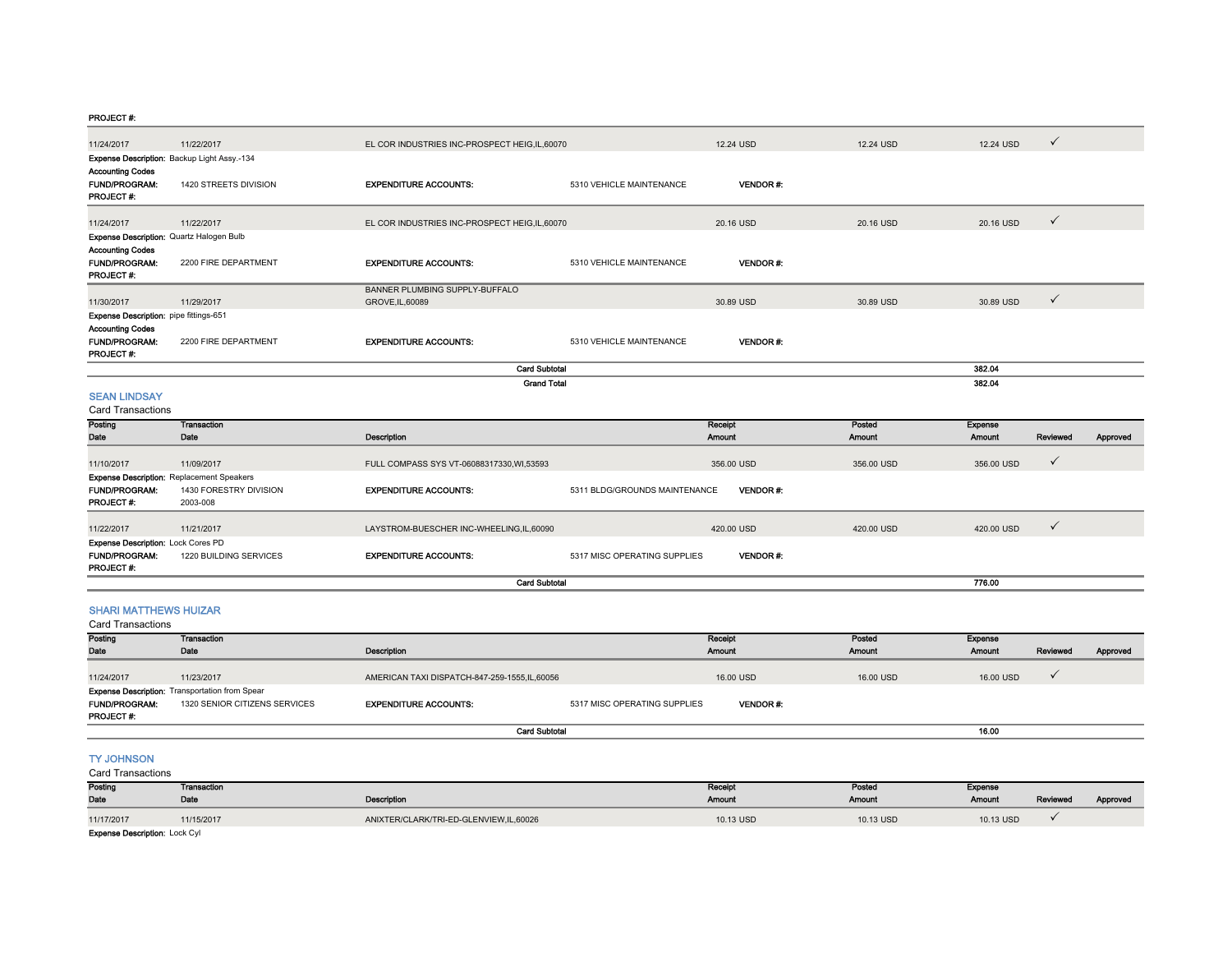| <b>FUND/PROGRAM:</b><br>PROJECT#:                                                    | 1220 BUILDING SERVICES                               | <b>EXPENDITURE ACCOUNTS:</b>                 | 5317 MISC OPERATING SUPPLIES   | <b>VENDOR#:</b>   |                  |                          |              |          |
|--------------------------------------------------------------------------------------|------------------------------------------------------|----------------------------------------------|--------------------------------|-------------------|------------------|--------------------------|--------------|----------|
| 11/22/2017                                                                           | 11/21/2017                                           | NORTH AMERICAN CORP-8478324000.IL.60025      |                                | 3.454.65 USD      | 3.454.65 USD     | 3.454.65 USD             | $\checkmark$ |          |
| <b>Expense Description: Janitorial Supplies</b>                                      |                                                      |                                              |                                |                   |                  |                          |              |          |
| <b>FUND/PROGRAM:</b><br>PROJECT#:                                                    | 1220 BUILDING SERVICES                               | <b>EXPENDITURE ACCOUNTS:</b>                 | 5309 JANITORIAL SUPPLIES       | <b>VENDOR#:</b>   |                  |                          |              |          |
| 11/22/2017                                                                           | 11/21/2017                                           | NORTH AMERICAN CORP-8478324000.IL.60025      |                                | 32.80 USD         | 32.80 USD        | 32.80 USD                | $\checkmark$ |          |
| <b>Expense Description: Janitorial Supplies</b><br><b>FUND/PROGRAM:</b><br>PROJECT#: | 1220 BUILDING SERVICES                               | <b>EXPENDITURE ACCOUNTS:</b>                 | 5309 JANITORIAL SUPPLIES       | <b>VENDOR#:</b>   |                  |                          |              |          |
|                                                                                      |                                                      | <b>Card Subtotal</b>                         |                                |                   |                  | 3,497.58                 |              |          |
| <b>VINCENT HOFFMAN</b><br><b>Card Transactions</b>                                   |                                                      |                                              |                                |                   |                  |                          |              |          |
| Posting<br>Date                                                                      | Transaction<br>Date                                  | <b>Description</b>                           |                                | Receipt<br>Amount | Posted<br>Amount | <b>Expense</b><br>Amount | Reviewed     | Approved |
| 11/10/2017                                                                           | 11/09/2017                                           | INT IN THE MULCH CENT-847-4597200,IL,60015   |                                | 252.00 USD        | 252.00 USD       | 252.00 USD               | $\checkmark$ |          |
| Expense Description: Top Soil                                                        |                                                      |                                              |                                |                   |                  |                          |              |          |
| <b>FUND/PROGRAM:</b><br>PROJECT #:                                                   | 1430 FORESTRY DIVISION                               | <b>EXPENDITURE ACCOUNTS:</b>                 | 5311 BLDG/GROUNDS MAINTENANCE  | VENDOR#:          |                  |                          |              |          |
| 11/15/2017                                                                           | 11/14/2017                                           | AIR ONE EQUIPMENT INC-SOUTH ELGIN, IL, 60177 |                                | 436.45 USD        | 436.45 USD       | 436.45 USD               | $\checkmark$ |          |
|                                                                                      | <b>Expense Description: Respirator/Cartridges</b>    |                                              |                                |                   |                  |                          |              |          |
| <b>FUND/PROGRAM:</b><br>PROJECT #:                                                   | 1420 STREETS DIVISION                                | <b>EXPENDITURE ACCOUNTS:</b>                 | 5319 PROTECTIVE CLOTHING       | <b>VENDOR#:</b>   |                  |                          |              |          |
| 11/15/2017                                                                           | 11/14/2017                                           | INT IN THE MULCH CENT-847-4597200, IL, 60015 |                                | 280.00 USD        | 280.00 USD       | 280.00 USD               | ✓            |          |
| <b>Expense Description: Top Soil</b>                                                 |                                                      |                                              |                                |                   |                  |                          |              |          |
| <b>FUND/PROGRAM:</b><br>PROJECT#:                                                    | 1430 FORESTRY DIVISION                               | <b>EXPENDITURE ACCOUNTS:</b>                 | 5311 BLDG/GROUNDS MAINTENANCE  | <b>VENDOR#:</b>   |                  |                          |              |          |
| 11/15/2017                                                                           | 11/14/2017                                           | SAINT FRANCIS GROUP-WOOD DALE, IL, 60191     |                                | 560.00 USD        | 560.00 USD       | 560.00 USD               | $\checkmark$ |          |
| <b>Expense Description: Animal Disposal</b>                                          |                                                      |                                              |                                |                   |                  |                          |              |          |
| <b>FUND/PROGRAM:</b><br>PROJECT #:                                                   | 1420 STREETS DIVISION                                | <b>EXPENDITURE ACCOUNTS:</b>                 | 5299 MISC CONTRACTUAL SERVICES | <b>VENDOR#:</b>   |                  |                          |              |          |
| 11/17/2017                                                                           | 11/16/2017                                           | MICHAEL WAGNER-WHEELING, IL, 60090           |                                | 17.05 USD         | 17.05 USD        | 17.05 USD                | $\checkmark$ |          |
|                                                                                      | <b>Expense Description: Fittings for Liquid Tank</b> |                                              |                                |                   |                  |                          |              |          |
| <b>FUND/PROGRAM:</b><br>PROJECT #:                                                   | 1420 STREETS DIVISION                                | <b>EXPENDITURE ACCOUNTS:</b>                 | 5311 BLDG/GROUNDS MAINTENANCE  | <b>VENDOR#:</b>   |                  |                          |              |          |
|                                                                                      |                                                      | <b>Card Subtotal</b>                         |                                |                   |                  | 1.545.50                 |              |          |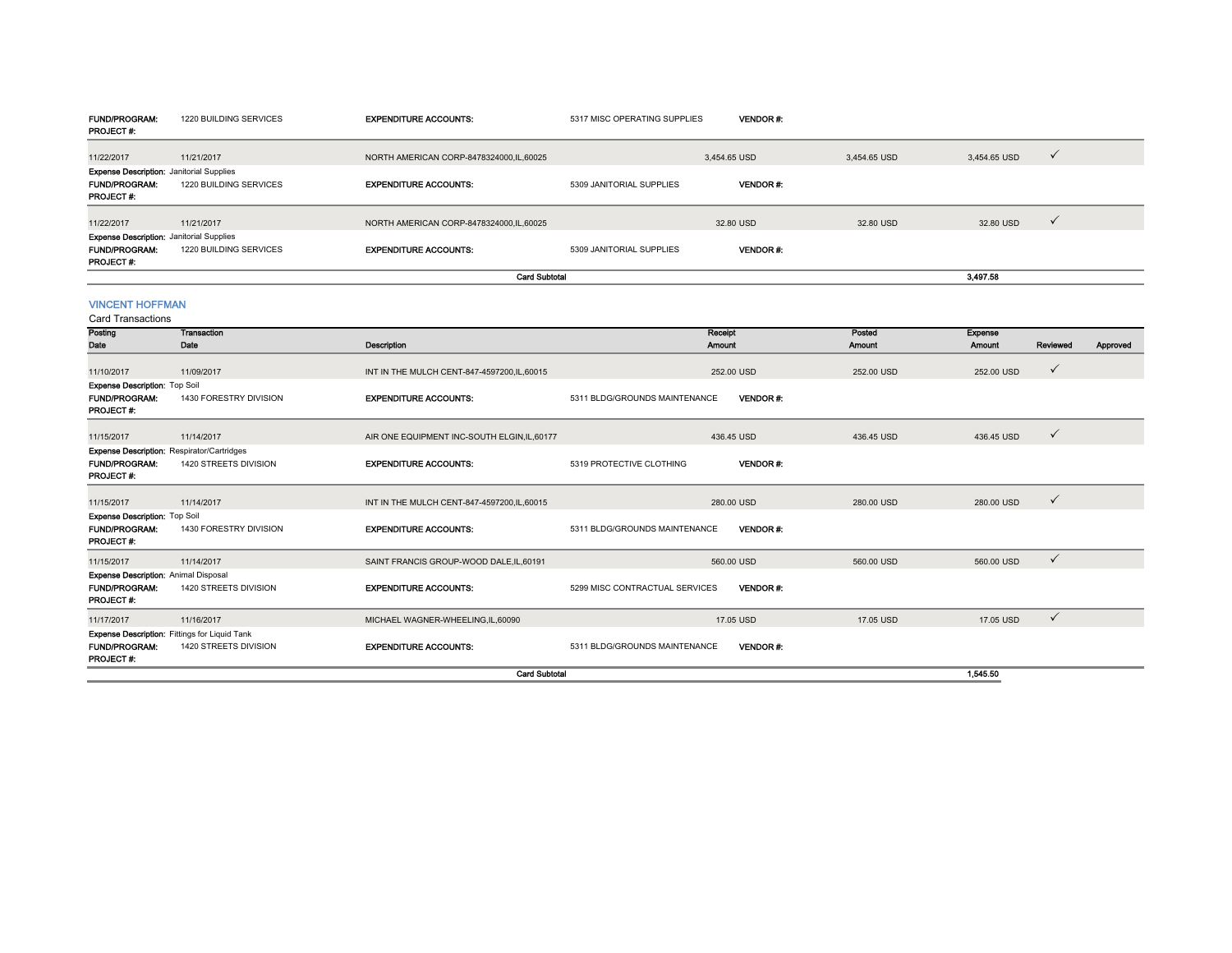# **Village of Wheeling Payroll Summary Pay Period Ended 01/12/2018**

| <b>Fund Number</b> | Fund                            | <b>Salaries</b> | <b>Benefits</b> | <b>Total Payroll</b> |
|--------------------|---------------------------------|-----------------|-----------------|----------------------|
|                    |                                 |                 |                 |                      |
| 01                 | <b>General Fund</b>             | 832,028.89      | 73,416.54       | 905,445.43           |
| 15                 | <b>Emer Telephone System</b>    | 27,371.78       | 4,883.99        | 32,255.77            |
| 31                 | <b>Crossroads TIF</b>           | 572.52          | 101.53          | 674.05               |
| 32                 | So Milwaukee TIF                | 572.52          | 101.53          | 674.05               |
| 34                 | <b>Capital Projects</b>         | 6,866.49        | 1,339.39        | 8,205.88             |
| 35                 | <b>Town Center II TIF</b>       | 572.52          | 101.53          | 674.05               |
| 36                 | <b>Southeast II TIF</b>         | 572.52          | 101.53          | 674.05               |
| 39                 | Lake Cook/Milwaukee TIF         | 572.54          | 101.56          | 674.10               |
| 40                 | Water & Sewer Fund              | 70,398.05       | 14,533.38       | 84,931.43            |
| 55                 | <b>Grant Fund</b>               | 12,472.91       | 852.84          | 13,325.75            |
|                    |                                 |                 |                 |                      |
|                    | <b>Total Gross Payroll</b>      | 952,000.74      | 95,533.82       | 1,047,534.56         |
|                    |                                 |                 |                 |                      |
|                    | <b>Total Payroll Deductions</b> | 367,520.90      | 95,533.82       | 463,054.72           |
|                    |                                 |                 |                 |                      |
|                    | <b>Total Net Payroll</b>        | 584,479.84      | 0.00            | 584,479.84           |
|                    |                                 |                 |                 |                      |
|                    |                                 |                 |                 |                      |
|                    | <b>Payroll Checks</b>           | 0.00            |                 |                      |
|                    |                                 |                 |                 |                      |
|                    | <b>Direct Deposits</b>          | 584,479.84      |                 |                      |
|                    |                                 |                 |                 |                      |
|                    | <b>Total Net Payroll</b>        | 584,479.84      |                 |                      |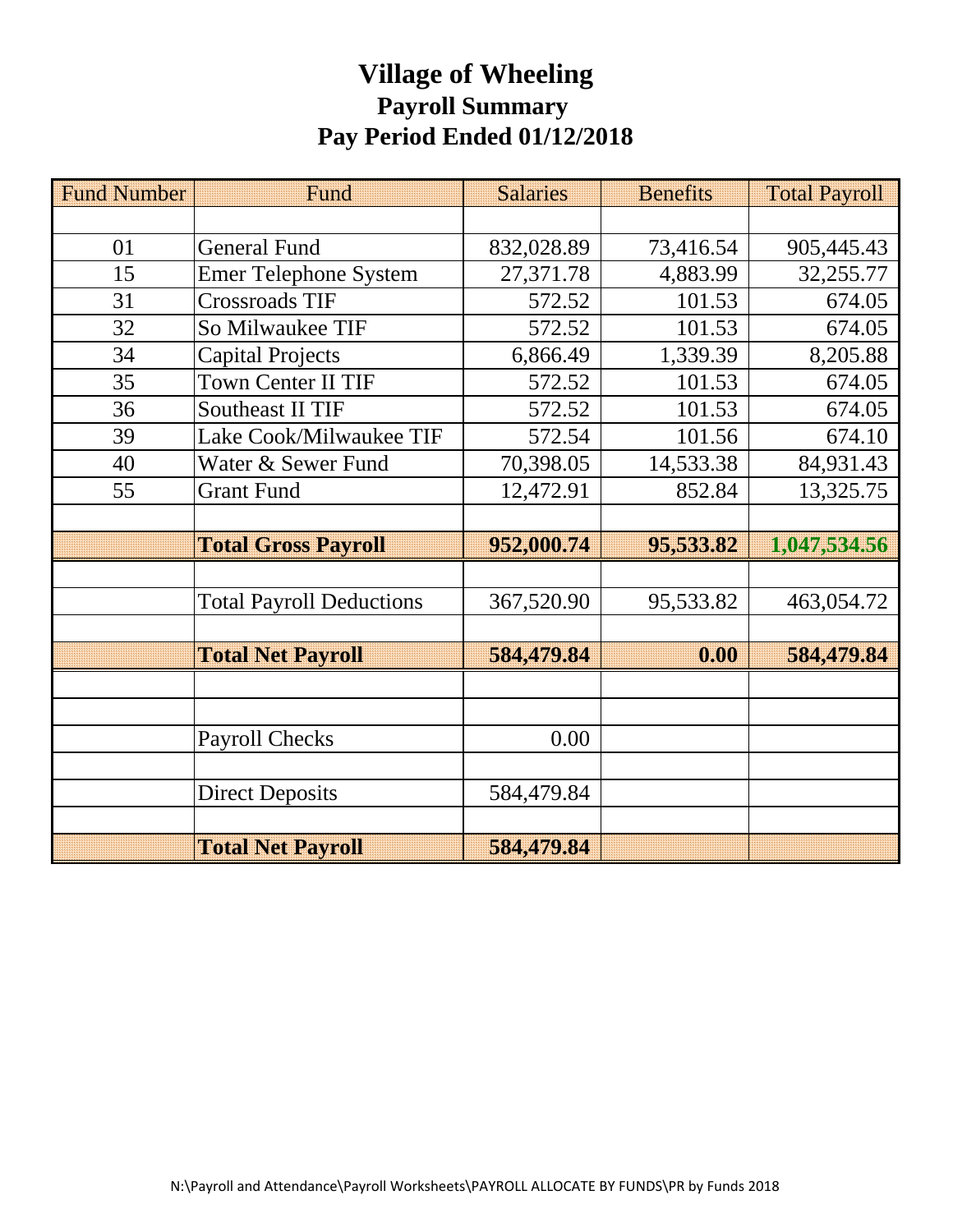# **Village of Wheeling Payroll Summary Pay Period Ended 01/26/2018**

| <b>Fund Number</b> | Fund                            | <b>Salaries</b> | <b>Benefits</b> | <b>Total Payroll</b> |  |
|--------------------|---------------------------------|-----------------|-----------------|----------------------|--|
|                    |                                 |                 |                 |                      |  |
| 01                 | <b>General Fund</b>             | 797,872.03      | 325,505.72      | 1,123,377.75         |  |
| 31                 | Crossroads TIF                  | 572.52          | 467.10          | 1,039.62             |  |
| 32                 | So Milwaukee TIF                | 572.52          | 467.10          | 1,039.62             |  |
| 34                 | <b>Capital Projects</b>         | 6,051.49        | 3,687.70        | 9,739.19             |  |
| 35                 | <b>Town Center II TIF</b>       | 572.52          | 467.10          | 1,039.62             |  |
| 36                 | <b>Southeast II TIF</b>         | 572.52          | 467.10          | 1,039.62             |  |
| 39                 | Lake Cook/Milwaukee TIF         | 572.54          | 467.04          | 1,039.58             |  |
| 40                 | Water & Sewer Fund              | 56,187.18       | 34,816.84       | 91,004.02            |  |
| 55                 | <b>Grant Fund</b>               | 4,730.53        | 2,516.83        | 7,247.36             |  |
|                    |                                 |                 |                 |                      |  |
|                    | <b>Total Gross Payroll</b>      | 867,703.85      | 368,862.53      | 1,236,566.38         |  |
|                    |                                 |                 |                 |                      |  |
|                    | <b>Total Payroll Deductions</b> | 365,131.26      | 368,862.53      | 733,993.79           |  |
|                    |                                 |                 |                 |                      |  |
|                    | <b>Total Net Payroll</b>        | 502,572.59      | 0.00            | 502,572.59           |  |
|                    |                                 |                 |                 |                      |  |
|                    |                                 |                 |                 |                      |  |
|                    |                                 |                 |                 |                      |  |
|                    | <b>Payroll Checks</b>           | 0.00            |                 |                      |  |
|                    |                                 |                 |                 |                      |  |
|                    | <b>Direct Deposits</b>          | 502,572.59      |                 |                      |  |
|                    |                                 |                 |                 |                      |  |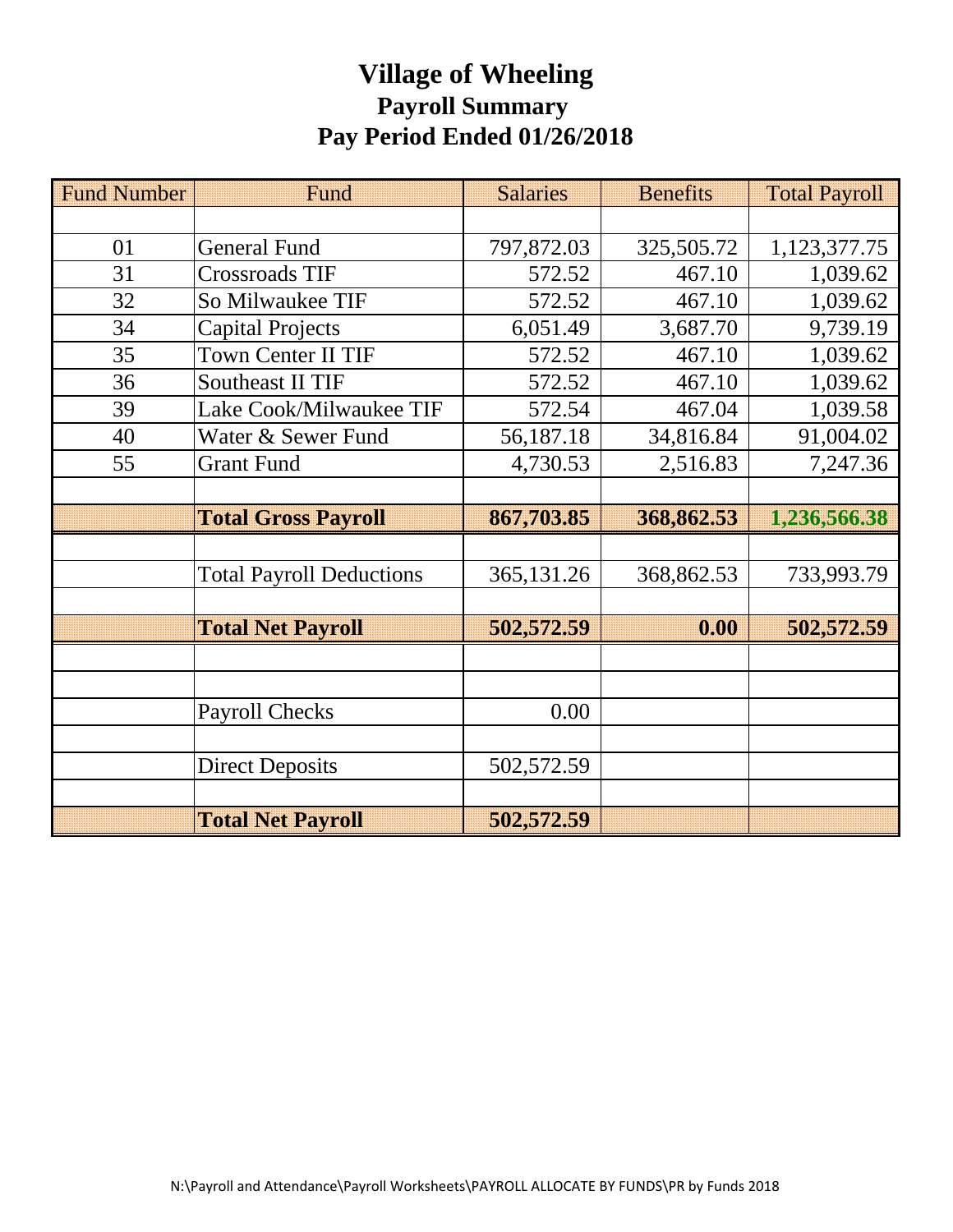SUNGARD PENTAMATION PAGE NUMBER: 1DATE:  $01/31/2018$  ACCTPA51 TIME: 08:22:42 CASH REQUIREMENTS − CHECK FORMAT − DUE DATE: 02/06/2018 SELECTION CRITERIA: payable.batch='AMM02/06'

ACCOUNTING PERIOD: 1/18

| VENDOR                                            | ORGANIZATION                 | <b>ACCOUNT</b>               | PURCHASE OR INVOICE                          |                                  | AMOUNT                               | DESCRIPTION                                                                                  |
|---------------------------------------------------|------------------------------|------------------------------|----------------------------------------------|----------------------------------|--------------------------------------|----------------------------------------------------------------------------------------------|
| 9236<br>ABSOLUTE VENDING SERVICE                  | 1300<br>1600<br>1700<br>1500 | 5317<br>5317<br>5317<br>5317 | 18000074<br>18000074<br>18000074<br>18000098 | 26486<br>26486<br>26486<br>26506 | 105.00<br>105.00<br>105.00<br>105.00 | WATER COOLER/JAN-MAR<br>WATER COOLER/JAN-MAR<br>WATER COOLER/JAN-MAR<br>WATER COOLER/JAN-MAR |
| TOTAL VOUCHER                                     |                              |                              |                                              |                                  | 420.00                               |                                                                                              |
| 7351<br>ACCU-FAB, INC<br>TOTAL CHECK              | 1430<br>1430                 | 5311<br>5311                 | 18000191<br>18000191                         | 166271<br>166524                 | 4,188.75<br>837.75<br>5,026.50       | FLOWER HANGER ASSEMBLY<br>FLOWER HANGER ASSEMBLY                                             |
| 69<br>ADVANCE ENGINE REBUILDERS IN<br>TOTAL CHECK | 1220                         | 5310                         | 18000157                                     | S 19757                          | 189.35<br>189.35                     | MOTOR ASSEMBLY                                                                               |
| 8727<br>AEREX PEST CONTROL                        | 1300                         | 5210                         | 18000244                                     | 1066584                          | 430.00                               | DECEMBER PEST CONTROL                                                                        |
| TOTAL VOUCHER                                     |                              |                              |                                              |                                  | 430.00                               |                                                                                              |
| 84<br>AIR ONE EQUIPMENT, INC                      | 2200                         | 5220                         | 18000159                                     | 128919                           | 1,650.00                             | REPLACEMENT KIT                                                                              |
| TOTAL VOUCHER                                     |                              |                              |                                              |                                  | 1,650.00                             |                                                                                              |
| 136<br>AMERICAN CHARGE SERVICE<br>TOTAL CHECK     | 1320                         | 5231                         | 18000086                                     | 101245                           | 30.00<br>30.00                       | TAXI PROGRAM-NOV.                                                                            |
| 10131<br>ANDY FRAIN SERVICES INC                  | 2100                         | 5299                         | 18000148                                     | 247629                           | 5,796.90                             | CROSSING GUARDS-DEC.                                                                         |
| TOTAL VOUCHER                                     |                              |                              |                                              |                                  | 5,796.90                             |                                                                                              |
| 4175<br>ARLINGTON HEIGHTS FORD<br>TOTAL CHECK     | 1420                         | 5310                         | 18000037                                     | 818814                           | 117.86<br>117.86                     | MIRROR                                                                                       |
| 233                                               | 1600                         | 5299                         | 18000156                                     | 500579443                        | 348.00                               | ANNUAL LICENSE FEE                                                                           |
| ASCAP<br>TOTAL VOUCHER                            |                              |                              |                                              |                                  | 348.00                               |                                                                                              |
| 274                                               | 1300                         | 5206                         | 18000243                                     | 48531                            | 595.00                               | INSPECTIONS-DEC.                                                                             |
| B&F CONSTRUCTION CODE SERVIC<br>TOTAL CHECK       |                              |                              |                                              |                                  | 595.00                               |                                                                                              |
| 6560<br>CAMIC JOHNSON, LTD<br>TOTAL CHECK         | 1900                         | 5218                         | 18000128                                     | 154                              | 630.00<br>630.00                     | ADMIN HEARINGS-DEC.                                                                          |
| 10714                                             | 01                           | 4512                         | 18000182                                     | <b>PS6998</b>                    | 30.00                                | TICKET REFUND                                                                                |
| GULLERMINA CARMONA<br>TOTAL CHECK                 |                              |                              |                                              |                                  | 30.00                                |                                                                                              |
| 456                                               | 2200                         | 5310                         | 18000040                                     | S15518                           | 76.44                                | <b>GAUGE</b>                                                                                 |
| CERTIFIED FLEET SERVICES INC<br>TOTAL VOUCHER     |                              |                              |                                              |                                  | 76.44                                |                                                                                              |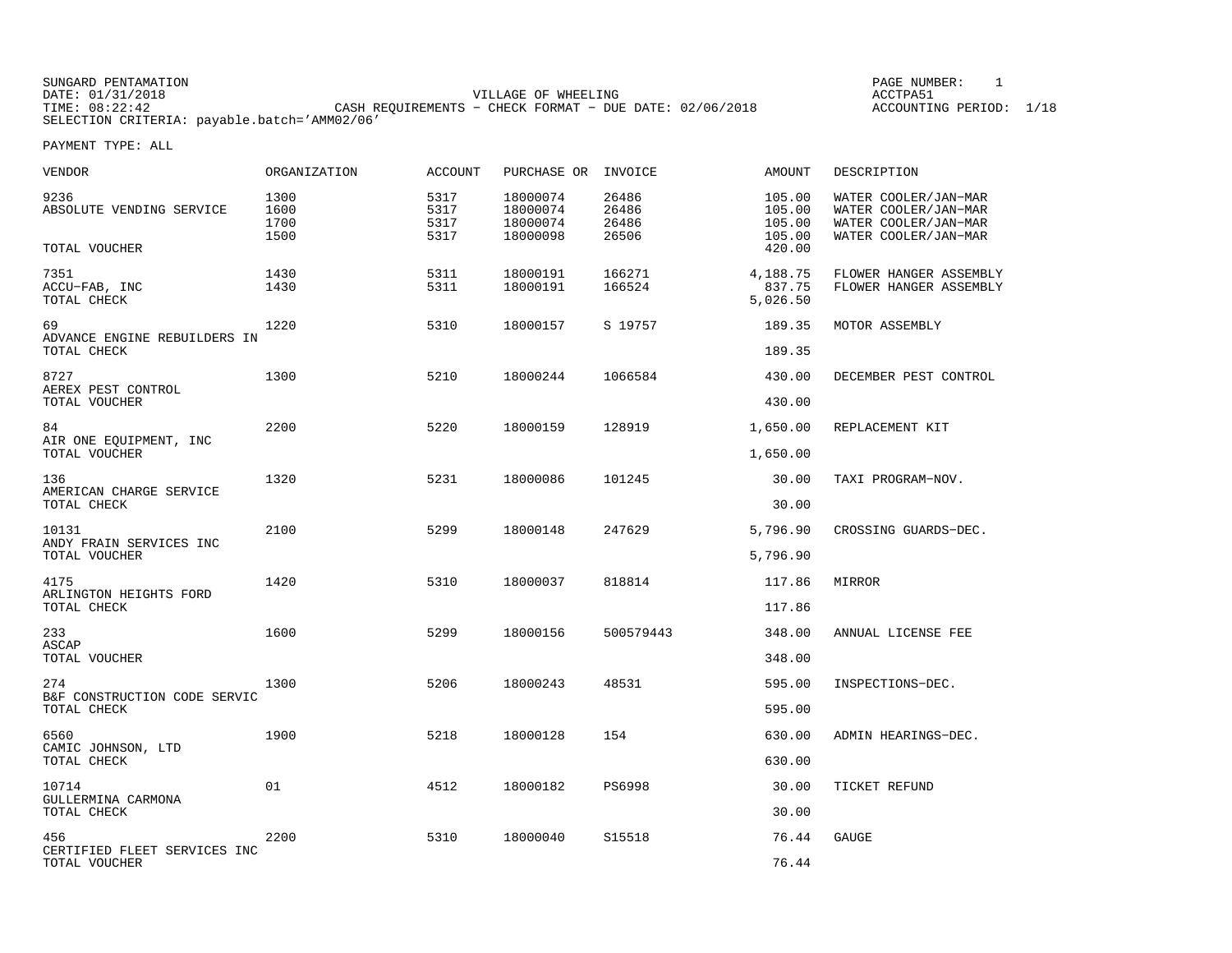SUNGARD PENTAMATION PAGE NUMBER: 2DATE: 01/31/2018 VILLAGE OF WHEELING ACCTPA51CASH REQUIREMENTS - CHECK FORMAT - DUE DATE: 02/06/2018 SELECTION CRITERIA: payable.batch='AMM02/06'

ACCOUNTING PERIOD: 1/18

| VENDOR                                              | ORGANIZATION                                         | ACCOUNT                                              | PURCHASE OR INVOICE                                                              |                                                                                                | AMOUNT                                                                 | DESCRIPTION                                                                        |
|-----------------------------------------------------|------------------------------------------------------|------------------------------------------------------|----------------------------------------------------------------------------------|------------------------------------------------------------------------------------------------|------------------------------------------------------------------------|------------------------------------------------------------------------------------|
| 6074<br>CHICAGO PARTS & SOUND LLC<br>TOTAL CHECK    | 1220<br>1420<br>1430<br>4100<br>4200<br>1420<br>2100 | 5310<br>5310<br>5310<br>5310<br>5310<br>5310<br>5310 | 18000158<br>18000158<br>18000158<br>18000158<br>18000158<br>18000168<br>18000168 | 10IC045065<br>10IC045065<br>10IC045065<br>10IC045065<br>10IC045065<br>30IC051562<br>30IC051562 | 17.04<br>17.04<br>17.04<br>34.08<br>34.08<br>342.68<br>71.58<br>533.54 | WIPERS<br>WIPERS<br>WIPERS<br>WIPERS<br>WIPERS<br><b>BATTERIES</b><br>WIPER BLADES |
| 7259<br>CLARK BAIRD SMITH LLP<br>TOTAL VOUCHER      | 1900                                                 | 5218                                                 | 18000171                                                                         | 9417                                                                                           | 165.00<br>165.00                                                       | LABOR LEGAL FEES                                                                   |
| 5842<br>COOK COUNTY RECORDER OF DEED<br>TOTAL CHECK | 1900                                                 | 5230                                                 | 18000199                                                                         | 34912312017                                                                                    | 52.00<br>52.00                                                         | RECORDING FEES                                                                     |
| 10563<br>CORE & MAIN LP<br>TOTAL CHECK              | 4100<br>4100                                         | 5341<br>5344                                         | 18000166<br>18000113                                                             | I115054<br>I280182                                                                             | 3,105.00<br>182.40<br>3,287.40                                         | ACT PAK'S FOR METERS<br>MARKING PAINT                                              |
| 3145<br>CUMMINS NPOWER LLC<br>TOTAL CHECK           | 1220                                                 | 5310                                                 | 18000118                                                                         | 711-36687                                                                                      | 153.90<br>153.90                                                       | REPLACE SWITCH                                                                     |
| 5958<br>CUTLER WORKWEAR<br>TOTAL CHECK              | 1420<br>1430<br>1220                                 | 5106<br>5106<br>5319                                 | 18000116<br>18000116<br>18000096                                                 | 103351<br>103351<br>105120                                                                     | 88.80<br>88.79<br>89.09<br>266.68                                      | UNIFORM ITEMS<br>UNIFORM ITEMS<br>PROTECTIVE CLOTHING                              |
| 5211<br>EAGLE ENGRAVING<br>TOTAL VOUCHER            | 2200                                                 | 5319                                                 | 18000133                                                                         | 2018-088                                                                                       | 24.20<br>24.20                                                         | <b>MABAS TAGS</b>                                                                  |
| 807<br>ENCAP INC<br>TOTAL CHECK                     | 4200                                                 | 5217                                                 | 18000112                                                                         | 3870                                                                                           | 500.00<br>500.00                                                       | BUFFALO CREEK MAINT.                                                               |
| 3939<br>EXPRESS PRINTING CENTER<br>TOTAL CHECK      | 2100                                                 | 5106                                                 | 18000125                                                                         | 62906                                                                                          | 50.00<br>50.00                                                         | <b>BUSINESS CARDS</b>                                                              |
| 3787<br>FULLIFE SAFETY CENTER<br>TOTAL CHECK        | 1220                                                 | 5220                                                 | 18000196                                                                         | 38240                                                                                          | 252.50<br>252.50                                                       | SERVICE GAS MONITOR                                                                |
| 944<br>GENE'S VILLAGE TOWING<br>TOTAL CHECK         | 1240                                                 | 5310                                                 | 18000151                                                                         | T 09975                                                                                        | 175.00<br>175.00                                                       | TOWING                                                                             |
| 9678<br>GSF USA INC<br>TOTAL VOUCHER                | 1220                                                 | 5215                                                 | 18000097                                                                         | INR046948                                                                                      | 6,746.00<br>6,746.00                                                   | CLEANING SERVICE-JAN.                                                              |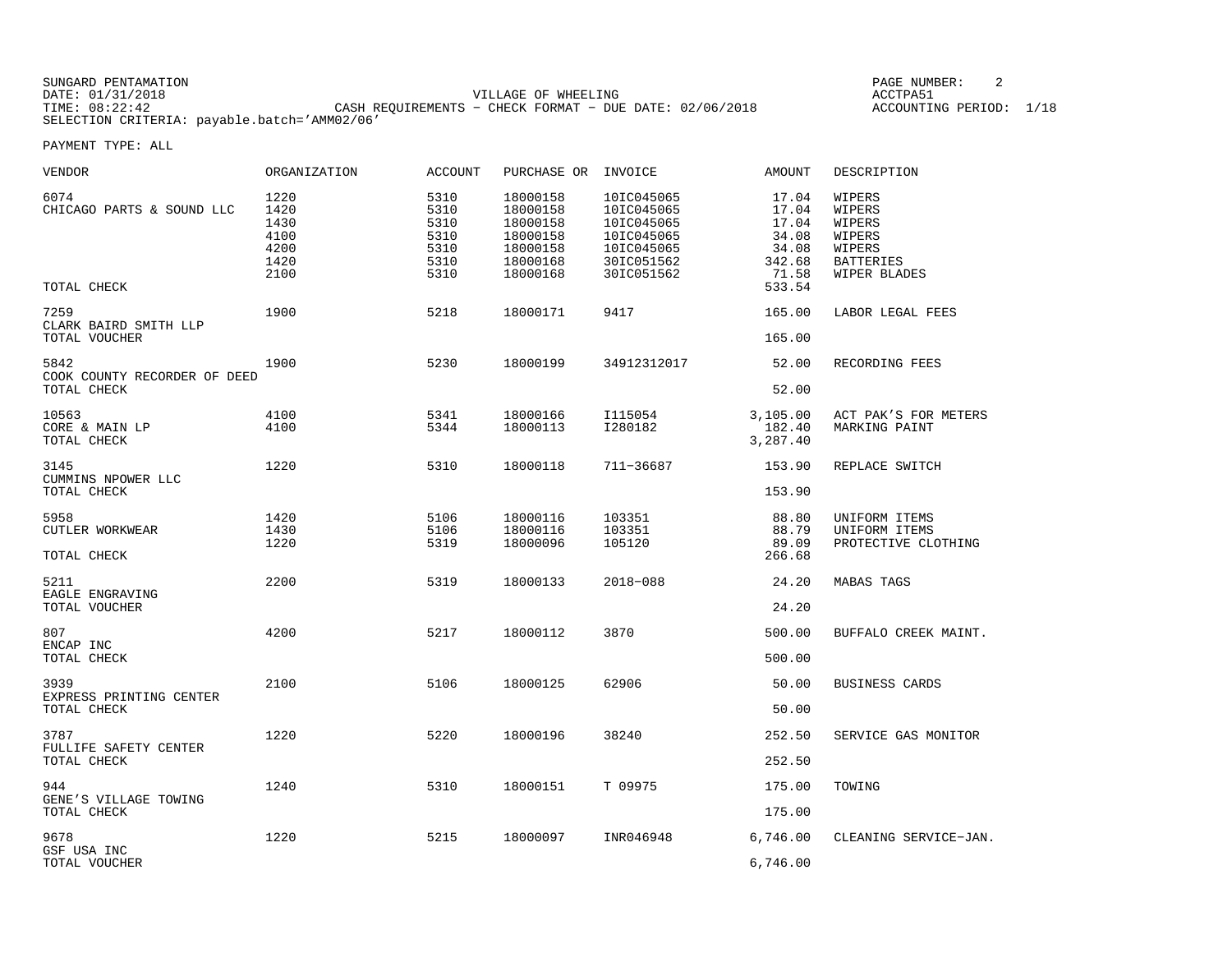SUNGARD PENTAMATION SUNGARD PENTAMATION SUNGARD PAGE NUMBER: 3 DATE: 01/31/2018 VILLAGE OF WHEELING ACCTPA51CASH REQUIREMENTS - CHECK FORMAT - DUE DATE: 02/06/2018 SELECTION CRITERIA: payable.batch='AMM02/06'

ACCOUNTING PERIOD: 1/18

| VENDOR                                           | ORGANIZATION | <b>ACCOUNT</b> | PURCHASE OR          | INVOICE              | <b>AMOUNT</b>        | DESCRIPTION                            |
|--------------------------------------------------|--------------|----------------|----------------------|----------------------|----------------------|----------------------------------------|
| 4542<br>HEALTH ENDEAVORS, SC                     | 1800         | 5246           | 18000138             | 6563                 | 793.00               | PRE-EMPLOYMENT EXAM                    |
| TOTAL CHECK                                      |              |                |                      |                      | 793.00               |                                        |
| 4523                                             | 1300         | 5222           | 18000067             |                      | 55.00                | MEMBERSHIP DUES                        |
| IEHA<br>TOTAL CHECK                              | 1300         | 5222           | 18000068             |                      | 55.00<br>110.00      | MEMBERSHIP DUES                        |
|                                                  |              |                |                      |                      |                      |                                        |
| 1193<br>ILLINOIS FIRE CHIEFS ASSOCIA             | 2200         | 5105           | 18000207             | FO-180116            | 3,550.00             | TRAINING                               |
| TOTAL CHECK                                      |              |                |                      |                      | 3,550.00             |                                        |
| 1268                                             | 1420         | 5310           | 18000026             | 23020693             | 82.41                | <b>BATTERIES</b>                       |
| INTERSTATE BATTERY                               | 2100         | 5310           | 18000026             | 23020693             | 113.32               | <b>BATTERIES</b>                       |
|                                                  | 2200<br>4200 | 5310<br>5310   | 18000026<br>18000026 | 23020693<br>23020693 | 113.32<br>113.32     | <b>BATTERIES</b><br><b>BATTERIES</b>   |
| TOTAL VOUCHER                                    |              |                |                      |                      | 422.37               |                                        |
| 9256                                             | 1220         | 5310           | 18000152             |                      | 398.33               | PEDAL KIT                              |
| INTERSTATE BILLING SERVICE I 1420<br>TOTAL CHECK |              | 5310           | 18000152             |                      | 894.78<br>1,293.11   | PEDAL KIT                              |
| 4285                                             | 2100         | 5106           | 18000129             |                      | 4,004.80             | UNIFORM ALLOWANCE                      |
| J.G. UNIFORMS INC<br>TOTAL CHECK                 | 2110         | 5106           | 18000129             |                      | 1,073.77<br>5,078.57 | UNIFORM ALLOWANCE                      |
| 6373                                             | 1240         | 5317           | 18000019             | 2303                 | 500.00               | DIESEL CONDITIONER                     |
| MATIS EQUIPMENT<br>TOTAL CHECK                   |              |                |                      |                      | 500.00               |                                        |
| 5989                                             | 1600         | 5207           | 18000104             | 3777                 | 5,666.28             | GIS STAFFING-DEC.                      |
| MGP INC                                          | 4100         | 5207           | 18000104             | 3777                 | 2,833.15             | GIS STAFFING-DEC.                      |
|                                                  | 4200         | 5207           | 18000104             | 3777                 | 2,833.15             | GIS STAFFING-DEC.                      |
|                                                  | 1600         | 5207           | 18000109             | 3981                 | 137.50               | CSR STAFFING-DEC.                      |
|                                                  | 4100<br>4200 | 5207<br>5207   | 18000109<br>18000109 | 3981<br>3981         | 68.75<br>68.75       | CSR STAFFING-DEC.<br>CSR STAFFING-DEC. |
| TOTAL VOUCHER                                    |              |                |                      |                      | 11,607.58            |                                        |
| 1783                                             | 1420         | 5310           | 18000028             | 5364435              | 349.30               | <b>CYLINDER</b>                        |
| MONROE TRUCK EQUIPMENT                           | 1420         | 5310           | 18000038             | 5364610              | 376.43               | <b>CUTTING EDGE</b>                    |
| TOTAL VOUCHER                                    |              |                |                      |                      | 725.73               |                                        |
| 1788<br>MORTON GROVE AUTOMOTIVE WEST             | 1420         | 5310           | 18000032             | 57744                | 315.95               | <b>STARTER</b>                         |
| TOTAL CHECK                                      |              |                |                      |                      | 315.95               |                                        |
| 1792<br>MOTOROLA SOLUTIONS INC                   | 2110         | 5221           | 18000121             | 309816292017         | 7,200.00             | STARCOM21-ANNUAL FEE                   |
| TOTAL CHECK                                      |              |                |                      |                      | 7,200.00             |                                        |
| 1695                                             | 2200         | 5319           | 18000161             | IN1192186            | 351.45               | PROTECTIVE CLOTHING                    |
| MUNICIPAL EMERGENCY SERVICES<br>TOTAL CHECK      |              |                |                      |                      | 351.45               |                                        |
|                                                  |              |                |                      |                      |                      |                                        |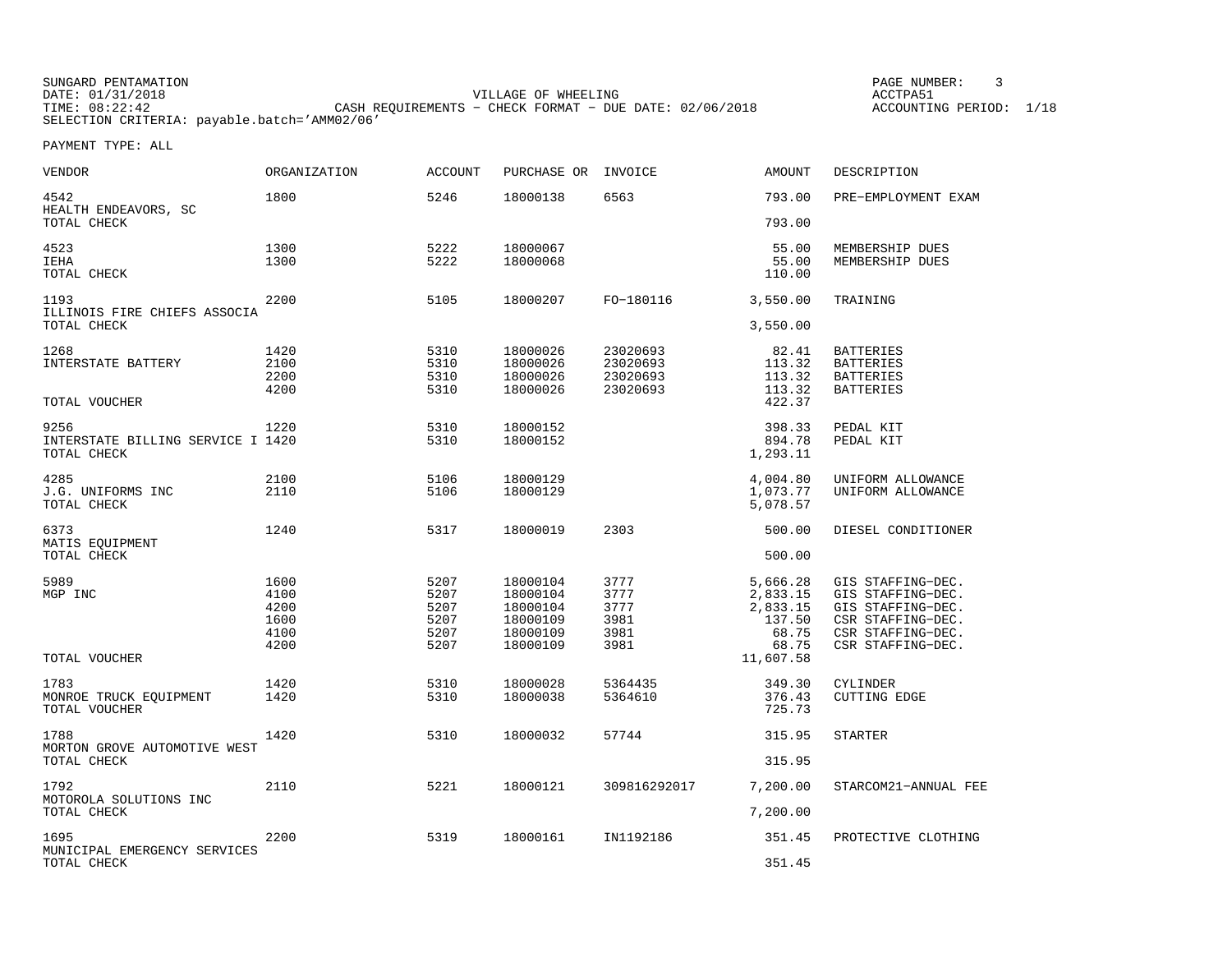| SUNGARD PENTAMATION |                                                           | PAGE NUMBER:       |      |
|---------------------|-----------------------------------------------------------|--------------------|------|
| DATE: 01/31/2018    | VILLAGE OF WHEELING                                       | ACCTPA51           |      |
| TIME: 08:22:42      | CASH REOUIREMENTS - CHECK FORMAT - DUE DATE: $02/06/2018$ | ACCOUNTING PERIOD: | 1/18 |
|                     | SELECTION CRITERIA: payable.batch='AMM02/06'              |                    |      |

PAGE NUMBER: 4

| <b>VENDOR</b>                                      | <b>ORGANIZATION</b> | <b>ACCOUNT</b> | PURCHASE OR          | INVOICE                      | AMOUNT                         | DESCRIPTION                               |
|----------------------------------------------------|---------------------|----------------|----------------------|------------------------------|--------------------------------|-------------------------------------------|
| 10396<br>MUNICIPAL SYSTEMS INC<br>TOTAL CHECK      | 2100<br>2100        | 5231<br>5231   | 18000131<br>18000131 | 14911<br>14930               | 1,050.00<br>840.00<br>1,890.00 | MSI SOFTWARE-DEC.<br>MSI SOFTWARE-REPORTS |
| 1934                                               | 2100                | 5317           | 18000150             | 11897                        | 48.90                          | LANGUAGE LINE-NOV.                        |
| NORTHERN ILLINOIS POLICE ALA<br>TOTAL CHECK        |                     |                |                      |                              | 48.90                          |                                           |
| 1947<br>NORTHWEST COMMUNITY HOSPITAL               | 1500                | 5222           | 18000103             | 11281                        | 100.00                         | CONSORTIUM MEMBERSHIP                     |
| TOTAL CHECK                                        |                     |                |                      |                              | 100.00                         |                                           |
| 3092                                               | 1700                | 5318           | 18000177             | 993196269001                 | 9.76                           | OFFICE SUPPLIES                           |
| OFFICE DEPOT                                       | 1700                | 5318           | 18000181             | 995945199001                 | 8.44                           | OFFICE SUPPLIES                           |
|                                                    | 2200<br>1700        | 5318<br>5318   | 18000209<br>18000180 | 996044351001<br>996647908001 | 485.89<br>16.77                | OFFICE SUPPLIES<br>OFFICE SUPPLIES        |
|                                                    | 1700                | 5318           | 18000179             | 996648780001                 | 8.39                           | OFFICE SUPPLIES                           |
|                                                    | 2200                | 5318           | 18000209             | 996891886001                 | 83.42                          | OFFICE SUPPLIES                           |
| TOTAL CHECK                                        |                     |                |                      |                              | 612.67                         |                                           |
| 2176<br>RAY O'HERRON CO., INC                      | 2100                | 5106           | 18000130             |                              | 2,055.60                       | UNIFORM ALLOWANCE                         |
| TOTAL CHECK                                        |                     |                |                      |                              | 2,055.60                       |                                           |
| 3194<br>OMNI-SITE                                  | 4200                | 5237           | 18000101             | 59029                        | 3,804.00                       | LIFT STATION MONITOR                      |
| TOTAL CHECK                                        |                     |                |                      |                              | 3,804.00                       |                                           |
| 2017                                               | 1600                | 5201           | 18000186             |                              | 37.50                          | HEARING NOTICE                            |
| PADDOCK PUBLICATIONS                               | 1600                | 5201           | 18000203             |                              | 33.75                          | AUCTION NOTICE                            |
| TOTAL CHECK                                        |                     |                |                      |                              | 71.25                          |                                           |
| 9796                                               | 2100                | 5317           | 18000149             | 48199                        | 153.75                         | K-9 EXAM & SUPPLIES                       |
| PARTNERS AND PAWS VETERINARY 2100<br>TOTAL VOUCHER |                     | 5317           | 18000149             | 49042                        | 208.10<br>361.85               | K-9 EXAM & SUPPLIES                       |
| 9895                                               | 1800                | 5226           | 18000137             |                              | 500.00                         | PRE-EMPLOYMENT EXAM                       |
| PERSONNEL STRATEGIES LLC<br>TOTAL CHECK            |                     |                |                      |                              | 500.00                         |                                           |
| 2090                                               | 4100                | 5310           | 18000153             | S2633529.001                 | 241.81                         | O-RINS/HOSE FITTINGS                      |
| PIRTEK OHARE<br>TOTAL CHECK                        |                     |                |                      |                              | 241.81                         |                                           |
| 8483                                               | 4200                | 5217           | 18000195             | 19638                        | 1,615.50                       | DIVERSION CH. MAINT.                      |
| PIZZO AND ASSOCIATES LTD<br>TOTAL VOUCHER          |                     |                |                      |                              | 1,615.50                       |                                           |
| 3884                                               | 2200                | 5310           | 18000123             | 280078707                    | 2,457.96                       | TIRES                                     |
| POMP'S TIRE SERVICE INC                            | 4100<br>4100        | 5310<br>5310   | 18000123<br>18000117 | 280078707<br>280079045       | 1,035.00<br>1,104.15           | TIRES<br>TIRES                            |
| TOTAL CHECK                                        |                     |                |                      |                              | 4,597.11                       |                                           |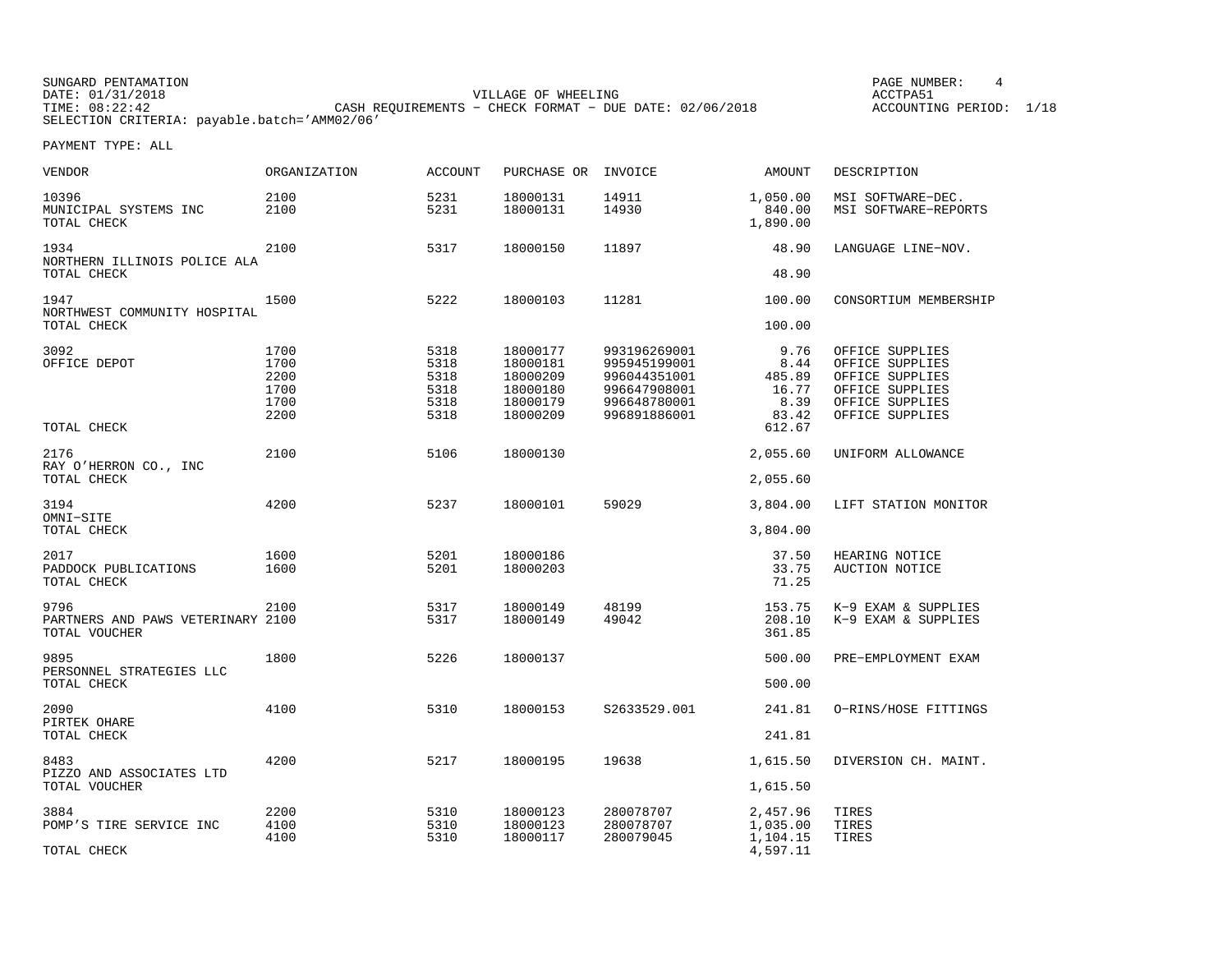| SUNGARD PENTAMATION |                                                           | PAGE NUMBER:            |  |
|---------------------|-----------------------------------------------------------|-------------------------|--|
| DATE: 01/31/2018    | VILLAGE OF WHEELING                                       | ACCTPA51                |  |
| TIME: 08:22:42      | CASH REOUIREMENTS - CHECK FORMAT - DUE DATE: $02/06/2018$ | ACCOUNTING PERIOD: 1/18 |  |
|                     | SELECTION CRITERIA: payable.batch='AMM02/06'              |                         |  |

PAGE NUMBER: 5

| <b>VENDOR</b>                                             | <b>ORGANIZATION</b>                  | <b>ACCOUNT</b>                       | PURCHASE OR                                              | INVOICE                                        | AMOUNT                                     | DESCRIPTION                                                                       |
|-----------------------------------------------------------|--------------------------------------|--------------------------------------|----------------------------------------------------------|------------------------------------------------|--------------------------------------------|-----------------------------------------------------------------------------------|
| 10715<br>PORTLAND CEMENT ASSOCIATION 1420                 | 1400<br>1430<br>1500                 | 5105<br>5105<br>5105<br>5105         | 18000192<br>18000192<br>18000192<br>18000192             | 611173<br>611173<br>611173<br>611173           | 200.00<br>950.00<br>650.00<br>200.00       | TRAINING<br>TRAINING<br>TRAINING<br>TRAINING                                      |
| TOTAL CHECK                                               |                                      |                                      |                                                          |                                                | 2,000.00                                   |                                                                                   |
| 4629<br>POSITIVE PACKAGING & GRAPHIC<br>TOTAL VOUCHER     | 1600                                 | 5228                                 | 18000170                                                 | 6917                                           | 89.00<br>89.00                             | <b>BUSINESS CARDS</b>                                                             |
| 2185<br>RED CENTER                                        | 15                                   | 5231                                 | 18000160                                                 | $301 - 18 - 02$                                | 29,894.13                                  | DISPATCH SERVICE-FEB.                                                             |
| TOTAL CHECK                                               |                                      |                                      |                                                          |                                                | 29,894.13                                  |                                                                                   |
| 3712<br>RICOH USA INC                                     | 1600                                 | 5220                                 | 18000172                                                 | 5051822422                                     | 183.00                                     | ADMIN COPIER FEE-DEC.                                                             |
| TOTAL CHECK                                               |                                      |                                      |                                                          |                                                | 183.00                                     |                                                                                   |
| 6456<br>ROGANS SHOES INC                                  | 1220<br>1420<br>1430<br>4100<br>4200 | 5106<br>5106<br>5106<br>5106<br>5106 | 18000194<br>18000194<br>18000194<br>18000194<br>18000194 | 238812<br>238812<br>238812<br>238812<br>238812 | 123.25<br>57.38<br>57.37<br>85.00<br>85.00 | UNIFORM ITEMS<br>UNIFORM ITEMS<br>UNIFORM ITEMS<br>UNIFORM ITEMS<br>UNIFORM ITEMS |
| TOTAL VOUCHER                                             |                                      |                                      |                                                          |                                                | 408.00                                     |                                                                                   |
| 5716<br>ROLAND MACHINERY CO<br>TOTAL VOUCHER              | 4100                                 | 5310                                 | 18000039                                                 | 32102163                                       | 177.33<br>177.33                           | <b>ACCUMULATOR</b>                                                                |
|                                                           |                                      |                                      |                                                          |                                                |                                            |                                                                                   |
| 2363<br>SHERWIN WILLIAMS CO<br>TOTAL CHECK                | 4100                                 | 5243                                 | 18000114                                                 | $9967 - 4$                                     | 176.88<br>176.88                           | PAINT                                                                             |
| 8767                                                      | 1400                                 | 5327                                 | 18000091                                                 | 17PLAN-IT274                                   | 700.00                                     | PLAN-IT SOFTWARE-2018                                                             |
| STRATEGIC INSIGHTS INC<br>TOTAL VOUCHER                   |                                      |                                      |                                                          |                                                | 700.00                                     |                                                                                   |
| 10514                                                     | 4100                                 | 5308                                 | 18000193                                                 | 151421                                         | 356.00                                     | WATER SAMPLES                                                                     |
| SUBURBAN LABORATORIES INC<br>TOTAL CHECK                  |                                      |                                      |                                                          |                                                | 356.00                                     |                                                                                   |
| 3815<br>THOMSON REUTERS-WEST<br>TOTAL CHECK               | 2100                                 | 5231                                 | 18000126                                                 | 837483614                                      | 220.50<br>220.50                           | BACKGROUND CHECK-DEC.                                                             |
| 8760<br>TODAY'S UNIFORMS<br>TOTAL CHECK                   | 2200<br>2200                         | 5106<br>5106                         | 18000136<br>18000208                                     |                                                | 1,864.78<br>2,383.67<br>4,248.45           | UNIFORMS<br>UNIFORMS                                                              |
| 4986<br>TOTAL PARKING SOLUTIONS INC 1170<br>TOTAL VOUCHER | 1170                                 | 5220<br>5220                         | 18000100<br>18000102                                     | 104053<br>104070                               | 3,840.00<br>424.00<br>4,264.00             | ANNUAL SOFTWARE FEE<br>METRA MACHINE REPAIRS                                      |